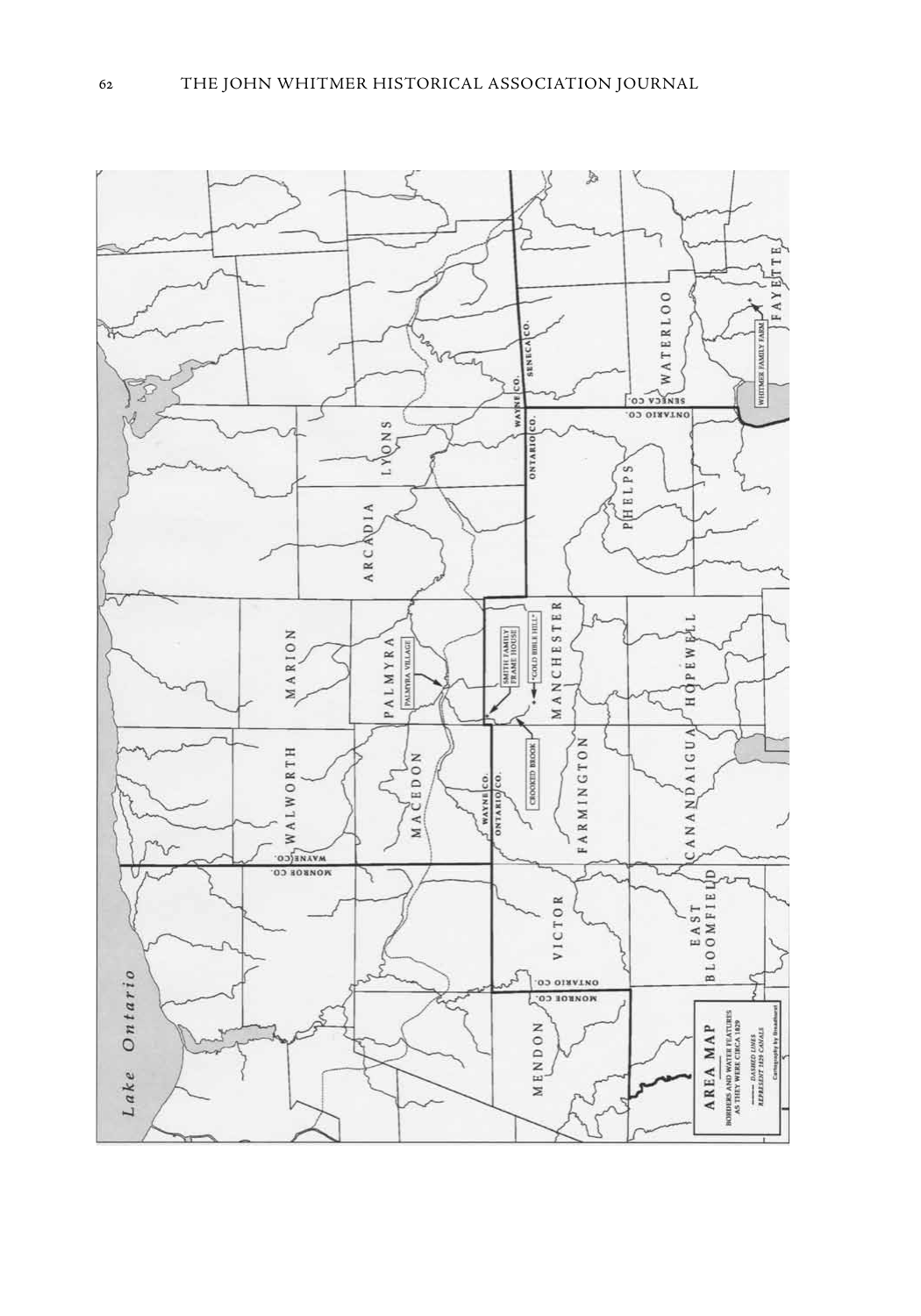# **Historical Setting of Mormonism in Manchester, Ontario County, New York**

*H. Michael Marquardt*

## **Introduction**

This study will examine the historical events of the Joseph Smith Sr. fam-<br>ily residence in the township of Manchester, New York. It will tell about<br>the Smith family and their experiences while residing there. It includes ily residence in the township of Manchester, New York. It will tell about the Smith family and their experiences while residing there. It includes the earliest stories as heard by their neighbors. Another objective is to present documentation relating to the commencement of what became a new religious movement. It will show that Manchester is where the formal organization of the early church commenced.

Discussions about Native Americans who lived in what became Ontario County were held in the Smith home. Lucy Mack Smith, mother and chronicler of this family, is the source for the report of young Joseph Smith Jr. engaging the family in these tales. From what Lucy tells us in her history, these stories and various discussions about the prospect of obtaining a record were mentioned before her son Alvin died in November 1823. The final outcome was the publication in 1830 of a large religious volume titled the Book of Mormon. The present study contains the documents, letters, and revelations produced in Manchester.

#### **Palmyra, New York**

After living in the state of Vermont, Joseph Smith Sr. (1771–1840) decided that it was time to relocate west to Palmyra, New York,<sup>1</sup> the town was in Ontario County. He left prior to his family making the trip. The Smith family included his wife Lucy (1775–1856) and eight children, from ages eighteen years to about nine months. Their

<sup>1.</sup> Bonnie J. Hays, *Images of America: Palmyra* (Charleston, SC: Arcadia Publishing, printed in Great Britain, 2004).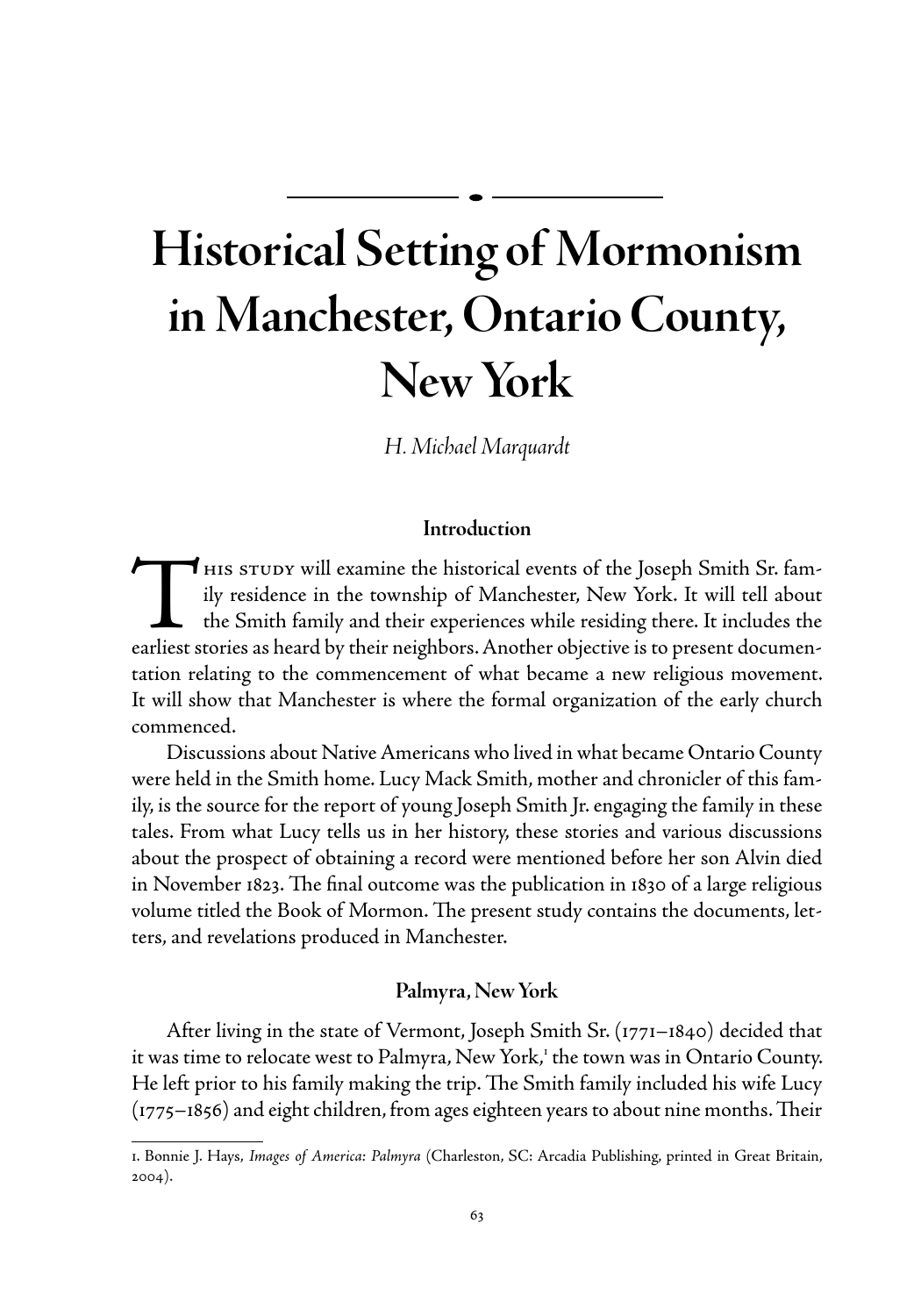names with dates of birth and death years were: Alvin (1798–1823), Hyrum (1800– 1844), Sophronia (1803–76), Joseph Jr. (1805–44), Samuel Harrison (1808–44), William (1811–93), Catherine (1813–1900), and Don Carlos (1816–41). The family made the journey by sled in early 1817 because it was easier than making a journey with the roads wet and muddy.

The Smith family lived on Main Street in Palmyra for the next few years. An important record kept at the time was the Palmyra Highway Tax Record. The town held its annual meeting on the first Tuesday in April. It is evident from the listing of Road District 26 that the west end of Main Street was where the family resided from April 1817 through April 1819. The oldest son, Alvin, remained in the town as he is listed for April 1820.<sup>2</sup> The record of April 1821 indicates that the family was living at the south end of Palmyra Township. The last daughter was born in Palmyra Township on July 18, 1821, and named after her mother Lucy (1821–82). Joseph Sr. and Alvin are also listed for April 1822. As will be explained, the Smiths moved out of Palmyra Township between June 1822 and July 1823.

#### **Land in Farmington, New York**

Joseph Smith Sr. and his oldest son Alvin articled for ninety-nine-and-one-half acres (rounded to one hundred acres) in the town of Farmington, Ontario County, out of three hundred acres of lot 1. Lucy Mack Smith, wife of Joseph Smith Sr., says in her memoir, "My Husband and 2 oldest sons set themselves about raising the means of paying for 100 Acers of land for which Mr Smith contracted and which was then in the hands of a land agent. Mr [blank] In one years time we made nearly all of the first payment The Agent Agent adivised [*sic*] us to build a log house on the land and commence clearing it we did so. It was not long till we had 30 acers ready for cultivation."3

It is known that Joseph Sr. and Alvin articled for their land from a November 1825 deed for land south of the Smith property.<sup>4</sup> The land agent that Lucy did not remember was Zachariah Seymour, who was appointed on July 14, 1820, and died July 2, 1822. The Smiths could not complete their final payment to the land agent since he had passed away.

<sup>2.</sup> Additional background can be found in H. Michael Marquardt, *The Rise of Mormonism: 1816–1844,* 2nd ed. (Maitland, FL: Xulon Press, 2013), 1–7.

<sup>3.</sup> Lavina Fielding Anderson, ed., *Lucy's Book: A Critical Edition of Lucy Mack Smith's Family Memoir* (Salt Lake City: Signature Books, 2001), 318–19, cited hereafter as *Lucy's Book.* This work includes a textual history, the manuscript draft of 1844–45 and a comparison of the final revised manuscript, completed in 1845, with the 1853 printing. Manuscripts in Church History Library, Church of Jesus Christ of Latter-day Saints, Salt Lake City, Utah (cited hereafter as LDS Church History Library).

<sup>4.</sup> Deed recorded in Deed Liber 44:219–21, Ontario County Records Center and Archives, Canandaigua, New York.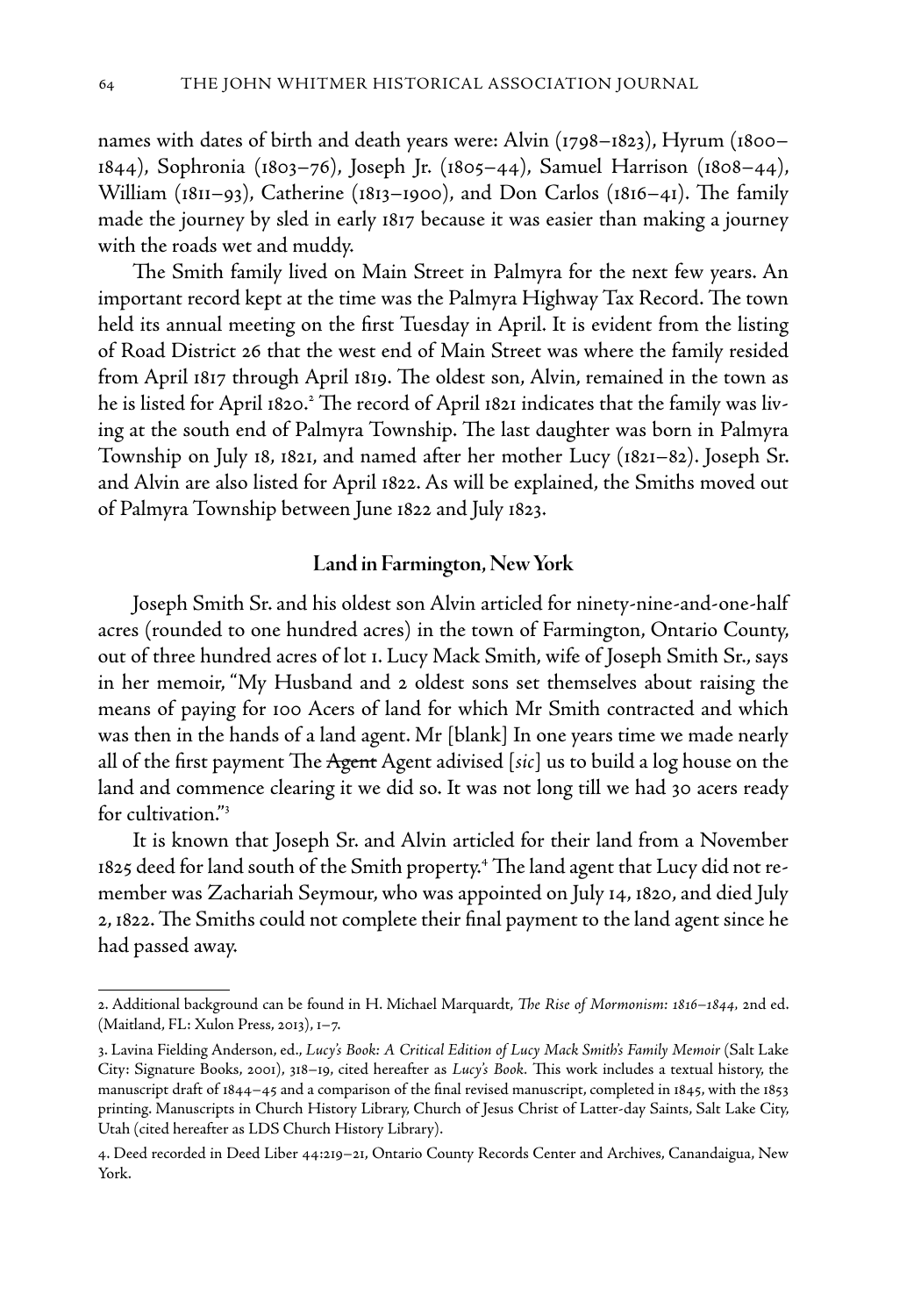Because the articling document for the land has not been located, it is unknown of the exact details of the arrangements for payments. A printed Articles of Agreement would include the date of purchase, the cost per acre, space for recording payments and, in some cases, a stipulation to erect a building, clear land for cultivation within one year and to pay all taxes and assessments. The approximate timing of the signing can be determined from the 1820 United States census for Farmington (enumerated between August 7, 1820 and February 5, 1821) that lists the Joseph Smith family, even though they were still residing in Palmyra.

In 1821 Farmington was divided to create a new township named Burt, renamed Manchester in April 1822. It appears that the Smith family built their log house, cleared land for planting and made other improvements, leaving their Palmyra residence sometime between June 1822 and July 1823. The one hundred acres of lot 1 was located in the northwest corner of Manchester Township. Joseph Sr.'s assessment for July 24, 1823, was \$300 more than the previous year which indicated the work already completed on their new Manchester farm. Palmyra village was where the Smiths did the majority of their business and received letters. In 1823 a newly formed county was formed, placing Palmyra into Wayne County.

#### **Log Home Location**

Lucy Smith stated that the family built a log home on their hundred-acre lot. The precise location is not known. In 1830 Hyrum Smith was taxed for fifteen acres on lot 1. How this relates to Roswell Nichols (married to Mary Durfee, daughter of Lemuel Durfee Sr.) being taxed for one hundred acres on the same lot the record does not indicate. The Smith family could have been working on another portion of the lot. Their log house was where a number of men performed scribal work in making a copy of the original manuscript for the printer to set type for the forthcoming Book of Mormon. Visitors to the Smith log home described their residence as being in Manchester. In addition letters dated 1829 and revelations proclaimed in 1830 give the location as Manchester and were written in the Smith log home.

## **Stone Found in a Well on the Chase farm**

The Chase family lived in the northern part of the township of Manchester, east of the Smith farm. The parents were Phebe Mason Chase (1772–1854) and Clark Chase (1770–1821). They had ten children. The children enumerated in the 1820 census probably included Mason Chase (1795–?), Willard Chase (1798–1871), Sarah (Sally) Chase (1800–1880), and Edmund Chase (1803–93). What may not be known is that it was on the Chase farm where Joseph Smith Jr. borrowed a peep-stone from Willard Chase who stated: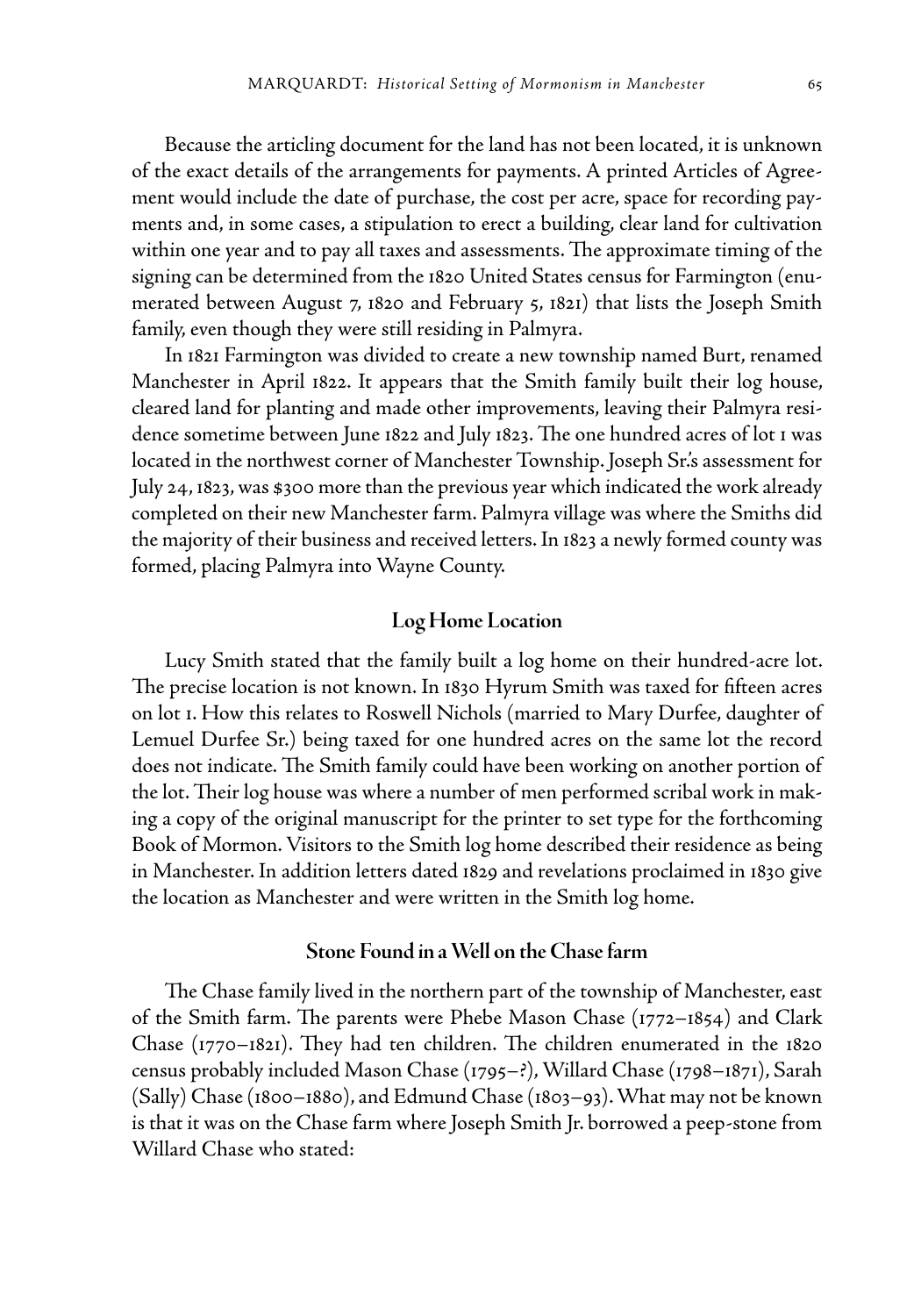In the year 1822, I was engaged in digging a well. I employed Alvin and Joseph Smith to assist me; the latter of whom is now known as the Mormon prophet. After digging about twenty feet below the surface of the earth, we discovered a singularly appearing stone, which excited my curiosity. I brought it to the top of the well, and as we were examining it, Joseph put it into his hat, and then his face into the top of his hat. It has been said by Smith, that he brought the stone from the well; but this is false. There was no one in the well but myself. The next morning he came to me, and wished to obtain the stone, alledging that he could see in it; but I told him I did not wish to part with it on account of its being a curiosity, but would lend it. After obtaining the stone, he began to publish abroad what wonders he could discover by looking in it, and made so much disturbance among the credulous part of [the] community, that I ordered the stone to be returned to me again. He had it in his possession about two years.<sup>5</sup>

# **Death of Alvin Smith**

Lucy Smith mentions "when the month of November 1822 [*sic*; 1823] arrived the House was raised and all the Materials procured for completing the building." Alvin wanted a frame home for his mother and father to live in. But on November 15, 1823, Alvin took sick. Though doctors came to attend him the sickness worsened. He called his siblings together and gave his dying council. He told his brother Hyrum, "I now want you to go on and finish the House" and to Joseph Jr., "do everything that lays in your power to obtain the records." On November 19 Alvin died. $^6$ 

There was a rumor in September 1824 that Alvin's grave had been opened, evidently right after his burial in 1823. So Joseph Sr. and some associates went to the place where he was buried, dug up the body and found that the rumor was false. He placed the following announcement in Palmyra's *Wayne Sentinel*:

To the Public. Whereas reports have been industriously put in circulation, that my son *Alvin* had been removed from the place of his interment and dissected, which reports, every person possessed of human sensibility must know, are peculiarly calculated to harrow up the mind of a parent and deeply wound the feelings of relations—therefore, for the purpose of ascertaining the truth of such reports, I, with some of my neighbors, this morning repaired to the grave, and removing the earth, found the body which had not been disturbed.

 This method is taken for the purpose of satisfying the minds of those who may have heard the report, and of informing those who have put it in circulation, that it is earnestly requested they would desist therefrom; and that it is believed by some, that

<sup>5.</sup> Affidavit of Willard Chase, Manchester, Ontario County, New York, before Justice of the Peace, Frederick Smith, December 11, 1833, in E. D. Howe, *Mormonism Unvailed* (Painesville [OH]: Printed and Published by the Author, 1834), 240–41, emphasis omitted.

<sup>6.</sup> Anderson, *Lucy's Book,* 349–52.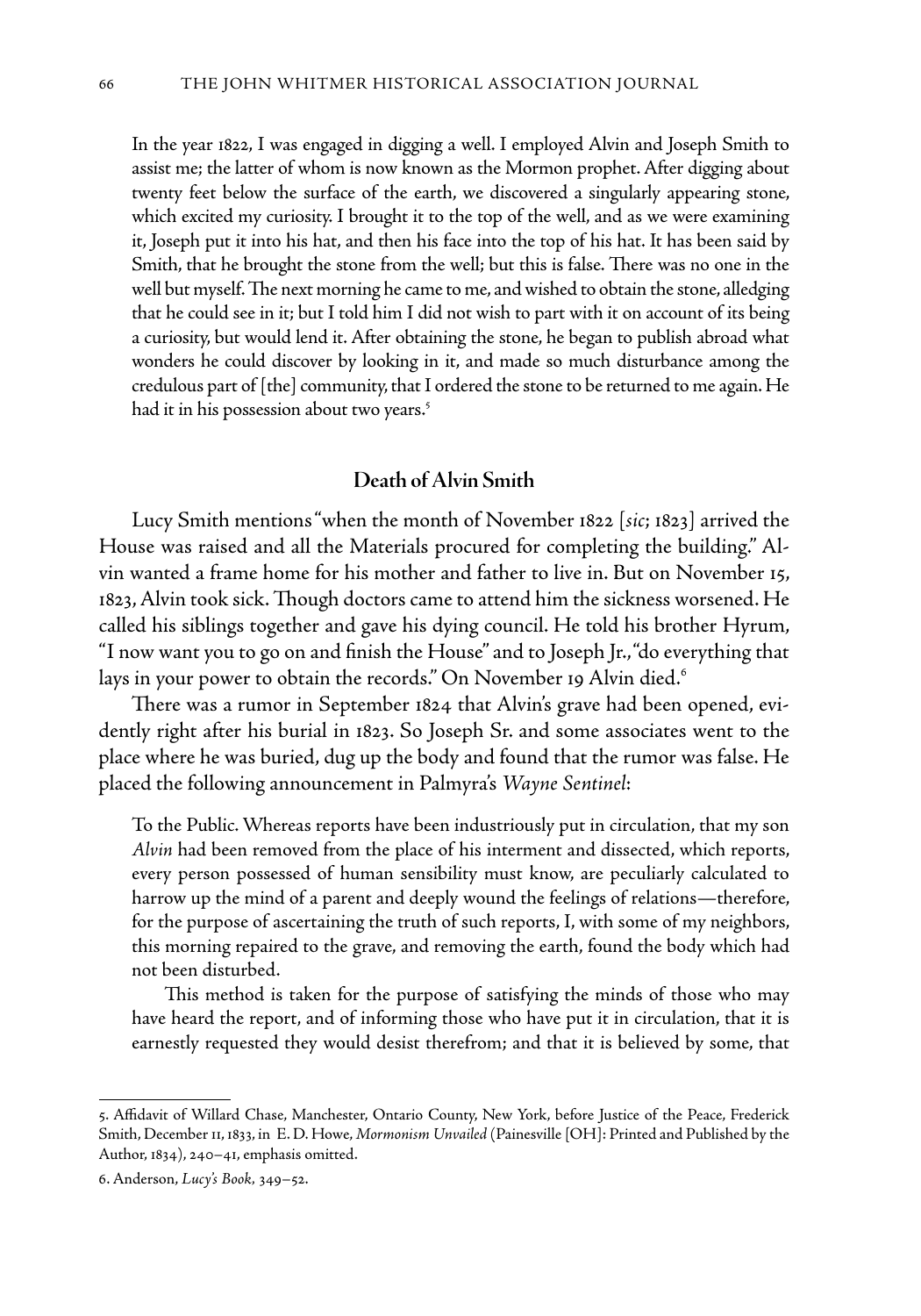they have been stimulated more by a desire to injure the reputation of certain persons than a philanthropy for the peace and welfare of myself and friends. JOSEPH SMITH. 7

After Alvin's death work slowly continued on the frame house. A neighbor, Russell Stoddard (1789–1873), worked on the home and had to bring suit against Joseph Sr. for payment of his labor and the lumber he provided. Stoddard went before Peter Mitchell, Justice of the Peace in Manchester, with his complaint of nonpayment of \$66.59. Justice Mitchell heard the case on February 18, 1825. Joseph Sr. confessed owing Russell the money but he pled that he did not intend to defraud any creditor. The transcript of the judgment against Joseph Smith Sr. was sent to the Common Pleas in Canandaigua:<sup>8</sup>

```
Ontario Justice Court
```

| Russell Stoddard   | Before Peter Mitchell Esq one   |
|--------------------|---------------------------------|
| $\cdot$ VS $\cdot$ | of the Justices of the peace in |
| Joseph Smith       | & for the County of Ontario     |
| Ontario County ss. |                                 |

 Joseph Smith the said defendant in this cause being duly sworn saith that he is honestly & justly indebted to the plaintiff in the above suit in the sum of sixty six dollars & fifty nine cents money of account of the United States it being for work & labour & lumber which the said plaintiff did for me in building a dwelling house which said sum is over & above all just demands which he the said defendant hath against Russell Stoddard the said plaintiff & that the confession of judgment about to be made by him the said defendant for the sum of sixty six dollars & fifty nine cents is not to be made for the purpose of defrauding any creditor.

Joseph Smith

Sworn before me this 18th day of February 1825 Peter Mitchell J. P.

Included in the transcript is a copy of another document which indicated, like the above, that the elder Smith admitted owing Stoddard for services rendered the Smith family:

| Russell Stoddard | Before Peter Mitchell Esq      |
|------------------|--------------------------------|
| VS.              | } one of the Justices of the   |
| Joseph Smith     | } peace in & for the County of |
|                  | { Ontario                      |

<sup>7. &</sup>quot;To the Public," *Wayne Sentinel* (Palmyra, New York) 2, no. 1 (September 29, 1824): 3, emphasis retained. The advertisement is dated September 25, 1824. The notice also appeared in the issues of October 6, 13, 20, 27 and November 3, 1824. The placement in the local newspaper was not mentioned in Lucy Smith's family history.

<sup>8. &</sup>quot;1825 Common Pleas Transcripts," AM21-101, Box No. 19302, Ontario County Records Center and Archives.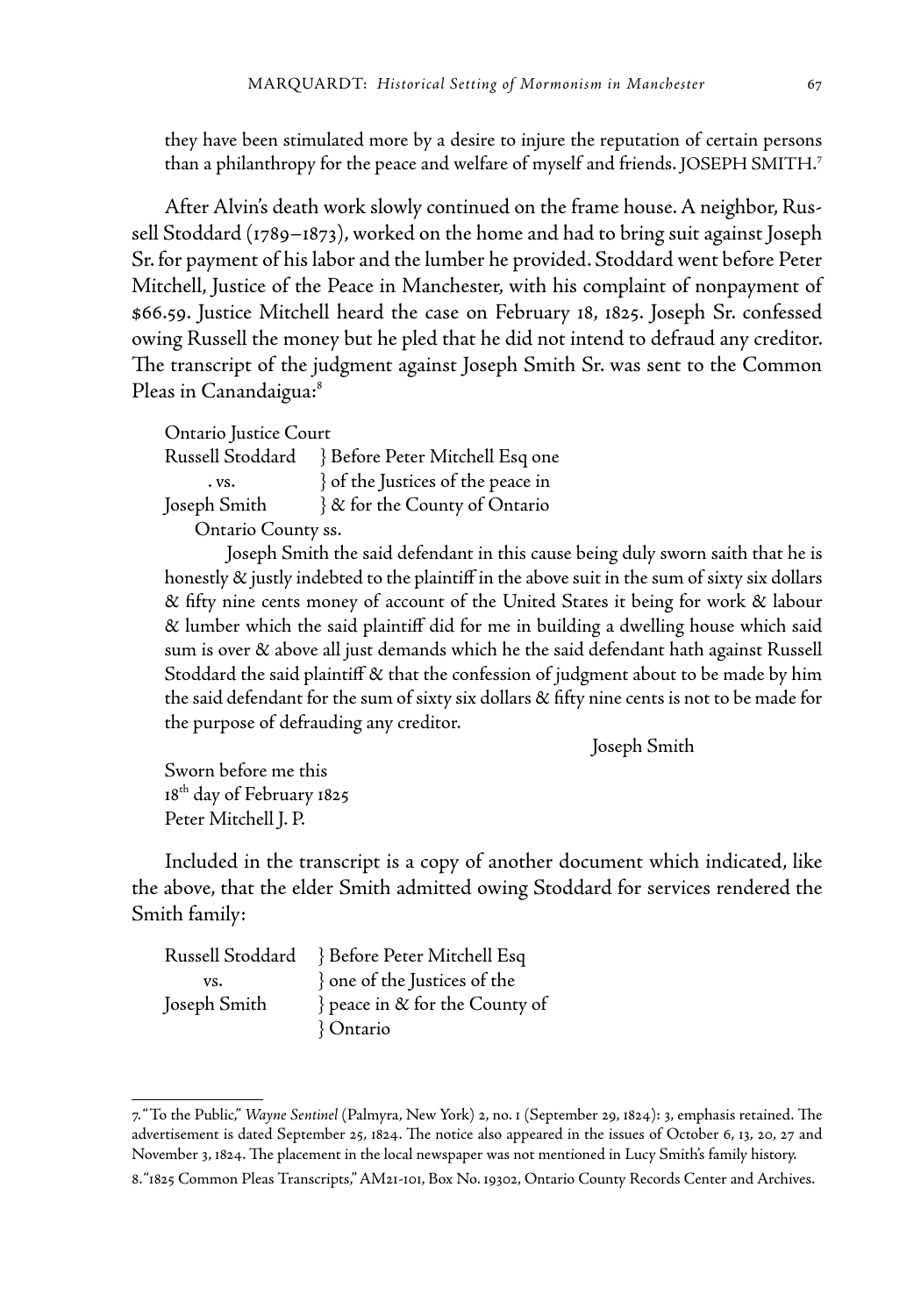I Joseph Smith the defendant in the above cause do hereby confess that I am honestly & justly indebted to Russell Stoddard the above named plaintiff in the sum of sixty six dollars  $\&$  fifty nine cents money of account of the United States  $\&$  do hereby authorize you the said Justice to enter judgment against me the said defendant in favour of Russell Stoddard the said plaintiff for the same

Given under my hand this  $18<sup>th</sup>$  day of Feb  $1825$  Joseph Smith

| Russell Stoddard | Peter Mitchell Esq. one of the Justices |
|------------------|-----------------------------------------|
| vs.              | $\}$ of the peace in & for the County   |
| Joseph Smith.    | of Ontario                              |

Ontario County ss

 By virtue of the above authorization of Joseph Smith the defendant in this suit I do hereby enter judgment against him the said defendant in favour of Russell Stoddard the above named plaintiff for sixty six dollars & fifty nine cents damages & twenty five cents costs –

Given under my hand this  $18<sup>th</sup>$  day of Feb. 1825 Peter Mitchell J. P.

 I certify the foregoing to be a true transcript of the proceedings in my court in the case of a judgment by confession acknowledged by Joseph Smith in favour of Russell Stoddard –

```
Given under my hand this 18<sup>th</sup> day of Feb. 1825 - Peter Mitchell J. P.
 Fees for this transcript 25 cents -
```
The outside of the transcript contains:

```
Russell Stoddard 
     vs 
Joseph Smith
Transcript 
Execution issued 20th
May 1825 
Filed 19th February 1825.
```
What financial arrangement entered into by Joseph Sr. to pay Russell Stoddard is not known. Their house may not have been completely finished. This does show that Joseph Sr. acknowledged his debt and was willing to pay it.<sup>9</sup> The Smiths lost their land in December 1825 as discussed below.

<sup>9.</sup> The judgment of \$66.59 and 25 cents cost of transcript was "Satisfied" and entered April 19, 1826. Court Records, 1821–1852, Disposition of Court Cases, Box AMO1-173, Ontario County Records Center and Archives. Special thanks to Don Enders for a copy of this document.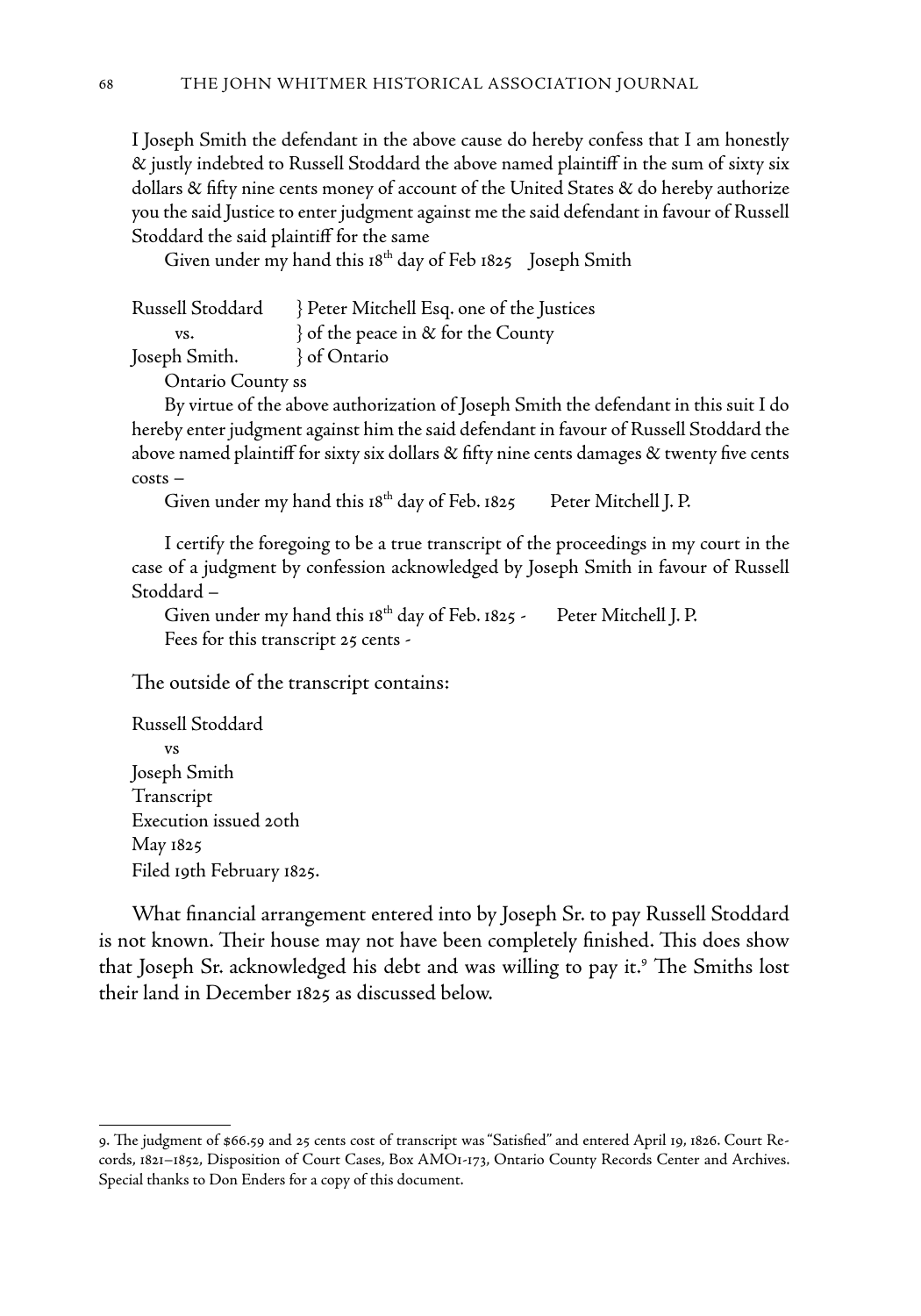#### **Native Americans in the Region**

The area of the township of Manchester was occupied by Native Americans prior to any settlement of land holders. Conflicting claims of what land was owned by which different states and treaties made with tribes were settled by the time of the Smith family's arrival in Ontario County.<sup>10</sup> There were a variety of artifacts scattered above and below the ground. One local author wrote:

The only mementos we have of the red man's occupancy in this region are numerous flint arrow heads, plowed up here and there in the fields, remains of a number of forts, specimens of uniquely decorated pottery, pipe-bowls, pots of red ochre, strings of wampum— from which we may read that the original inhabitants lived by the chase, fought in deadly conflict one with another, had tasted of the fruit of good and evil that grows on the tobacco stem, had the common human weakness for adornment and sought to tone down their high cheek bones and ornament the coppery sheen of their complexions by adventitious means, had food to store and wealth to barter.<sup>11</sup>

Lucy recalled that Joseph Jr. recounted during his teenage years the religion and warfare of the natives as though he had lived with them:

In the course of our evening conversations Joseph would give us some of the most ammusing recitals which could be immagined he would de[s]cribe the ancient inhabitants of this continent their dress thier man[n]er of traveling the animals which they rode The cities that were built by them the structure of their buildings with every particular of their mode of warfare [and] their religious worship as particularly as though he had Spent his life with them.<sup>12</sup>

## **Revival includes Manchester**

There was a religious revival or awaking in the Palmyra area that included Manchester during the fall of 1824 and early 1825. The local newspaper reprinted a Presbyterian periodical that chronicled the events: "More than two hundred souls have become the hopeful subjects of divine grace in Palmyra, Macedon, Manchester, Phelps, Lyons, and Ontario, since the late revival commenced."<sup>13</sup> These figures undoubtedly reflect Presbyterian gains. A note in the same issue of the Palmyra paper adds this balancing information: "It may be added, that in Palmyra and Macedon, including Methodist, Presbyterian and Baptist Churches, more than 400 have al-

<sup>10.</sup> James H. Hotchkin, *A History of the Purchase and Settlement of Western New York, and of the Rise, Progress, and Present State of the Presbyterian Church in that Section* (New York: Published by M. W. Dodd, 1848), 1–12.

<sup>11.</sup> Charles F. Milliken, *Ontario County, New York and Its People* (New York: Lewis Historical Publishing Co., 1911), 2.

<sup>12.</sup> Lucy Mack Smith History, 1844–1845, LDS Church History Library; also in Anderson, *Lucy's Book,* 345.

<sup>13. &</sup>quot;Moral and Religious," *Wayne Sentinel* 2, no. 23 (March 2, 1825): 4.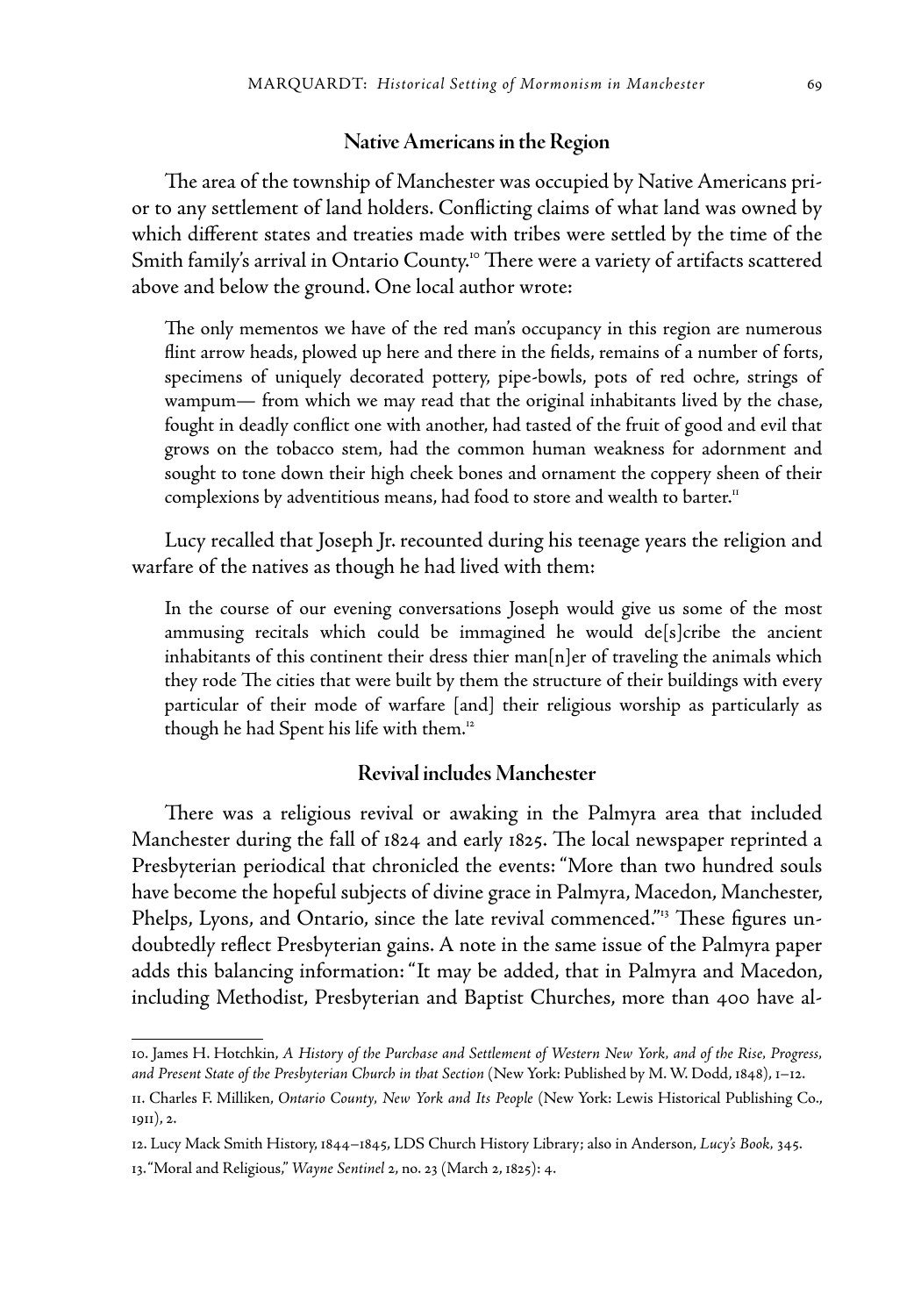ready testified that the Lord is good. The work is still progressing. In the neighboring towns, the number is great and fast increasing."14 James Hotchkin wrote about the Western Presbyterian Church of Palmyra at this time, "Another copious shower of grace passed over this region in 1824, under the labors of Mr. [Benjamin] Stockton, and a large number were gathered into the church, some of whom are now pillars in Christ's house."15

# **Joseph Smith Jr. and Treasure Digging**

The possibility of finding buried treasure fascinated many in late eighteenth- and early nineteenth-century America. Reports of searching for such riches were widespread in the Palmyra area,<sup>16</sup> and extant accounts show that treasure was generally sought through supernatural means. Locations for buried wealth and lost Spanish mines were sometimes claimed through dreams. Treasures could also be sought by using divining rods, often made from "witch hazel," or by looking in special stones or crystals. Sometimes when a stone was used, the person would place a stone in a hat and then conjure the guardian treasure spirit. After finding a spot where the cache was supposedly hidden, the seekers would draw a magic circle on the ground around the hidden treasure. Sometimes they would maintain absolute silence, but at other times they would recite magical charms or religious verses used as charms. Whatever the means, money-diggers claimed the need to overcome the guardian spirit who had enchanted the treasure; otherwise the treasure would slip back into the earth.

Willard Chase explained that the stone returned by Joseph Jr. was borrowed this time by Hyrum Smith with a promise to return it to Chase when requested. Chase wrote:

I believe, some time in 1825, Hiram Smith (brother of Joseph Smith) came to me, and wished to borrow the same stone, alledging that they wanted to accomplish some business of importance, which could not very well be done without the aid of the stone. I told him it was of no particular worth to me, but merely wished to keep it as a curiosity, and if he would pledge me his word and honor, that I should have it when called for, he might take it; which he did and took the stone. I thought I could rely on his word at this time, as he

<sup>14. &</sup>quot;Religious," Ibid., 3.

<sup>15.</sup> Hotchkin, *A History of the Purchase and Settlement of Western New York,* 378.

<sup>16.</sup> Newspaper articles mention unnamed individuals who claimed to have found vast treasures. The *Orleans Advocate* published in Albion, New York, contains the following: "A few days since was discovered in this town, by the help of a mineral stone, (which becomes transparent when placed in a hat and the light excluded by the face of him who looks into it, provided he is fortune's favorite,) a monstrous potash kettle in the bowels of old mother Earth, filled with the purest bullion." Reprinted in "From the Orleans Advocate," *Wayne Sentinel* 3, no. 14 (December 27, 1825): 2, and the *Livingston Register* (Geneseo, New York), December 28, 1825.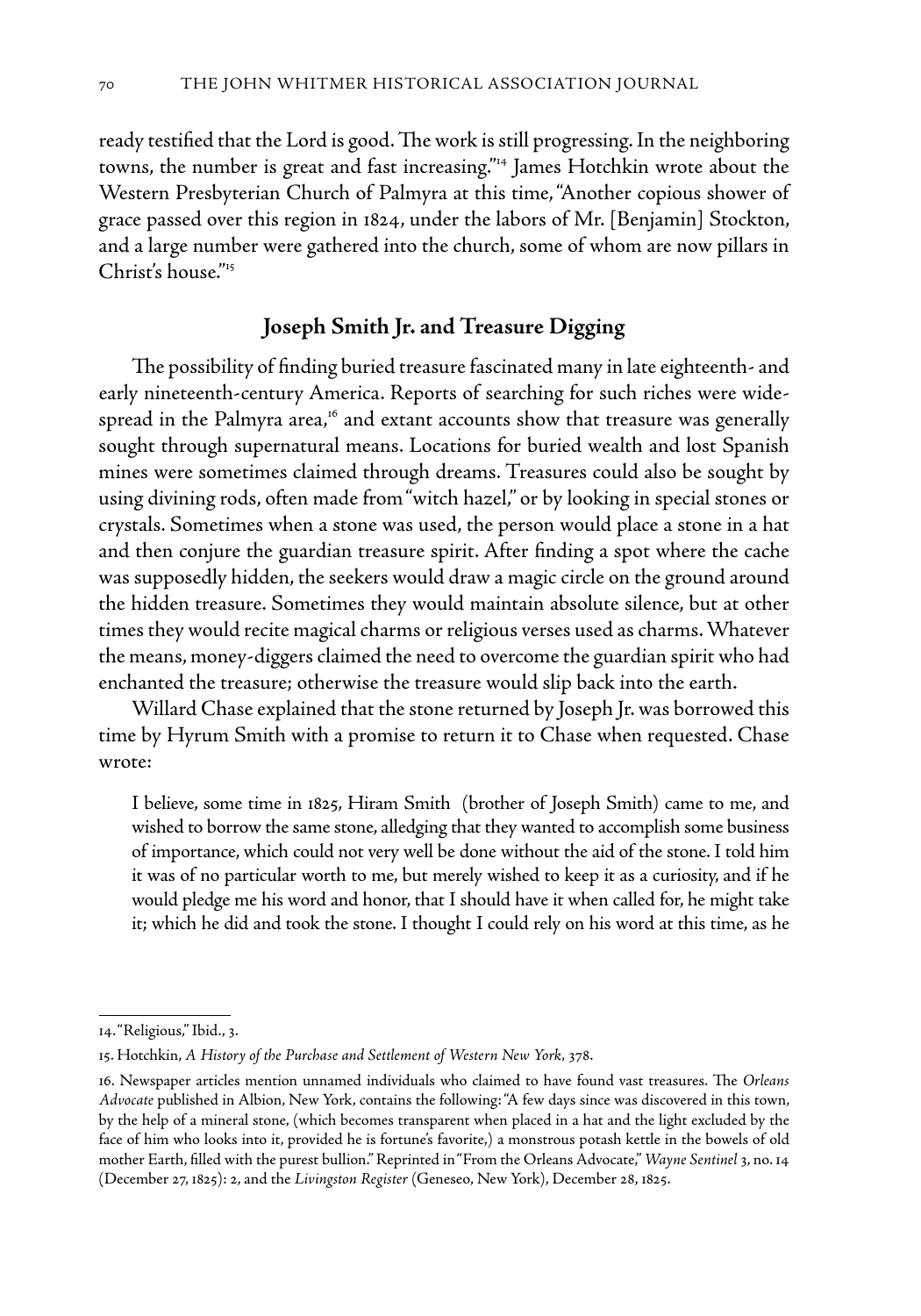had made a profession of religion. But in this I was disappointed, for he disregarded both his word and honor.<sup>17</sup>

Joseph Capron (1791–1874), a neighbor living south of the Smith family on lot 1, who had met Joseph Smith Sr. in 1827, also reported on the use of the stone:

The family of Smiths held Joseph Jr. in high estimation on account of some supernatural power, which he was supposed to possess. This power he pretended to have received through the medium of a stone of peculiar quality. The stone was placed in a hat, in such a manner as to exclude all light, except that which emanated from the stone itself. This light of the stone, he pretended, enabled him to see any thing he wished. Accordingly he discovered ghosts, infernal spirits, mountains of gold and silver, and many other invaluable treasures deposited in the earth. He would often tell his neighbors of his wonderful discoveries, and urge them to embark in the money digging business.<sup>18</sup>

An 1832 letter written at Canandaigua, New York, south of Manchester and the Ontario County seat of government, reported that Joseph Jr. "had been engaged for some time in company with several others of the same Character in digging for money … and for a time were supported by a Mr Fish an illiterate man of some property."19 Mr. Fish is Abraham Fish (1773–1845) of Manchester, and was a neighbor of the Smith family. Abraham Fish was well acquainted with Joseph and his father. Fish lived south of the Smith land on lot 1. That Fish was illiterate is evidenced in the Nathan Pierce Docket Book when he signed his name with an "X" identified as "his mark." A receipt dated March 10, 1827, received by the younger Joseph from the Thayer store in Palmyra reads: "Palmyra, 10th March 1827, Recd of Joseph Smith Jr Four dollars which is credited to the account of A. Fish" and signed J & L Thayer. Joel and Levi Thayer were the owners of the store.<sup>20</sup>

Another supporter in treasure-digging lore was Josiah Stowell Sr. (1770–1844) of Chenango County, New York. The treasure seekers also went into northern Pennsylvania where Isaac Hale (1763–1839) and his wife Elizabeth (1767–1842) lived. They boarded at his residence where Joseph Jr. met his future wife Emma (1804–79). On November 1, 1825, soon after their arrival in Harmony and in anticipation of their discoveries, Stowell's treasure-digging company drew up "Articles of Agreement." This agreement stipulated, "If anything of value should be obtained at a certain place

<sup>17.</sup> Affidavit of Willard Chase, December 11, 1833, in Howe, *Mormonism Unvailed,* 241.

<sup>18.</sup> Statement of Joseph Capron, Manchester, Ontario County, November 8, 1833, in Ibid., 259. Capron died in Manchester and was buried in the Palmyra Cemetery.

<sup>19.</sup> Retained copy of a letter from six leading citizens of Canandaigua, New York, January 1832, in answer to a query about Mormons from Rev. Ancil Beach, in the Walter Hubbell Collection, 1831–1833 Correspondence, Princeton University Libraries, Princeton, New Jersey, strikethrough words omitted. See Dan Vogel, ed., *Early Mormon Documents,* 5 vols. (Salt Lake City: Signature Books, 1996–2003), 3:15.

<sup>20.</sup> Joseph Smith Collection, under Receipts, in LDS Church History Library.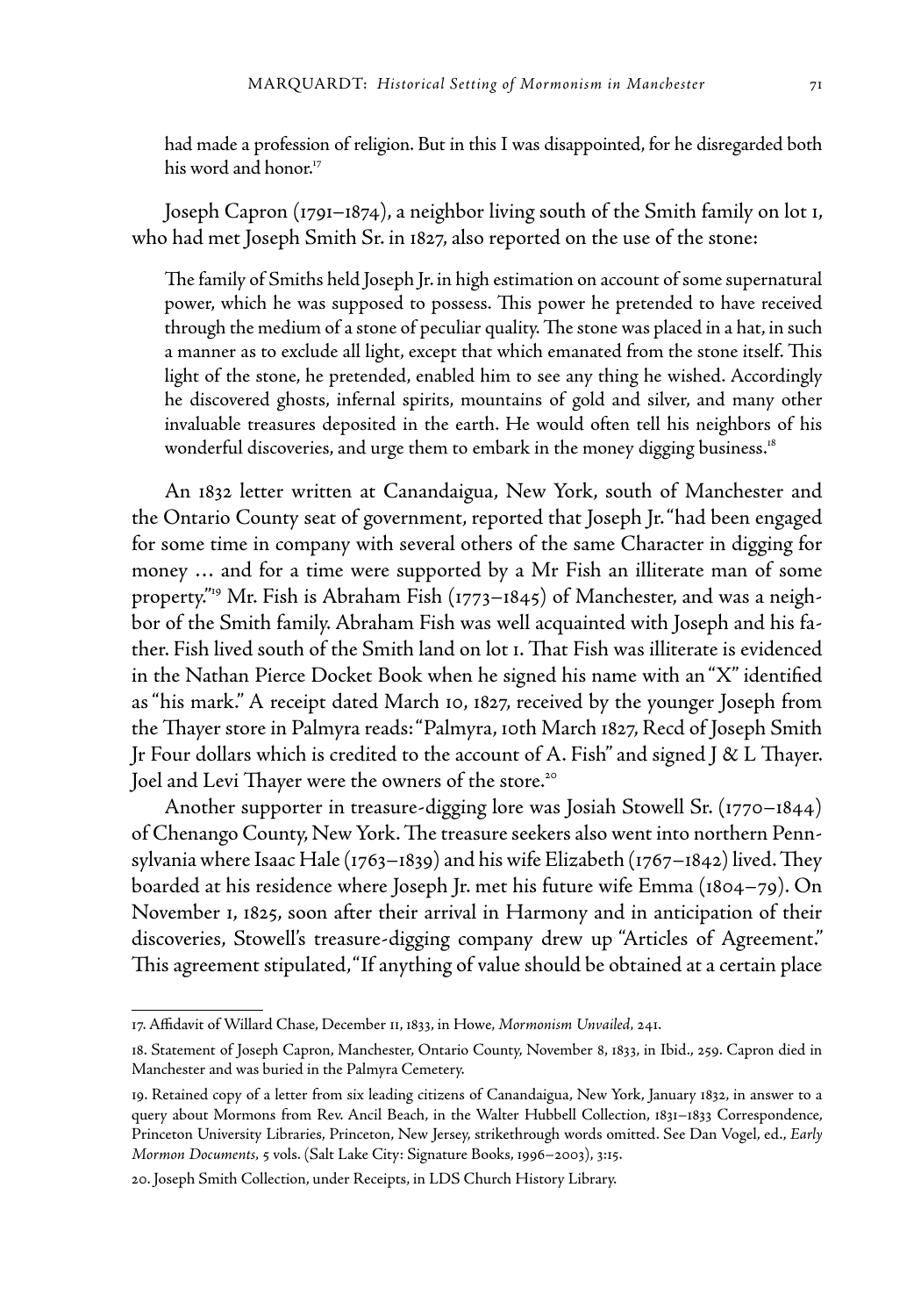in Pennsylvania near a Wm. Hale's, supposed to be a valuable mine of either Gold or Silver and also to contain coined money and bars or ingots of Gold or Silver," each member would receive a share, including a share to Oliver Harper's widow. According to this agreement, Joseph Sr. and his son Joseph (who both signed the agreement) would receive "two elevenths of all the property that may be obtained."21 Isaac Hale wrote about the money digging during this time:

[ Joseph] Smith, and his father, with several other "money-diggers" boarded at my house while they were employed in digging for a mine that they supposed had been opened and worked by the Spaniards, many years since. Young Smith gave the "money-diggers" great encouragement, at first, but when they had arrived in digging, to near the place where he had stated an immense treasure would be found—he said the enchantment was so powerful that he could not see. They then became discouraged, and soon after dispersed. This took place about the 17th of November, 1825; and one of the company gave me his note for  $\text{$}12[.]68$  for his board, which is still unpaid.<sup>22</sup>

## **Smiths Lose Land**

Eventually a new agent, John Greenwood (1798–1887), was given power of attorney on May 17, 1824. The Smiths knew they needed to make their final payment in order to obtain the legal right to hold their one hundred acres of land. The trip to locate a mine in the fall of 1825 did not bring in the money they needed to pay off the land. So on December 20, 1825, Lemuel Durfee Sr. (1759–1829) purchased their farm<sup>23</sup> for \$1,135 and let them remain in the frame house and on the farm.

Joseph Jr. continued to work for Josiah Stowell and to attend school. He also worked with his peep-stone to find lost objects. On March 20, 1826, he was brought before Justice of the Peace Albert Neely (ca. 1798–1857) of Bainbridge, Chenango County, on a charge of disorderly conduct or being a "glass looker." His docket book recorded the examination of Joseph Smith and witnesses, including Josiah Stowell:

Prisoner [ Joseph Smith] examined: says that he came from the town of Palmyra, and had been at the house of Josiah Stowel[l] in Bainbridge most of time since; had small part of time been employed in looking for mines, but the major part had been employed by said Stowel[l] on his farm, and going to school. That he had a certain stone which

<sup>21. &</sup>quot;An Interesting Document," *Daily Tribune* (Salt Lake City), April 23, 1880, 4 from the *Susquehanna Journal,*  March 20, 1880. The original document is not extant. See Vogel, *Early Mormon Documents* 4:407–13.

<sup>22.</sup> Affidavit of Isaac Hale, Harmony, Pennsylvania, before Justice of the Peace, Charles Dimon, March 20, 1834, in "Mormonism," *Susquehanna Register,* and *Northern Pennsylvanian* 9 (May 1, 1834): 1, original newspaper in the Susquehanna County Historical Society, Montrose, Pennsylvania. The testimonies from the Register were reprinted in The New York *Baptist Register* 11 ( June 13, 1834): 68, original in Colgate University Archives. Also in Howe, *Mormonism Unvailed,* 263.

<sup>23.</sup> Deed Liber 44:232–34, Ontario County Records Center and Archives.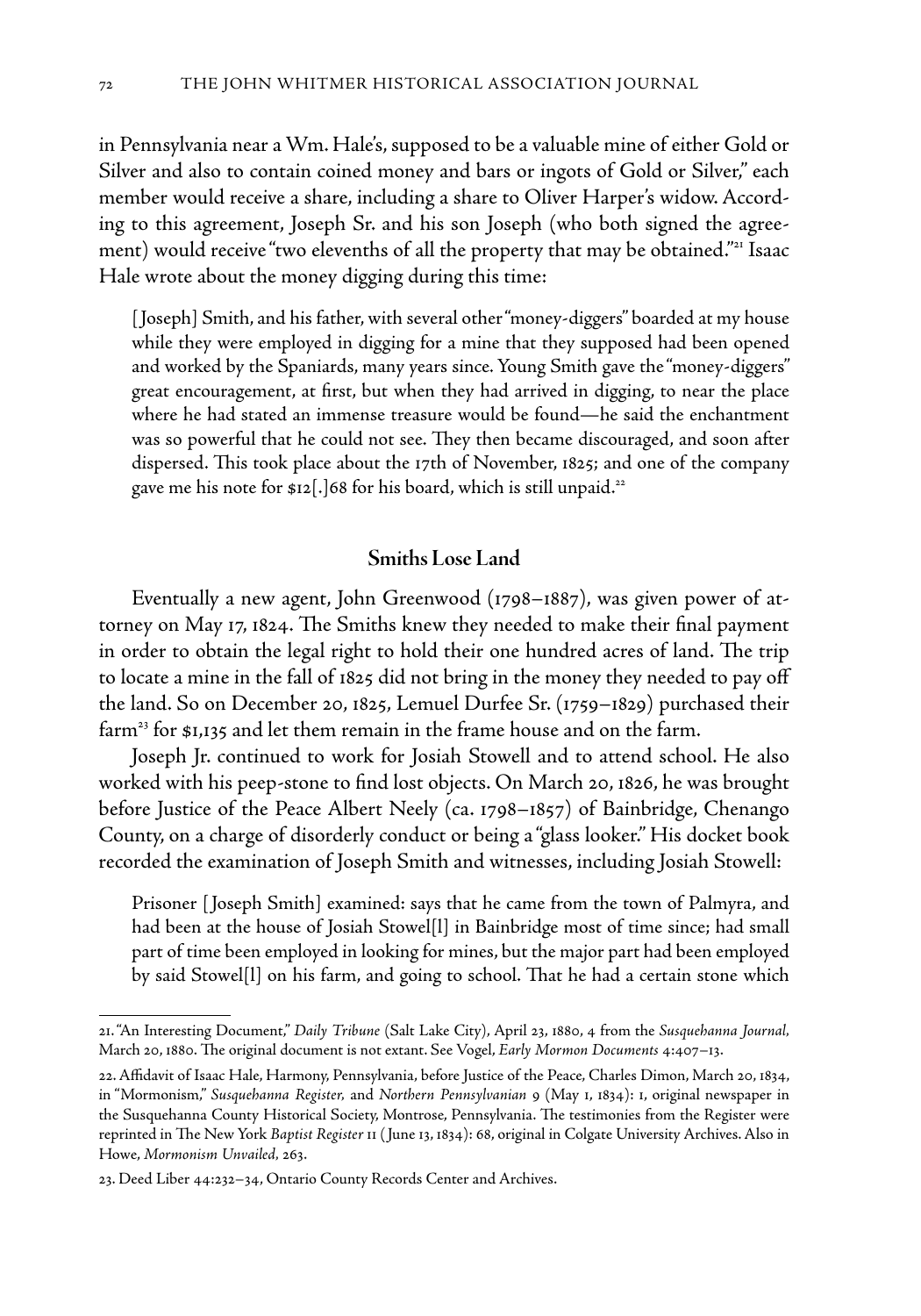he had occasionally looked at to determine where hidden treasures in the bowels of the earth were; that he professed to tell in this manner where gold mines were a distance under ground, and had looked for Mr. Stowel[l] several times, and had informed him where he could find these treasures, and Mr. Stowel[l] had been engaged in digging for them. That at Palmyra he pretended to tell by looking at this stone where coined money was buried in Pennsylvania, and while at Palmyra had frequently ascertained in that way where lost property was of various kinds; that he had occasionally been in the habit of looking through this stone to find lost property for three years, but of late had pretty much given it up on account of its injuring his health, especially his eyes, made them sore; that he did not solicit business of this kind, and had always rather declined having anything to do with this business.

#### Josiah Stowell Sr. testified:

[Stowell] says that prisoner [ Joseph Smith] had been at his house something like five months; had been employed by him to work on farm part of time . . . that prisoner had looked for him sometimes; once to tell him about money buried in Bend Mountain in Pennsylvania, once for gold on Monument Hill, and once for a salt spring; and that he positively knew that the prisoner could tell, and did possess the art of seeing those valuable treasures through the medium of said stone<sup>24</sup>

Justice Albert Neely considered Joseph Smith guilty and notified two other justices. No formal trial was held.

On November 2, 1826 Jerusha Barden (1805–37) married Hyrum Smith in Manchester. Emma Hale married Joseph Jr. in South Bainbridge, Chenango County, on January 18, 1827, returning with his wife to the Manchester farm. Sophronia Smith was married on December 30, 1827 to Calvin W. Stoddard (1801–36). Hyrum and Jerusha's two daughters were both born in Manchester: September 16, 1827 for Lovina and June 27, 1829 for Mary.<sup>25</sup>

#### **Working for Lemuel Durfee Sr.**

Samuel Harrison Smith worked for Lemuel Durfee Sr. in 1827, as recorded in one of Durfee's account books: "April the 16 day the year 1827 S. Harrison Smith Son of Joseph Smith began to Work for me by the month. is to Work 7 Months for the use of the place Where Said Joseph Smith Lives."26 The Smith family lived in the

<sup>24.</sup> Charles Marshall, "The Original Prophet. By a Visitor to Salt Lake City," *Fraser's Magazine* (London, England) 7 (February 1873): 229; reprinted in the *Eclectic Magazine* (New York) 17 (April 1873). Neely's docket book is not extant.

<sup>25. &</sup>quot;Records of Early Church Families," *Utah Genealogical and Historical Magazine* (Salt Lake City) 26 ( July 1935): 103.

<sup>26.</sup> Lemuel Durfee Account Book 1815–1829, Ontario County Historical Society Museum and Research Library, Canandaigua, New York.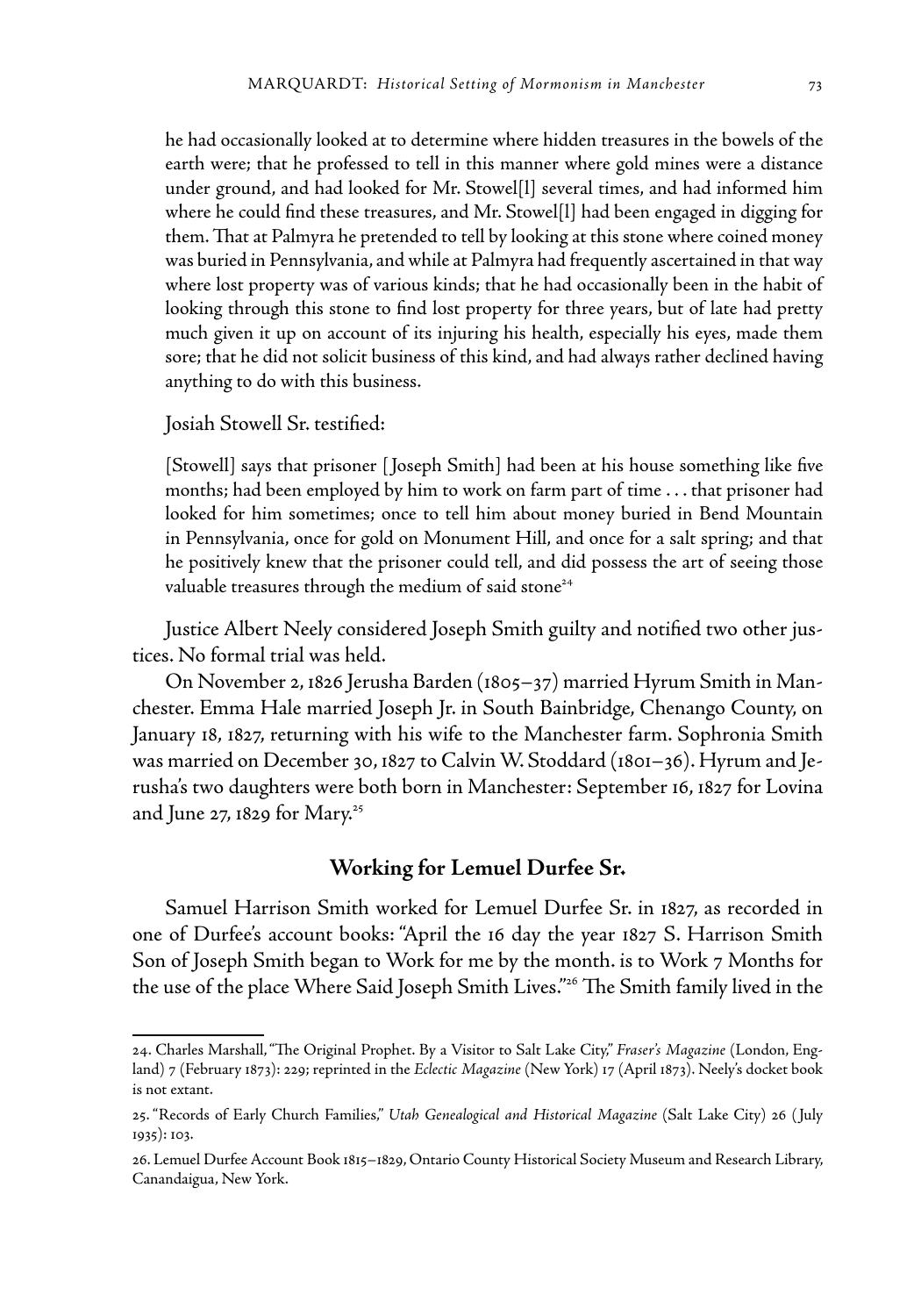frame home through the courtesy of Mr. Durfee for just over three years, January 1826 through March 1829. In a separate account book Durfee noted for 1827 the following:

 Joseph [Sr.] and Hiram Smith Dr [debit] to three barrels of Cider at 9/ per barrel May the Last 1827 [9 shillings per barrel]

 June the 26 day Joseph Smith Dr. to Veal hind Quarter 23 pound \$0.69 also one fore Quarter Wt. 22 pounds \$=55 55

 august Credit by Joseph Smith by mo[w]ing three days & Joseph Smith Ju Jnr. two days mowing & Hiram Smith one day mowing even

 Sept. first to two barrels of Cider racked of[f ] to Joseph & Hiram Smiths at 9/ per barrel  $$2=25$ 

For the year 1828 Lemuel Durfee noted:

 May the 13th Joseph [Sr.] & [Samuel] Harrison Smith Dr. [debit] to three barrels of Cider the Liqure at \$3=38

June the 18 day the year 1828 Credit By Hiram & Har[r]ison Smiths a hoeing one Day a piece

 June the 20 day Joseph & Harrison Smiths Dr. to the Liqure of three barrels of Cider at 9/0 per barrel \$3=38

July 7 day Credit by J. Smith & Rockwell by hoeing three days

 July 20 Jos. Smith & Harrison Cr. by Work binding Wheat one day of william and three days of Harrison Work

august 7 Credit <br > Rockwell to two days Mowing for me by Harrison Smith by three days a Mowing for me<sup>27</sup>

# **Manchester, New York Story**

The story of Joseph Smith Jr. receiving a visionary experience in September 1823, with instructions to visit a nearby hill about a mile away each year, was expressed outside the family as early as the fall of 1826. The final outcome regarding the visit to the hill occurred in the fall of 1827. At this time Joseph Jr. related to neighbor and fellow treasure-seeker Willard Chase that he had taken a book of plates from a hill. In a statement that Chase made in his 1833 affidavit, and published in 1834, he describes elements of the earliest story of Joseph Smith's claim of going to the hill, later known as the Gold Bible Hill, and further concealing the record from prying eyes. Chase recalled that Joseph Jr. explained to him:

<sup>27.</sup> Lemuel Durfee Account Book (1825–1829), King's Daughters Library, Palmyra, New York in 1973, original record currently not extant. Wesley P. Walters, Concerning the Lemuel Durfee Account Book, October 23, 1988. Angled brackets indicate writing above the line. This is a separate account book and should not be confused with a similar ledger cited in note 26.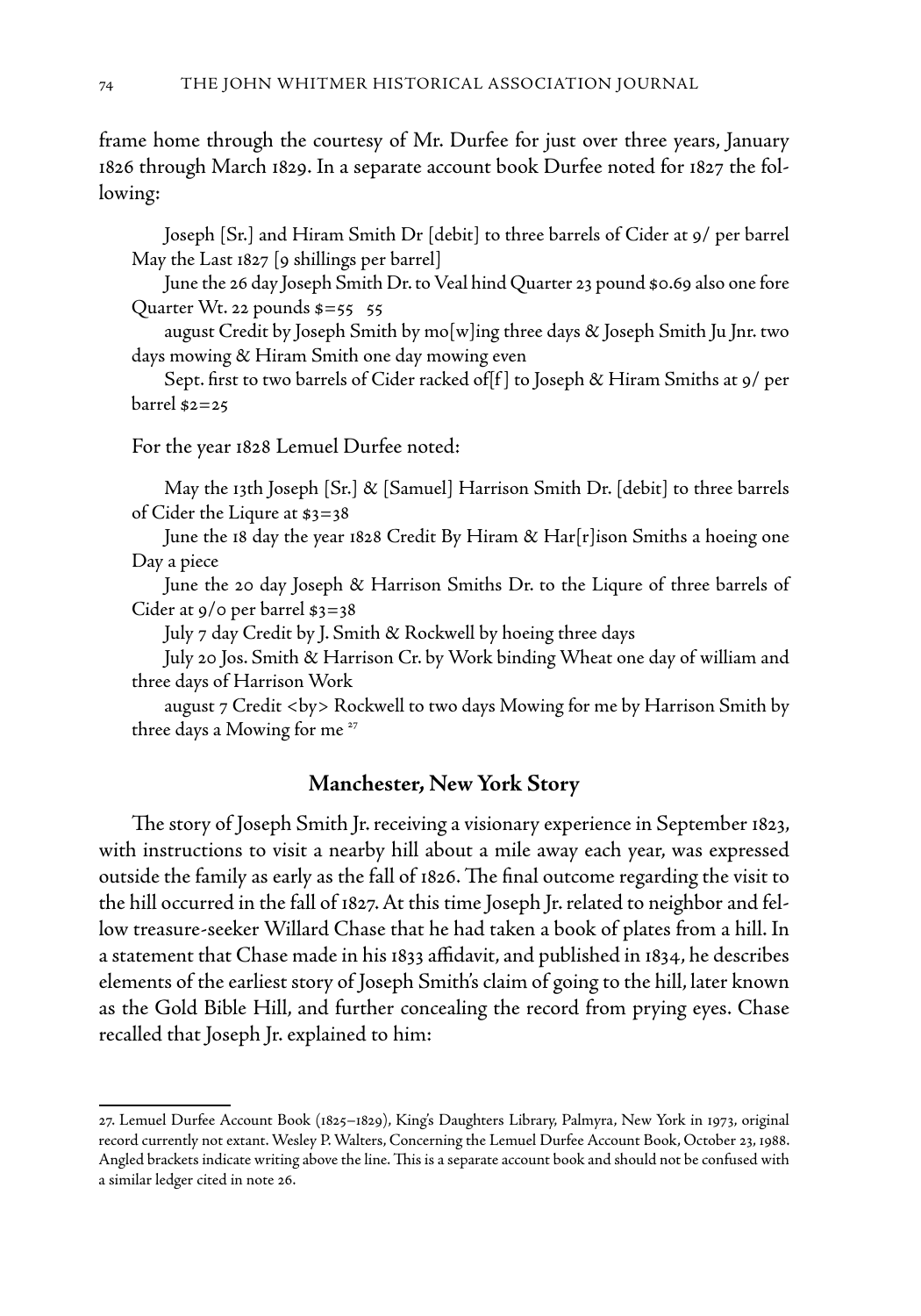That on the 22d of September, he arose early in the morning, and took a one horse wagon, of some one that had stayed over night at their house, without leave or license; and, together with his wife, repaired to the hill which contained the book. He left his wife in the wagon, by the road, and went alone to the hill, a distance of thirty or forty rods from the road; he said he then took the book out of the ground and hid it in a tree top, and returned home. He then went to the town of Macedon to work.

 After about ten days, it having been suggested that some one had got his book, his wife went after him; he hired a horse, and went home in the afternoon, staid long enough to drink one cup of tea, and then went for his book, found it safe, took off his frock, wrapt it round it, put it under his arm and ran all the way home, a distance of about two miles. He said he should think it would weigh sixty pounds, and was sure it would weigh forty.

 On his return home, he said he was attacked by two men in the woods, and knocked them both down and made his escape, arrived safe and secured his treasure.—He then observed that if it had not been for that stone, (which he acknowledged belonged to me,) he would not have obtained the book.<sup>28</sup>

Lucy Smith heard that her son Joseph "went to bring the record which he had deposited in a cavity in a birch log 3 [*sic*] miles distant and covered it with the bark of the same he took the plates from their place and wrapping them in his linen frock put them under his arm and started for the house."<sup>29</sup>

Martin Harris, interviewed thirty years later, stated: "These plates were found at the north point of a hill two miles north of Manchester village. Joseph had a stone which was dug from the well of Mason Chase, twenty-four feet from the surface. In this stone he could see many things to my certain knowledge. It was by means of this stone he first discovered these plates." Harris's understanding of the events is that Joseph Jr. "went to the place where the plates were concealed, and while he was obtaining them, she [Emma] kneeled down and prayed. He then took the plates and hid them in an old black oak tree top which was hollow."30

As Martin Harris understood the story:

The plates remained concealed in the tree top until he got the chest made. He then went after them and brought them home. While on his way home with the plates, he was met by what appeared to be a man, who demanded the plates, and struck him with a club on

<sup>28.</sup> Affidavit of Willard Chase, December 11, 1833, in Howe, *Mormonism Unvailed,* 245–46.

<sup>29.</sup> Anderson, *Lucy's Book,* 385, crossed through words omitted.

<sup>30.</sup> In late January 1859, Martin Harris, who resided at Kirtland, Ohio, was interviewed by Joel Tiffany. "He [Harris] says that Joel Tiffany, well known as a leading Spiritualist some time since, has been out from New York lately on a visit to him, Harris, and that for four successive days without intermission, he unfolded the mysteries of godliness to Joel, which the latter copied at the time and is about to publish." "Mormon Times in Kirtland," *Cleveland Daily Plain Dealer* 15 (May 18, 1859), Cleveland, Ohio. The interview by Tiffany was titled, "Mormonism—No. II," and printed in *Tiffany's Monthly: Devoted to the Investigation of the Science of Mind, in the Physical, Intellectual, Moral and Religious Planes Thereof* 5 (August 1859): 163–70, New York City. An original copy is located at the American Antiquarian Society, Worcester, Massachusetts.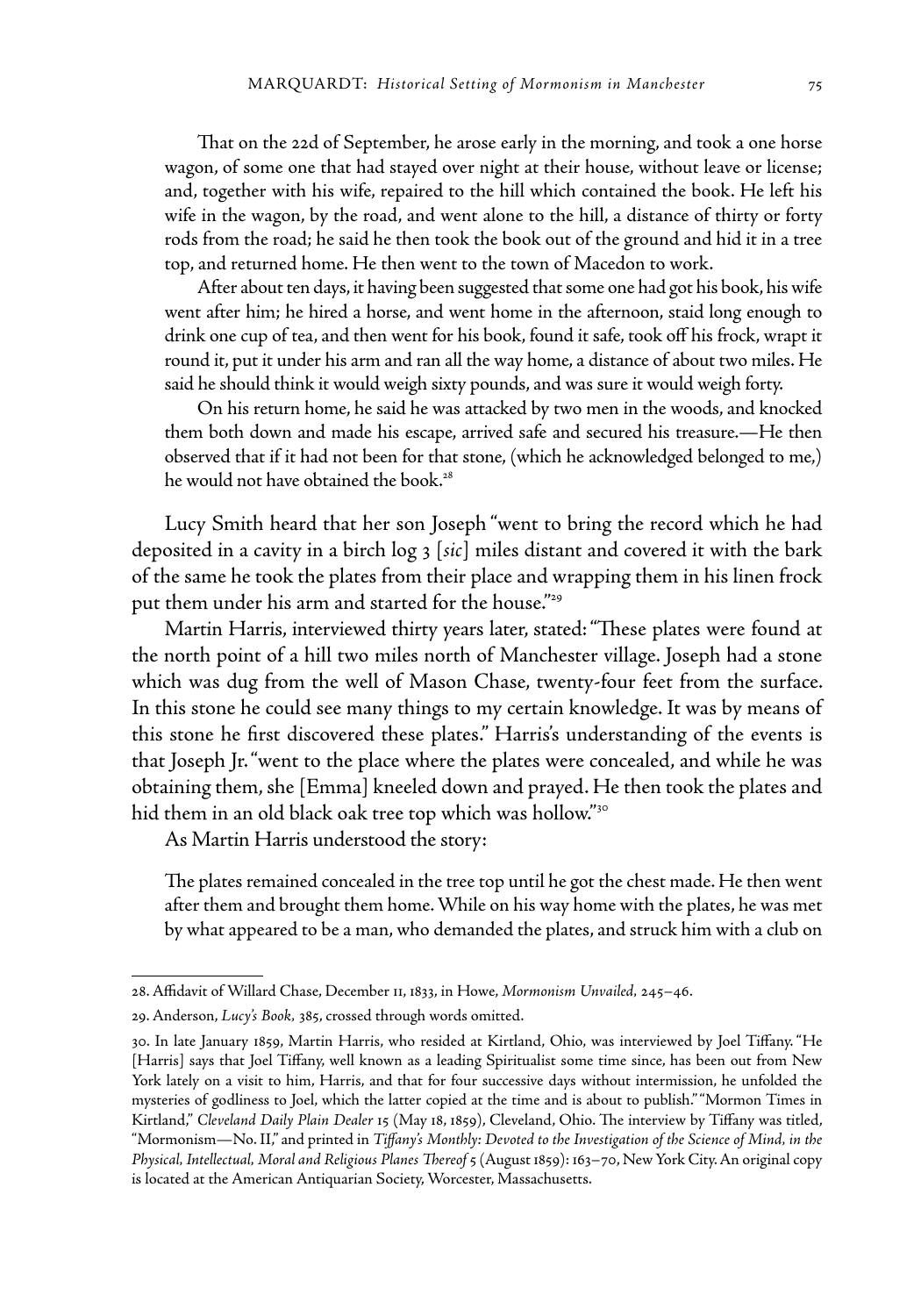his side, which was all black and blue. Joseph knocked the man down, and then ran for home, and was much out of breath. When he arrived at home, he handed the plates in at the window, and they were received from him by his mother. They were then hidden under the hearth in his father's house. But the wall being partly down, it was feared that certain ones, who were trying to get possession of the plates, would get under the house and dig them out. Joseph then took them out, and hid them under the old cooper's shop, by taking up a board and digging in the ground and burying them.

Harris indicated: "I had the account of it from Joseph, his wife, brothers, sisters, his father and mother. I talked with them separately, that I might get the truth of the matter." Martin mentioned that Lucy Smith came and visited the Harris home. Among other things, "She wished my wife and daughter to go with her; and they went and spent most of the day. When they came home, I questioned them about them. My daughter said, they were about as much as she could lift. They were now in the glass-box, and my wife said they were very heavy. They both lifted them. I waited a day or two, when I got up in the morning, took my breakfast, and told my folks I was going to the village, but went directly to old Mr. Smith's." Harris continued:

I found that Joseph had gone away to work for Peter Ingersol[l] to get some flour. I was glad he was absent, for that gave me an opportunity of talking with his wife and the family about the plates. I talked with them separately, to see if their stories agreed, and I found they did agree. When Joseph came home I did not wish him to know that I had been talking with them, so I took him by the arm and led him away from the rest, and requested him to tell me the story, which he did as follows. He said: "An angel had appeared to him, and told him it was God's work." … Joseph had before this described the manner of his finding the plates. He found them by looking in the stone found in the well of Mason Chase. The family had likewise told me the same thing. Joseph said the angel told him he must quit the company of the money-diggers.

Harris was at the Smith home after Joseph Knight Sr. (1772–1847) and Josiah Stowell Sr. had left to return to their homes in southern New York. Lucy Smith outlined the time frame from when Joseph Jr. allegedly went to the hill, hid the plates, and brought them home. It appears that the day Joseph Jr. reportedly retrieved, ran through the woods, brought something home, and talked to his family was on Monday, October 1, 1827.<sup>31</sup> Joseph Jr. explained in the Preface to the 1830 Book of Mormon: "I would also inform you that the plates of which hath been spoken, were found in the township of Manchester, Ontario county, New-York."32

<sup>31.</sup> Lucy Smith on October 8, 1845 said "it was eighteen years ago last monday since she commenced preaching the gospel, being cal[l]ed upon by Joseph to go & tell Martin Harris & family that he [ Joseph Smith] had got the plates." Ronald O. Barney, ed., *The Mormon Vanguard Brigade of 1847: Norton Jacob's Record* (Logan: Utah State University Press, 2005), 53.

<sup>32.</sup> Preface to Joseph Smith, Junior, *The Book of Mormon* (Palmyra: Printed by E. B. Grandin, for the Author, 1830), iv, cited hereafter as 1830 Book of Mormon.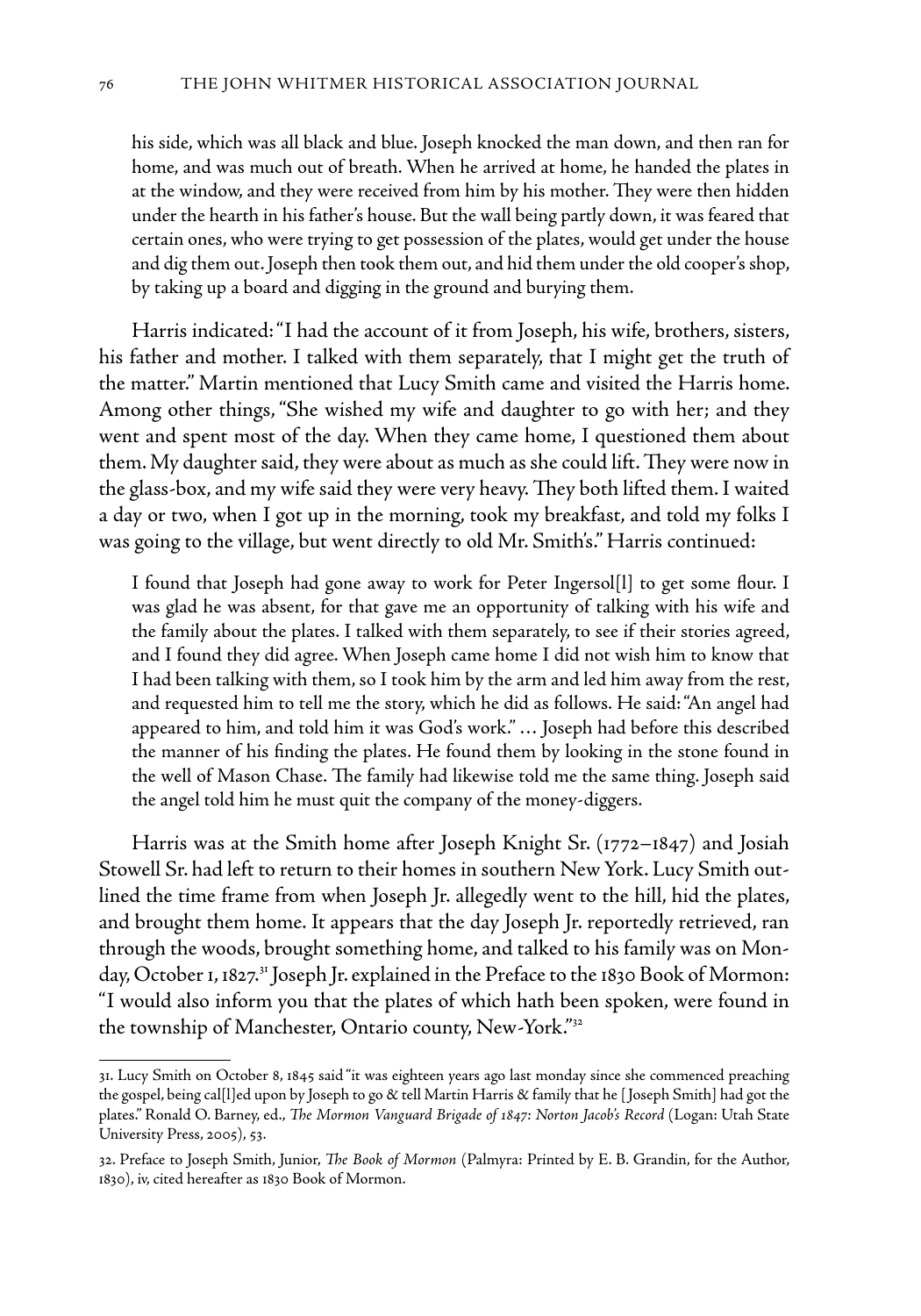Young Joseph left Manchester with the monetary assistance of Martin Harris to live in Harmony, Susquehanna County, in northern Pennsylvania. While there Isaac Hale mentioned Joseph Smith's prior workings in the area and what he knew of Smith "reading" the gold plates. Hale reported: "his occupation was that of seeing, or pretending to see by means of a stone placed in his hat, and his hat closed over his face. In this way he pretended to discover minerals and hidden treasure.… The manner in which he pretended to read and interpret, was the same as when he looked for the money-diggers, with the stone in his hat, and his hat over his face, while the Book of Plates were at the same time hid in the woods!"33

Lucy Smith said that a man named Oliver Cowdery (1806–50) was accepted to teach school and boarded with the Smith family. Cowdery started hearing accounts about the plates, and eventually Joseph Sr. explained to him what he knew. Oliver therefore determined to visit Joseph Jr. in Harmony. The Smiths had to vacate the frame house started by Alvin and crowd back into their former log house with Hyrum's family<sup>34</sup> because Mary Anne Durfee (1799–1883), daughter of Lemuel Durfee Sr., needed to move onto the farm as it was the property of her late father. She had married Roswell Nichols (1795–1880) in 1822 after Roswell's first wife, Maria Gibson (1799–?) died.

The Nichols family moved in 1842 to Illinois. A brief account of the life of Roswell Nichols mentions, "About the year 1828, Mr. Nichols removed to Ontario County, N. Y., and settled on what was known as the Jo Smith farm … The Prophet [*sic*; Smith family] occupied a log house on one corner of the farm for some months after Mr. Nichols took possession."35 The Smith family's move occurred about April 1829, and they resided there for a year and a half until October 1830.

#### **Writing the Book of Lehi and the Book of Mormon**

At Harmony, Pennsylvania, Joseph Smith Jr. dictated over one hundred manuscript pages of text which he described as the Book of Lehi.<sup>36</sup> His main scribe was Martin Harris who asked to borrow the pages to show to family members. Joseph finally gave the pages to Harris, who lost them. Not hearing anything from Harris since he had left, and after burying their first child, Smith made the trip to Manchester. This was a trying time for Joseph, as explained by his mother, who described her son's reaction when he learned from Martin Harris that the pages were lost:

<sup>33.</sup> Affidavit of Isaac Hale, before Justice of the Peace, Charles Dimon, March 20, 1834, in *Susquehanna Register, and Northern Pennsylvanian* 9 (May 1, 1834): 1; also in Howe, *Mormonism Unvailed,* 263–64.

<sup>34.</sup> Anderson, *Lucy's Book,* 431–38. Oliver's half-sister wrote that he "taught [in] the District school in the Town of manchester." Lucy Cowdery Young to Brigham H. Young, March 7, 1887, LDS Church History Library.

<sup>35.</sup> *Portrait and Biographical Record of Hankakee County Illinois* (Chicago: Lake City Publishing Co., 1893), 336.

<sup>36.</sup> Preface to 1830 Book of Mormon.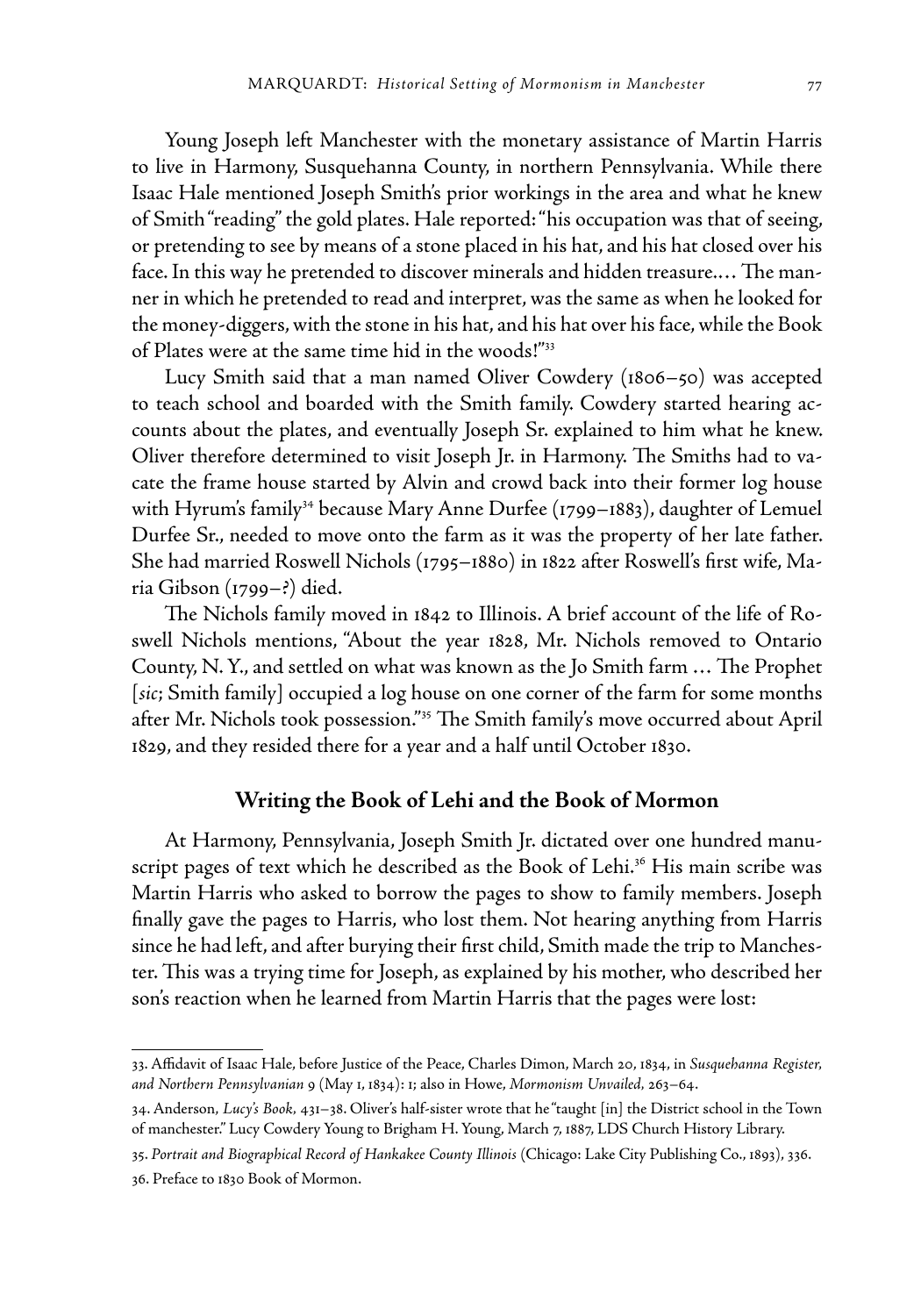Joseph who had smothered his fears till now sprang from the table exclaimed Oh! Martin have you lost that manuscript? have you broken your oath and brought down condemnation upon my head as well as your own[?] Yes replied Martin it is gone and I know not where—Oh! My God My God said Joseph clenching his hands together all is lost is lost what shall I do I have sinned it is me that tempted the wrath of God … he wept and groaned walking the floor continual[1] $y^{37}$ 

Joseph Jr. returned back to his home and to Emma in Harmony and pronounced his first recorded "revelation" in July 1828. Oliver Cowdery arrived in early April 1829 and became the major scribe for a large part of the Book of Mormon. Though it was a struggle for Joseph about what to do regarding the pages that Harris lost, Joseph decided to replace the lost initial pages by repeating the story of Lehi in a different way. These manuscript pages were written at the home of Peter Whitmer Sr. (1773–1854), in Fayette, Seneca County, New York. Whitmer's sons assisted Oliver Cowdery as scribes in replacing the basic story that was lost the previous year from the Book of Lehi. The writing of the Book of Mormon was completed at the Whitmer home about the end of June 1829.

Eight men said that Joseph Jr. displayed to them the Book of Mormon plates and that they had handled them. The members of these two families (Hiram Page married Catherine Whitmer in 1825) added their names to a testimony concerning the plates. Lucy Smith is the source that this event occurred in Manchester:

the male part of the company repaired to a little grove where it was customary for the family to offer up their secret prayers. as Joseph had been instructed that the plates would be carried there by one of the ancient Nephites. Here <it> was that those 8 witnesses recorded in the Book of Mormon looked upon the plates and handled them<sup>38</sup>

## THE TESTIMONY OF EIGHT WITNESSES<sup>39</sup>

BE it known unto all nations, kindreds, tongues, and people, unto whom this work shall come, that Joseph Smith, Jr. the Author and Proprietor of this work, has shewn unto us the plates of which hath been spoken, which have the appearance of gold; and as many of the leaves as the said Smith has translated, we did handle with our hands; and we also saw the engravings thereon, all of which has the appearance of ancient work, and of curious workmanship. And this we bear record, with words of soberness, that the said Smith has shewn unto us, for we have seen and hefted, and know of a surety, that the said Smith has got the plates of which we have spoken. And we give our names unto the world, to witness unto the world that which we have seen: and we lie not, God bearing witness of it.

<sup>37.</sup> Anderson, *Lucy's Book,* 418.

<sup>38.</sup> Ibid., 455–56.

<sup>39. 1830</sup> Book of Mormon, [590].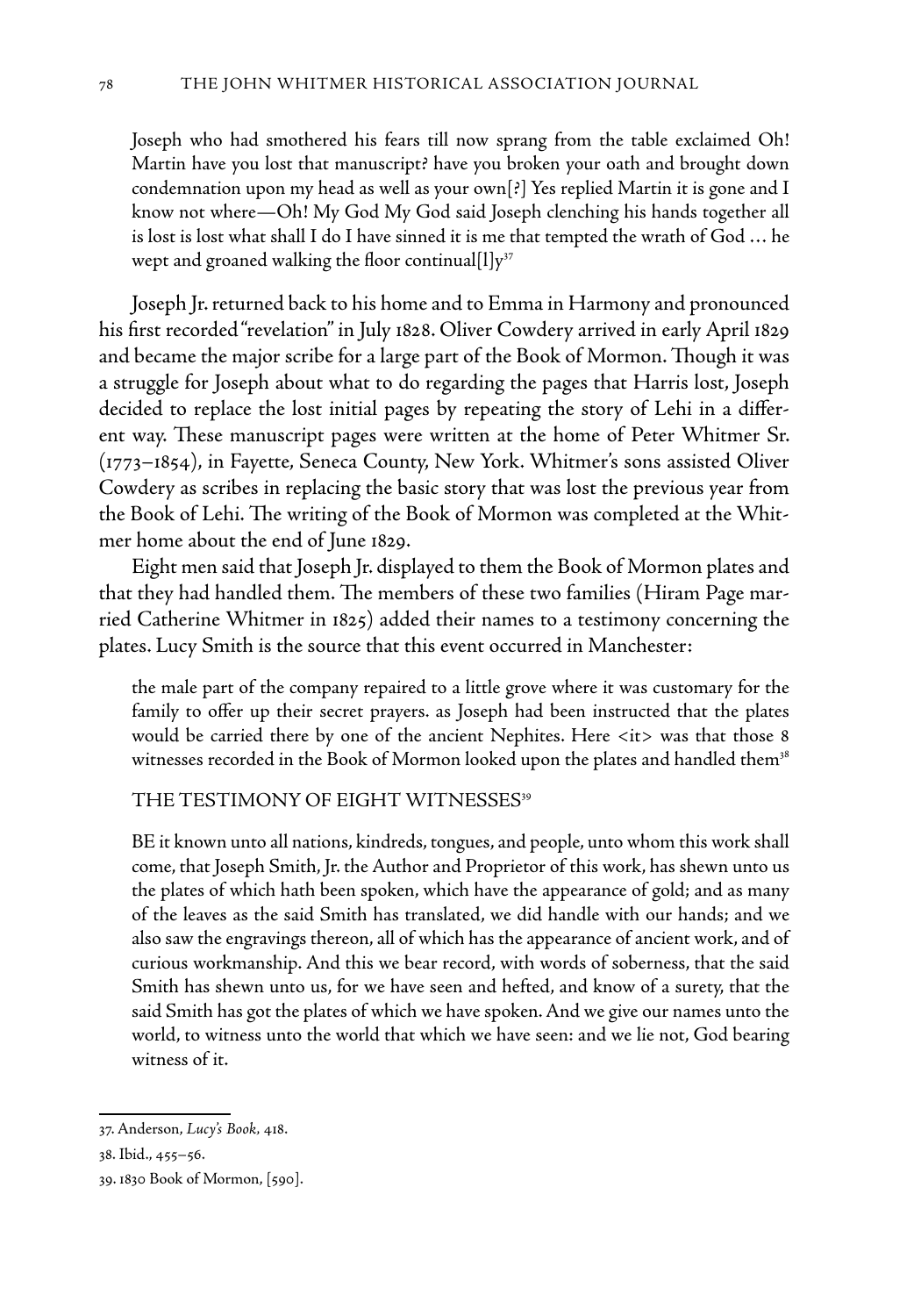CHRISTIAN WHITMER, JACOB WHITMER, PETER WHITMER, JR. JOHN WHITMER, HIRAM PAGE, JOSEPH SMITH, SEN. HYRUM SMITH, SAMUEL H. SMITH.

There are various interpretations regarding this joint statement. Since there is no date or location for the statement it engenders interesting observations. There is no evidence that Joseph Smith Jr. used the gold plates to translate the text of the Book of Mormon. What were said to be the plates were hidden from scribes during the writing of the book. If the plates were in plain view as Joseph translated, no one would have sound reason to doubt their existence, and the story of how they were obtained would at least be a good possibility. The purpose of the above testimony was to convince the public that there actually were plates.

#### **Obtaining a printer for the Book of Mormon**

Joseph Smith Jr. received his copyright dated June 11, 1829. Smith and Martin Harris visited Rochester, New York, to find a printer that could publish the Book of Mormon. They went to Thurlow Weed (1797–1882), a newspaper editor, who declined printing the book. They also went to Egbert B. Grandin (1806–45), editor of the *Wayne Sentinel* in Palmyra who, after Harris promised to mortgage his farm, agreed to print the book. Harris's mortgage is dated August 23, 1829. The indenture between them included the amount; "in consideration of the sum of three thousand dollars." The typesetting, printing and binding of five thousand copies of the Book of Mormon were subsequently agreed upon.<sup>40</sup> The following announcement was printed in the *Wayne Sentinel*:

Just about in this particular region, for some time past, much speculation has existed, concerning a pretended discovery, through superhuman means, of an ancient record, of a religious and divine nature and origin, written in ancient characters, impossible to be interpreted by any to whom the special gift has not been imparted by inspiration. It is generally known and spoken of as the "*Golden Bible.*" Most people entertain an idea that the whole matter is the result of a gross imposition, and a grosser superstition. It is pretended that it will be published as soon as the translation is completed. Meanwhile we have been furnished with the following, which is represented to us as intended for the title page of the work<sup>41</sup>

<sup>40.</sup> Mortgages, Liber 3:325, Wayne County Courthouse, Lyons, New York.

<sup>41. &</sup>quot;Just about in this particular region," *Wayne Sentinel* 6, no. 40 ( June 26, 1829): 3, emphasis retained. For additional information on the secular and religious background of the Smith family see, Marquardt, *Rise of Mor-*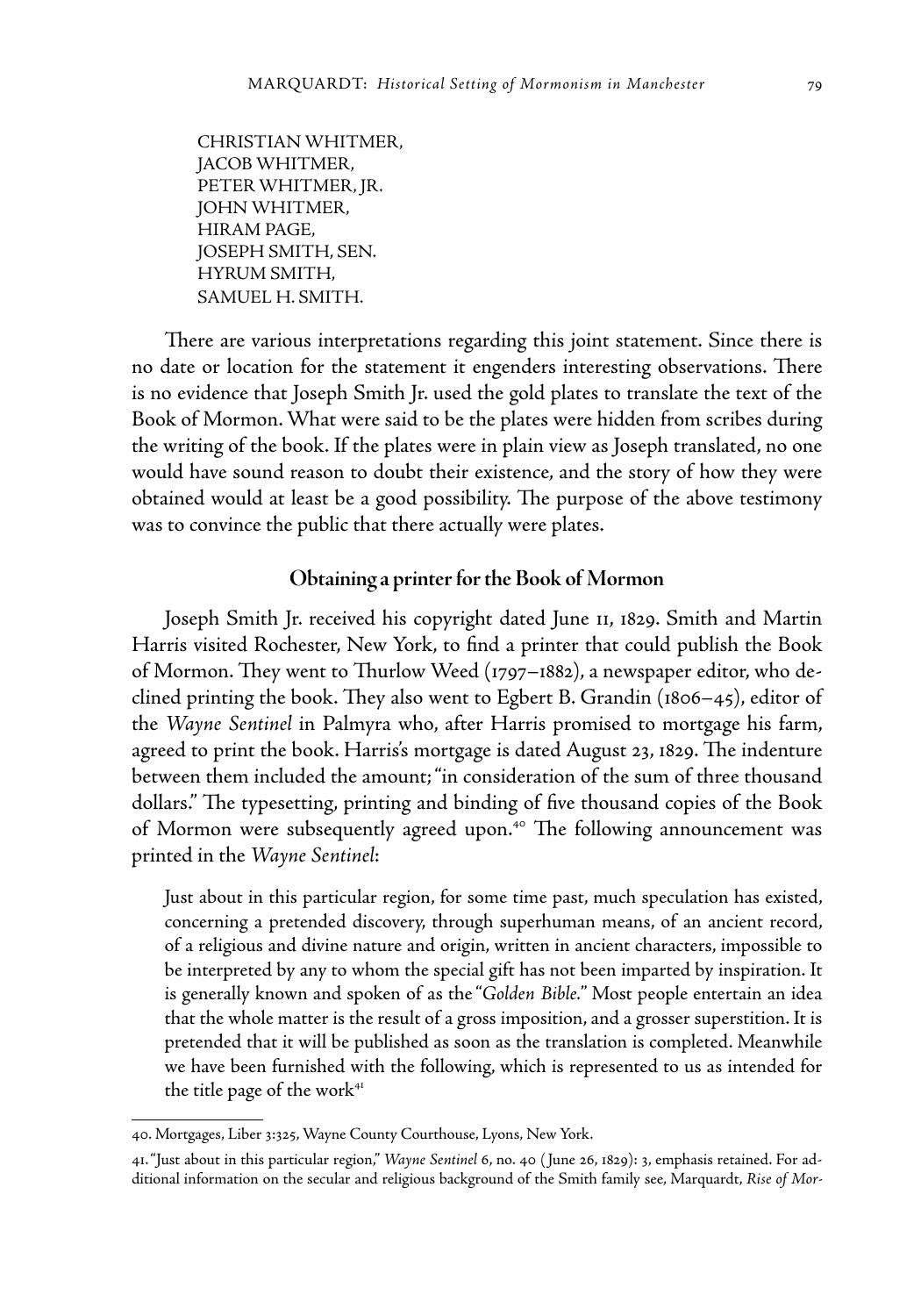Another article was published in August in the *Palmyra Freeman* which included additional information to the public:

 The greatest piece of superstition that has ever come within the sphere of our knowledge, is one which has for some time past, and still occupies the attention of a few superstitious and bigoted individuals of this quarter. It is generally known and spoken of as the *"Golden Bible."*—Its proselytes give the following account of it: In the fall of 1827, a person by the name of *Joseph Smith*, of Manchester, Ontario county, reported he had been visited in a dream by the spirit of the Almighty, and informed that in a certain hill in that town, was deposited this Golden Bible, containing an ancient record of divine nature and origin. After having been thrice thus visited, as he states, he proceeded to the spot, and after penetrating "mother earth" a short distance, the Bible was found, together with a huge pair of Spectacles! He had been directed, however, not to let any mortal being examine them, "under no less penalty" than instant death! They were therefore nicely wrapped up, and excluded from the "vulgar gaze of poor wicked mortals!" It was said that the *leaves* of the Bible were *plates* of gold, about eight inches long, six wide, and one eighth of an inch thick, on which were engraved characters or hieroglyphics. By placing the Spectacles in a hat, and looking into it, Smith could (he said so, at least,) interpret these characters.

 An account of this discovery was soon circulated. The subject was almost invariably treated as it should have been—with *contempt.* A few, however, believed the "*golden"* story, among whom was *Martin Harris,* an honest and industrious farmer of this town. So blindly enthusiastic was Harris, that he took some of the characters interpreted by Smith, and went in search of some one, besides the interpreter, who was learned enough to *English* them; but all to whom he applied (among the number was Professor Mitchell, of New York,) happened not to be possessed of sufficient knowledge to give satisfaction! Harris returned, and set Smith to work at interpreting the Bible. He has at length performed the task, and the work is soon to be put to press in this village!! Its language and doctrines are said to be far superior to those of the Book of Life!!!

 Now it appears not a little strange that there should have been deposited in this western world, and in the secluded town of Manchester, too, a record of this description: and still more so, that a person like this Smith (very illiterate) should have been gifted by inspiration to read and interpret it. It should be recorded as a *"new thing under the sun."* It is certainly a *"new thing"* in the history of superstition, bigotry, inconsistency, and foolishness! It should, and it doubtless will, be treated with the neglect it merits. The public should not be imposed upon by this work, pronounced as it is, by its proselytes, to be superior in style, and more advantageous to mankind, than the Holy Bible!

The following, it is said, will be the title page of the work:

 "The *Book of Mormon*; an account, written by the hand of Mormon upon plates, taken from the plates of Nephi:—

 "Wherefore it is an abridgement of the record of the people of Nephi, and also of the Lamanites, written to the Lamanites, which are a remnant of the house of Israel; and also to the Jew and Gentiles; written by way of commandment, and also by the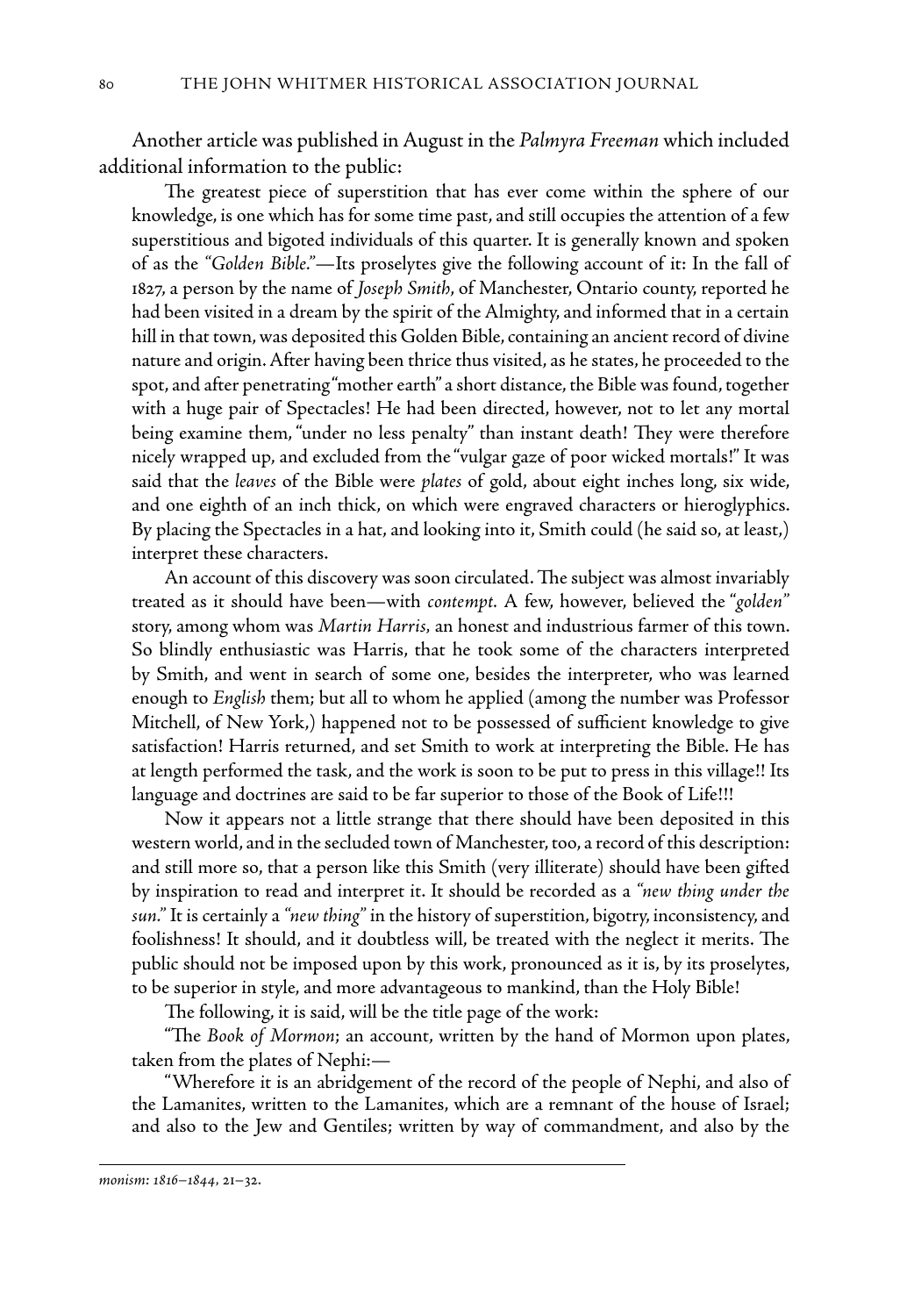spirit of prophecy and of revelation; written and sealed and hid up unto the Lord, that they might not be destroyed,—to come forth by the gift and power of God unto the interpretation thereof—sealed up by the hand of Moroni, and hid up unto the Lord, to come forth in due time by the way of the Gentile—the interpretation thereof by the gift of God: an abridgement taken from the book of Ether.

 "Also, which is a record of the people of Jared, which were scattered at the time the Lord confounded the language of the people, when they were building a tower to get to Heaven; which is to shew unto the remnant of the house of Israel how great things the Lord hath done for their fathers: and that they may know the covenants of the Lord, that they are not cast off forever; and also to the convincing of the Jew and Gentile that Jesus is the Christ, the Eternal God, manifesting himself unto all nations. And now, If there be fault it be the mistake of men: wherefore condemn not the things of God, that ye may be found spotless at the judgment seat of Christ.—By JOSEPH SMITH, Junior, Author and Proprietor." 42

Oliver Cowdery was staying at the log home where the two Smith families were living. He began making a copy of the manuscript of the Book of Mormon for the printer to typeset. The manuscript Oliver prepared is known as the printer's manuscript. Enough of the text from the original manuscript was copied to supply the main typesetter, twenty-seven-year-old John H. Gilbert (1802–95). According to Lucy, "Peter Whitmer [ Jr.] was commanded to remain at our house to assist in guarding the writings."43 Tradition is that the paper used to print the Book of Mormon came from the mill of Case, Abbey & Company.<sup>44</sup>

A number of individuals visited the Smiths during the printing of the Book of Mormon. Their recollections cover a time period of 1845–82. Stephen S. Harding (1808–91) remembered that during the summer of 1829 he went to the *Wayne Sentinel* office and to the Smith residence in Manchester, which he described as "a log house, not exactly a cabin. Upon our arrival, I was ushered into the best room in company with the others." Oliver Cowdery read from the Book of Mormon manuscript. When Harding returned to the printing office a few weeks later, he was given a copy of a proof sheet that included the title page.<sup>45</sup>

Another interested individual was Solomon Chamberlain (1788–1862), who visited the Smith family: "I soon arrived at the house, and found Hyrum walking the

<sup>42. &</sup>quot;Golden Bible," *Palmyra Freeman* 1, no. 38 (August 11, 1829): 2, emphasis retained. Digital copy from the Richmond Memorial Library, Batavia, New York. The article was reprinted in the *Niagara Courier* (Lockport, New York), August 27, 1829. Also published in the *Rochester Daily Advertiser and Telegraph* (Rochester, New York) August 31, 1829 and *New-York Telescope* (New York City) February 20, 1830.

<sup>43.</sup> Anderson, *Lucy's Book,* 459. Both the printer's and the original manuscripts were used for the typesetting the 1830 Book of Mormon.

<sup>44. &</sup>quot;Manchester in the Early Days. No. XXI," *Ontario County Times* (Canandaigua, New York) 25, no. 11 (March 17, 1875): 1.

<sup>45.</sup> Letter of Stephen S. Harding, Milan, Indiana, February 1882, in Thomas Gregg, *The Prophet of Palmyra* (New York: John B. Alden, Publisher, 1890), 41–42, 48, 52.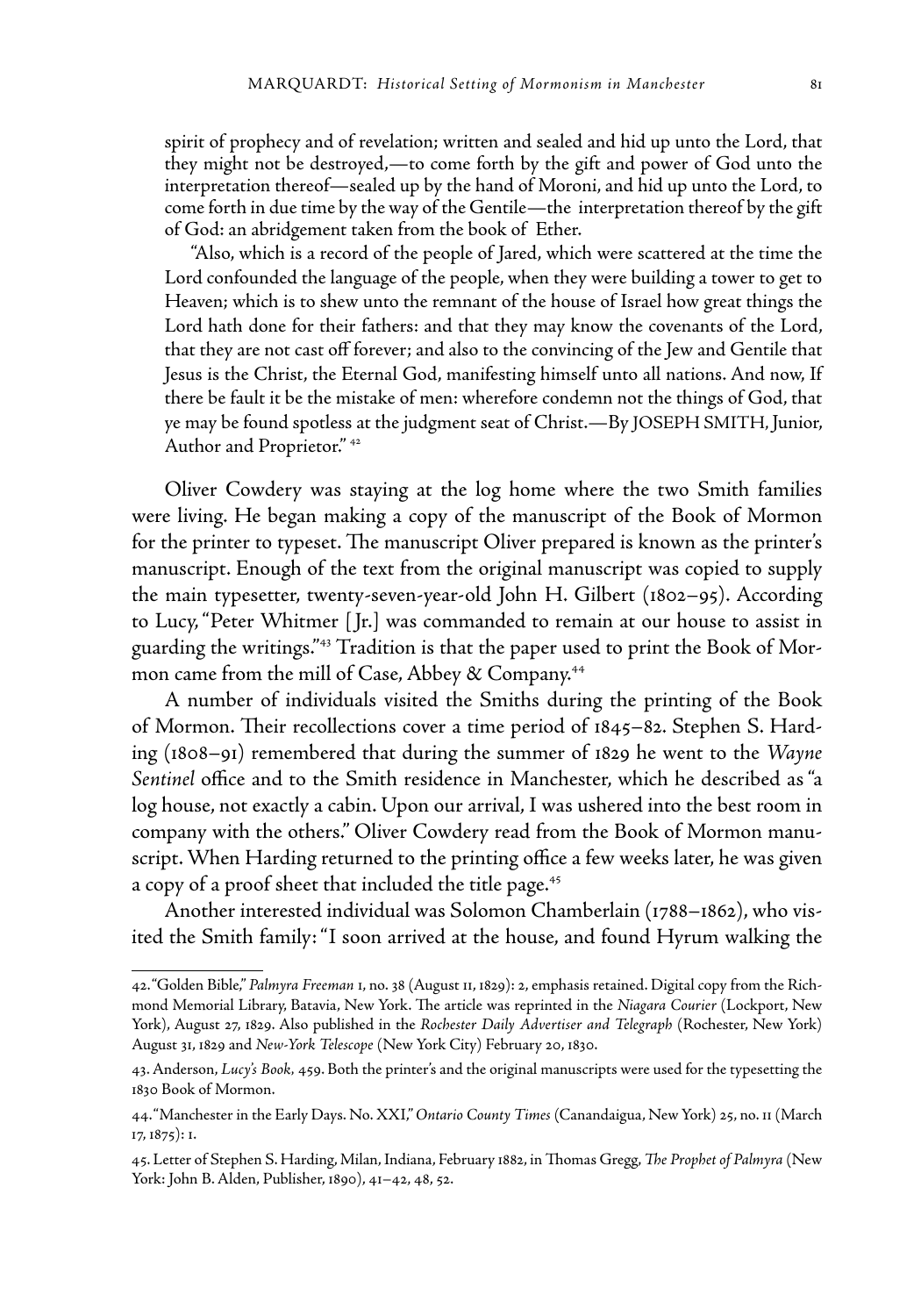floor; as I entered the room, I said peace be to this house; he looked at me and said 'I hope it will be peace.' I then said is there any one here that believes in visions and revelations. He [Hyrum] said yes, we are a visionary house."46 Thomas B. Marsh (1800–1866) arrived in Palmyra from Massachusetts after hearing from a lady about a golden book found by Joseph Smith. Marsh described visiting the Grandin printing office:

I returned back westward and found Martin Harris at the printing office, in Palmyra, where the first sixteen pages of the Book of Mormon had just been struck off, the proof sheet of which I obtained from the printer and took with me. As soon as Martin Harris found out my intentions he took me to the house of Joseph Smith, sen. . . . Here I found Oliver Cowdery, who gave me all the information concerning the book I desired. After staying there two days I started for Charleston, Mass., highly pleased with the information I had obtained concerning the new found book.<sup>47</sup>

A letter that Oliver Cowdery wrote to Joseph Smith Jr. states that he received a letter from Thomas Marsh and in addition states that he had copied the text of the original manuscript to page 161 of the printer's manuscript. Two of Cowdery's letters includes passages from the Book of Mormon manuscript (original spelling retained):

Manchester November the 6th 1829

Brother Joseph Smith Jr.

 I received your let[t]er yesterday bearing date Oct. 22d I had long time expectted to hear from you and had often enquired at the post office for a letter and of course it was gladly received by us all we rejoice to hear that you are well and we also rejoice to hear that you have a prospect of obtaining Some mon[e]y and we further rejo[i]ce that you are at rest from your percecutors [persecutors] and we rejoic[e] the most to hear of your faithfulness in christ

 my dear Brother when I think of the goodness of christ I feel no desire to live or Stay here upon the shores of this world of iniquity only to to Ser[v]e my maker and be if possible an instriment [instrument] in his hands of doing Some good in his cause with his grace to assist me when I consider and try to realise [realize] what he has done for me I am astonished and amazed why Should I not be for while I was rushing on in sin and crouding [crowding] my way down to that awful gulf he yet Strove with me and praised be his holy and Eternal name

 he has redeemed my Soul from endless torment and wo not for any thing that I have me[r]ited or any worthyness there was in me for there was none but it was in and through his own mercy wraught [wrought] out by his own infinite wisdom by prepareing from all Eternity a means whereby man could be saved on conditions of

<sup>46.</sup> Account of Solomon Chamberlain, published in Dean C. Jessee, ed., "The John Taylor Nauvoo Journal," *Brigham Young University Studies* 23 (Summer 1983): 45, copied into Taylor's journal in the spring of 1845. Original in LDS Church History Library.

<sup>47. &</sup>quot;History of Thos. Baldwin Marsh," *Deseret News* (Fillmore City, Utah Territory) 8 (March 24, 1858): 18.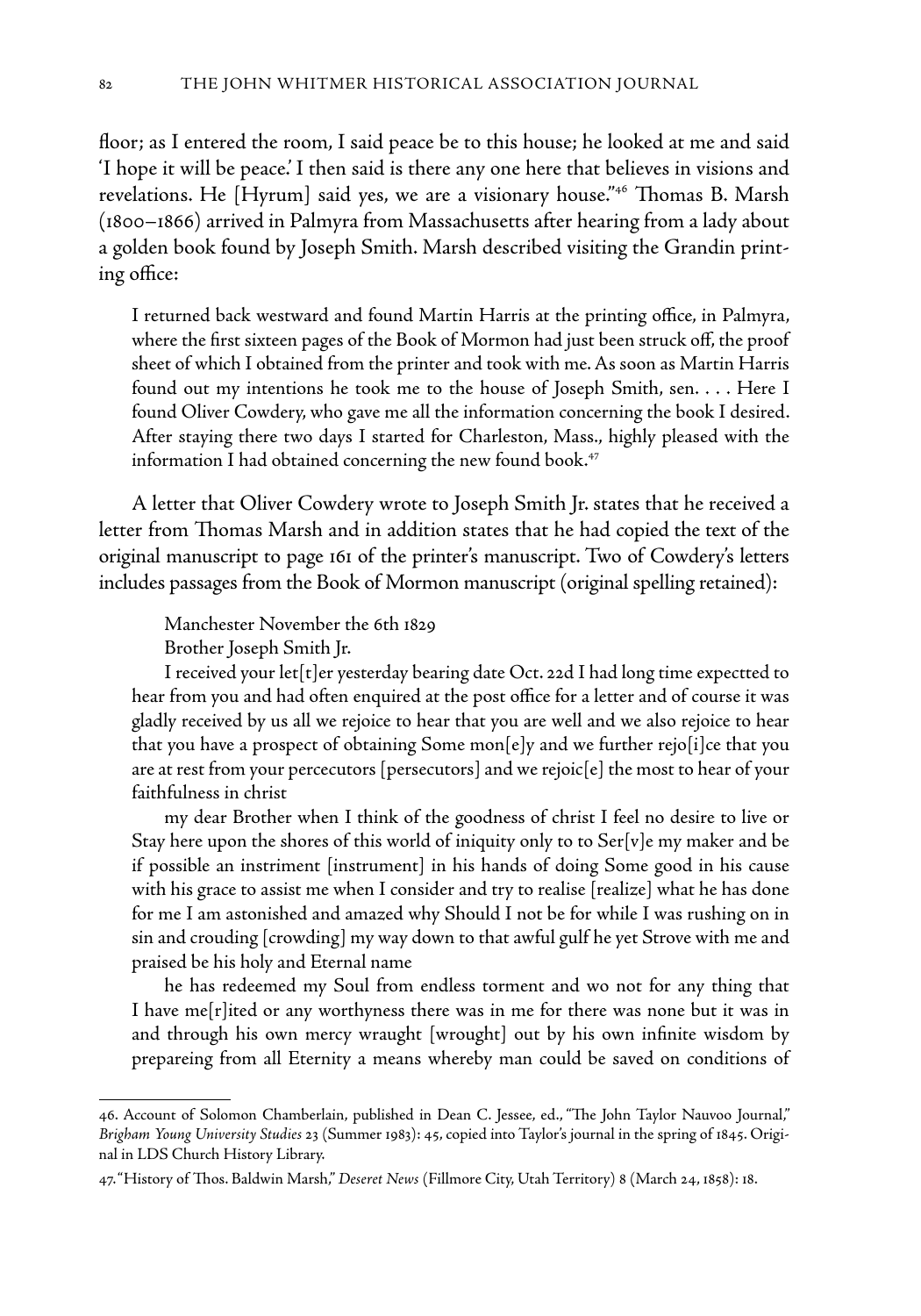repentance and faith on that infinite attonement which was to be mad[e] by a great and last Sacrif[i]ce which Sacr[i]fice was the death of the only begotten of the Father yea the eternal Father of Heaven and of Earth

 that by his reserection [resurrection] all the Family of man might be braught back into the presance [presence] of God if therefore we follow christ in all things whatsoever he comma[n]deth us and are buried with him by baptism into death that like as christ was raised up from the dead by the glory of the Eternal Father even So we also Should walk in newness of life and if we walk in newness of life to the end of this probation at the day of accounts we Shall be caught up in clouds to meet the Lord in the air but I need not undertake to write of the goodness of God for his goodness is unspeakable ne[i]ther tell of the miteries [mysteries] of God for what is man that he can comprehend and Search out the wisdom of deity for Great is the misteries of Godliness therefore my only motive in this writing is to inform you of my prospects and hopes and my desires and my longing to be freed from Sin and to rest in the kingdom of my Savior and my redeemer

 when I begin to write of the mercies of God I know not when to Stop but time and paper fails I would inform [you] that Hyram [Hyrum Smith] and Martin [Harris] went out to fayette last week they had a joyful time and found all in as good health as could be expected Martin thinks of coming to the South in the course of two or three weeks and will callculate to take back that horse

 the printing goes rather Slow yet as the type founder has been sick but we expect that the type will be on and Mr. Granden [Grandin] Still think[s] he will finish printing by the first of feb[r]uary we all send respects to yourself and Emma

 My dear Brother I cannot hardly feel to close this letter as yet without informing you that we received one from Mr [Thomas B.] Marsh from Boston[,] Masacuchusetts [Massachusetts] dated the 25th Oct. he informs us that he wishes to hear from us and know of our welfare he says he has talked conside $[r]$ able to Some respecting our work with freedom but others could not because they had no ears

 my great desire is that we may be faithful and obedient and humble children of Christ here that we may meet together in his kingdom of Eternal Glory to go no more out to Spend an Ete[r]nity where the wicked ce[a]se from troubling and the humbl[e] and penitent child in christ finds rest I remain with much Esteem and profound respect your Brother and compa[n]ion in tribulation and persecution in the kingdom of patience and hope of a Glorious reserrection in christ our Savior and rede[e]mer Amen

Oliver Cowdery

Joseph Smith Jr

 P S I have Just got to alma['s] commandment to his Son in coppyinng [copying] the man[u]script we are all in tolerable hea[l]th here but my Father['s] health is poor<sup>48</sup>

<sup>48.</sup> Oliver Cowdery to Joseph Smith Jr., November 6, 1829, copied in 1832 into Joseph Smith Letterbook 1:6–8, LDS Church History Library. Words added above the line in the two copied 1829 letters are not included in angled brackets.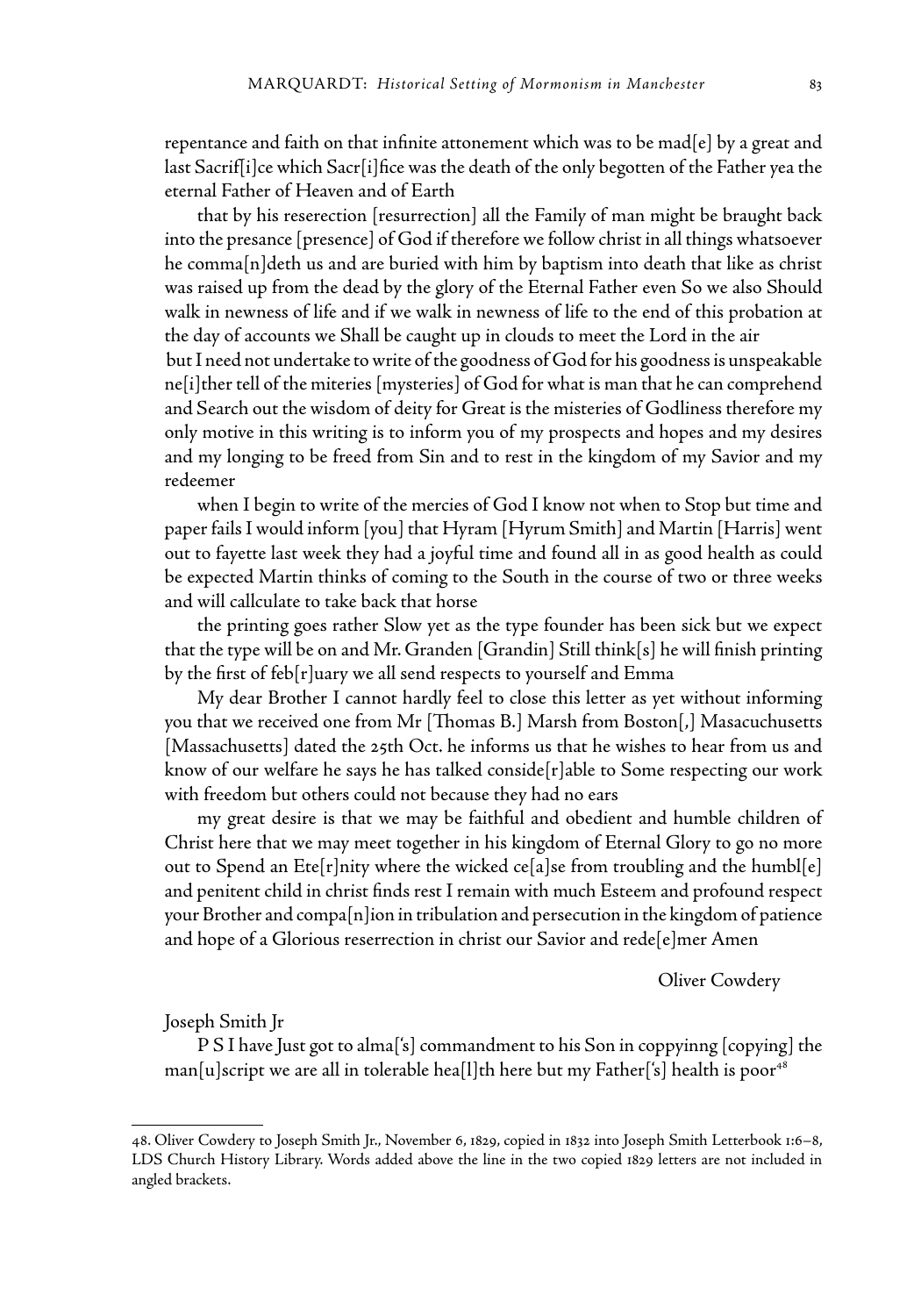The following comes from a printed copy of a November 9, 1829, letter of Oliver H. P. Cowdery. It was cited by Cornelius C. Blatchly (1773–1831) of New York City with Blatchly's comments interspersed between the contents of the letter. Cowdery wrote to Blatchly at the request of Martin Harris and others:

"Palmyra, Wayne, co., N. Y., Nov. 9th, 1829.

Sir;— You wrote to Mr. Harris, some time since, respecting the book of Mormon, of which he was concerned in the publication."—

 "Your first inquiry was, whether it was proper to say, that Joseph Smith Jr., was the author? If I rightly understand the meaning of the word author, it is, the first beginner, or mover of any thing, or a writer.<sup>49</sup> Now Joseph Smith Jr., certainly was the writer of the work, called the book of Mormon, which was written in ancient Egyptian characters,—which was a dead record to us until translated. And he, by a gift from God, has translated it into our language. Certainly he was the writer of it, and could be no less than the author."

 "This record which gives an account of the first inhabitants of this continent, is engraved on plates, which have the appearance of gold; and they are of very curious workmanship."

 "The reason stated in a prophecy written before the coming of Christ in the flesh, why the record should not be shown to all the world, at the time of its coming forth to the children of men is that the book should be sealed, by the power of God."

 "The prophecy also states there shall also be a revelation sealed in the book, which will reveal all things from the foundation of the world to the end thereof." And because of the iniquity of the world, at the time of its coming forth; it shall be hid from the eyes of the world; that the eyes of none shall behold it, (save it be that three witnesses shall behold it by the power of God) besides him, to whom the book should be delivered. And none other should see it, only a few,—if it should be wisdom in God."

 "And after that which was not sealed, was translated, the book should again be hidup, unto the Lord, that it might not be destroyed; and come forth again, in the own due time of him, who knows all things unto the children of men."

 "You also wished Mr. Harris to inform you respecting his seeing this book, whether there could not possibly have been some juggling at the bottom of it. A few words on that point may suffice.—

 "It was a clear, open beautiful day, far from any inhabitants, in a remote field, at the time we saw the record, of which it has been spoken, brought and laid before us, by an angel, arrayed in glorious light, ascend out of the midst of heaven."

"Now if this is human juggling—judge ye."

Yours with much esteem,

#### OLIVER H. P. COWDERY

<sup>49.</sup> The same definition offered by Cowdery can be found in [ John] *Walker's Critical Pronouncing Dictionary and Expositor of the English Language. Abridged. By the Rev. Thomas Smith, London* (Canandaigua [New York]: Printed and Sold by J. D. Bemis & Co., 1824), 39. Brought to my attention by Rick Grunder.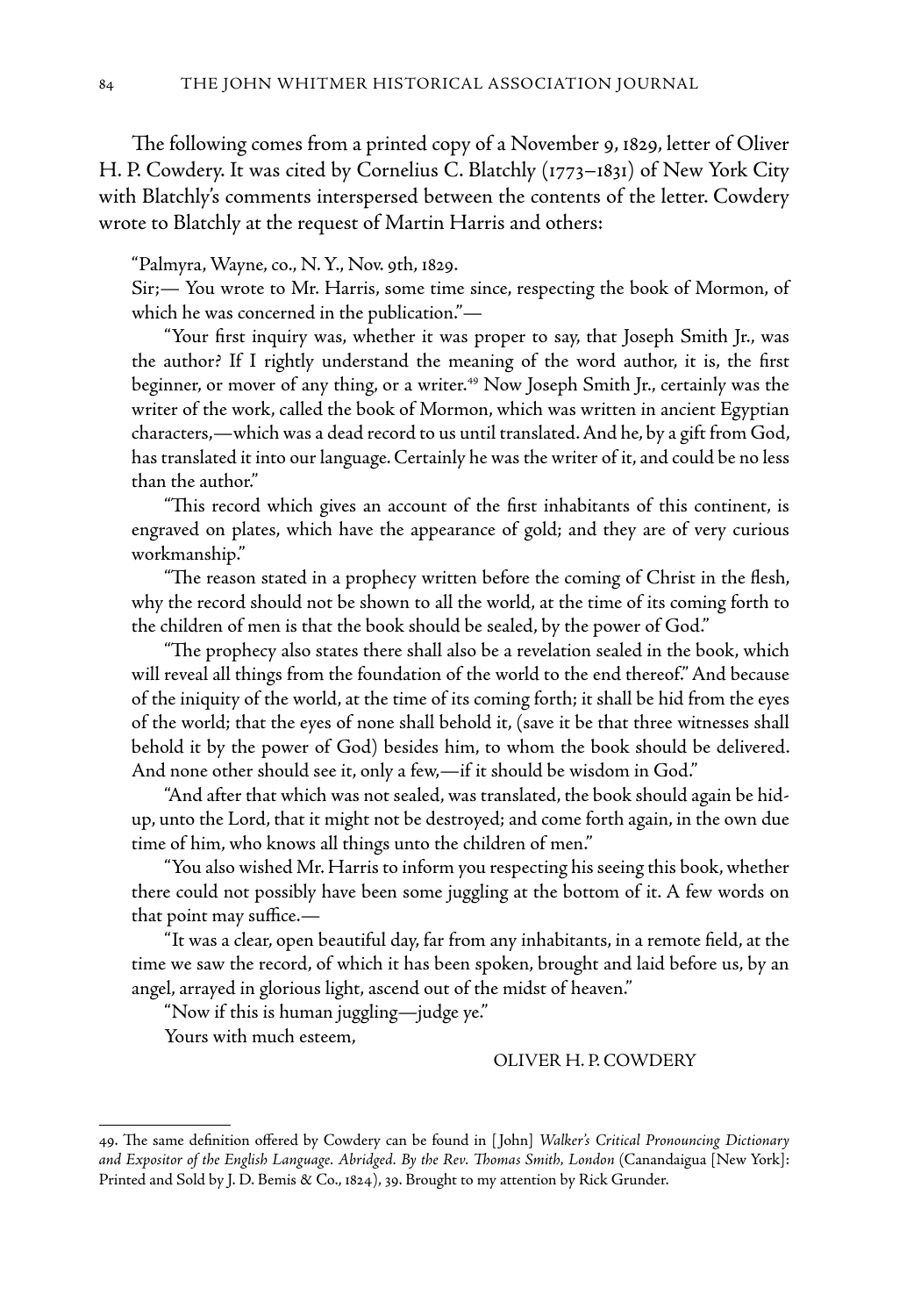"P. S. I write this at the request of Messrs. Harris and others. The edition of this work now printing will not possibly be finished before the first of next February 1830.  $\lceil$ "]<sup>50</sup>

Near the end of December Oliver Cowdery explained that Joseph Sr, was planning on visiting Joseph and he indicates that he has "become a printer" (original spelling retained):

Manchester Dececember [December] 28th AD 1829

Brother Joseph Smith Jr

 It may Seem Supe[r]fluous for me to write as Father [ Joseph Smith Sr.] is going directly to your country but knowing that if a line from under my hand is as gladly rec[e]ived by you as one from you would at all times be by me I cannot in duty to my feelings let this oppertunity [opportunity] pass u[n]inproved Your great anxiety will probably be to know of the progress of the work in the which we are So deeply engaged and possibly our Souls wellfare al[l] of which Father can make known unto you

 it may look rather Strange to you to find that I have So Soon become a printer and you may cast in your mind what I Shall become next but be as[s]ured my cahngeing [changing] business has not in any degree I trust taken my mind from meditateing [meditating] upon my mission which I have been called to fulfill nor of Slacking my diligence in pray[e]r and fasting but but Some times I feel almost as though I could quit time and fly away and be at rest in the Bosom of my Redeemer for the many deep feelings of Sorrow and the many long Struglings in prayr [prayers] of Sorrow for the Sins of my fellow beings and also for those who pretend to be of my faith almost as it were Seperateth my spirit from my mortal body

 do not think by this my Brother that I would give you to understand that I am freed from Sin and temptations no not by any means that is what I would that you Should understand is my anxiety at some times to be at rest in the Paradice [Paradise] of my God is to be freed from temptation &c. You have our pray[e]rs and our best wishes

> Yours in Christ Amen Oliver H P Cowd[e]ry

Joseph Smith Jr P S we Send our respects to Emma [Smith]  $\&c^{51}$ 

The Smiths maintained control over the printing and sale of the book. Joseph Smith Sr. made an agreement with Martin Harris on selling copies of the forthcoming Book of Mormon to pay for the publication of the Book of Mormon:

<sup>50. &</sup>quot;The New Bible," *Gospel Luminary* (New York City) 2, no. 49, (December 10, 1829): 194, emphasis omitted. Brought to my attention by Erin Jennings Metcalfe. The letter was referred to by Blatchly in "Caution Against the Golden Bible," *New-York Telescope* 6, no. 38 (February 20, 1830): 150.

<sup>51.</sup> Oliver Cowdery to Joseph Smith Jr., December 28, 1829, copied in 1832 into Joseph Smith Letterbook 1:4–5, LDS Church History Library.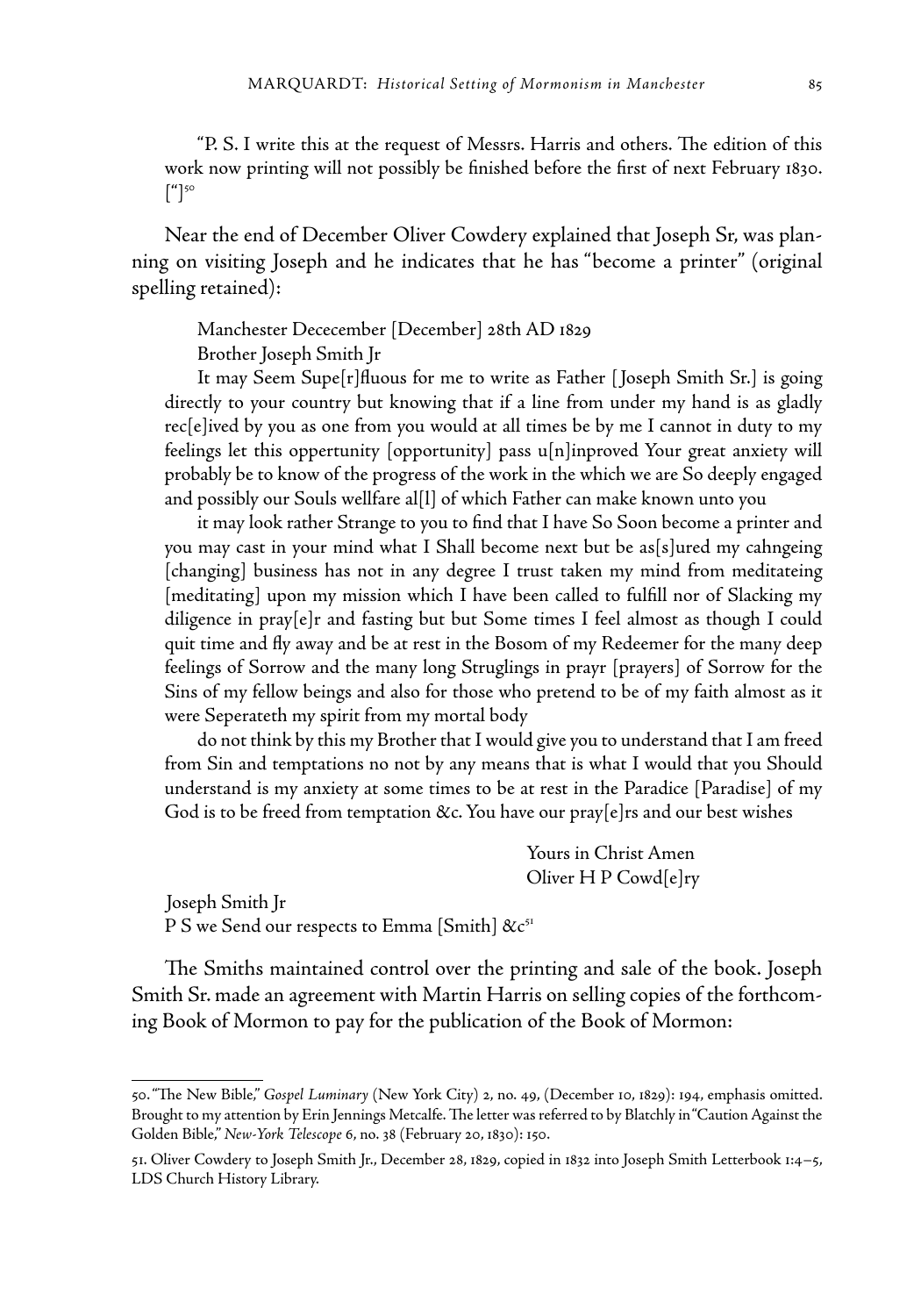I hereby agree that Martin Harris shall have an equal privilege with me & my friends of selling the Book of Mormon of the Edition now printing by Egbert B Grandin until enough of them shall be sold to pay for the printing of the same or until such times as the said Grandin shall be paid for the printing the aforesaid Books or copies[.]

[s] Joseph Smith Sr

Manchester January the 16th 1830 Witness [s] Oliver H P Cowdery<sup>52</sup>

The cost of printing each book, including binding, was sixty cents. As mentioned, with a total of five thousand copies printed, the total cost was \$3,000. Martin Harris was assured of having enough books to sell to recover his investment in the printing.

On January 19, 1830, Lemuel Durfee Jr. (1801–71) brought a suit against Joseph Smith Sr. and Abraham Fish for \$39.92, which was paid on August 28. Durfee received his money on September 13. The suit was heard by Nathan Pierce, a justice of the peace in Manchester, Ontario County, where Joseph Sr. was residing while Durfee was a resident of Palmyra, Wayne County. This suit and the next one against Hyrum Smith are important as they further indicate the residence of the Joseph Sr. and Hyrum Smith families in Manchester, Ontario County.

New York law indicates that action can be brought by a plaintiff who resides in a different county than the defendant. Where actions of debt are claimed not to exceed fifty dollars, "no person shall be proceeded against by summons, out of the county in which he resides."53 The first case against Joseph Sr. of Ontario County was brought by Lemuel Durfee Jr. of Wayne County. The second case against Hyrum Smith who was also of Ontario County was brought by Levi Daggett of Wayne County. Both cases were held before Nathan Pierce, a Justice of the Peace in Ontario County.

The following transcription is from the Nathan Pierce Docket Book, case of Lemuel Durfee Jr. vs. Joseph Smith Sr. and Abraham Fish, January 19, 1830:

|               | In Justice Court before Nathan Pierce Justice<br>25     |
|---------------|---------------------------------------------------------|
| Lemuel Durfee | The hereby [defendants] confess Judgement in this cause |
| VS            | at the suit of the above named plaintiff                |
| Joseph Smith  | for thirty nine dollars and ninety two cents            |
| Abraham Fish  | damages this 19th day of January 1830                   |
|               | and consent that the said Justice enter Judg            |
|               | ment against us accordingly                             |

<sup>52.</sup> In Simon Gratz Autograph Collection, Case 8, Box 17 (American Miscellaneous), under Smith, Joseph, Sr., Historical Society of Pennsylvania, Philadelphia.

<sup>53. &</sup>quot;Of the Jurisdiction of Justices' Courts," *The Revised Statutes of the State of New-York* (Albany: Printed by Packard and Van Benthuysen, 1829), 2:228, section 13.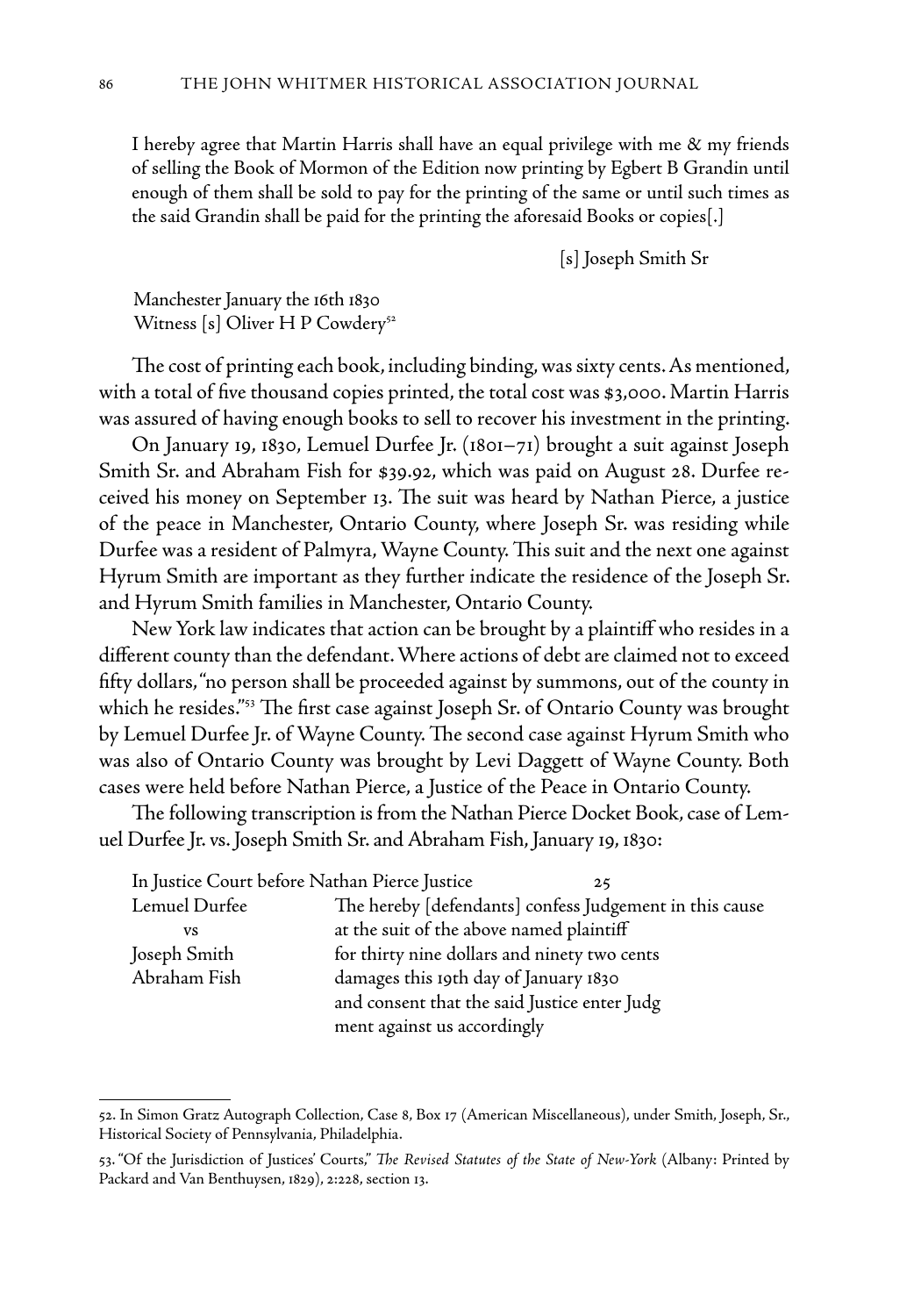[s] Joseph Smith his and the contract of the contract of the contract of the contract of the contract of the contract of the con Abraham + Fish mark

| Judgement Rendered on the above confession for the said |                  |            |
|---------------------------------------------------------|------------------|------------|
| sum of thirty nine dollars and ninety two cents Damage  |                  |            |
| against the Said Joseph Smith and Abraham Fish in favor |                  |            |
| of the said Lemuel Durfee                               | Damage           | \$39.92    |
| January 19th 1830                                       | Costs.           | .31        |
| Nathan Pierce Justice of the peace                      | Judgement.       | \$40.23    |
|                                                         | Execution        | <b>19،</b> |
| 7th May 1830 Execution Issued to S. Southworth          | Interest         | .84        |
|                                                         |                  | [\$4I.24]  |
| 28th August 1830 received the damage and my costs       | Damage           | \$39.92    |
| of S. Southworth                                        | Interest.        | 1.52       |
|                                                         | [total: \$41.44] |            |
|                                                         | Costs.           | .60        |
| 13th Sept 1830 received my damage                       | \$41.44          | \$42.04    |
| Lemuel Durfee <sup>54</sup>                             |                  |            |

Transcription from Nathan Pierce Docket Book, case of Levi Daggett Sr. (1768–1835) of Palmyra, Wayne County, vs. Hyrum Smith of Manchester, Ontario County:<sup>55</sup>

| [Left side of Document:]    | [Body of Document:]                                      |  |
|-----------------------------|----------------------------------------------------------|--|
| Levi Daggett                | 8th June 1830 Sum[mons] plea trespass on the Case        |  |
| VS.                         | Ret[urned] 18th June my house 3 oclock after noon        |  |
| Hyram Smith.                | and returned served by copy by S. Southworth             |  |
| 14th August 1830            | 18th June 1830 another Summons issued Ret[urned] 28th    |  |
| Execution issued            | day of June 1830 at one oclock after noon to             |  |
| to Erastus Cole             | S. Southworth and returned served by Copy 21st of        |  |
| 13th September 1830         | $\frac{1}{2}$ and $\frac{1}{2}$<br>Smith                 |  |
| this Execution returned     | 28th June 1830 Joseph ^ father of the Defendant appeared |  |
| in [hand?] by N. Harrington | and the Case was called and the plaintif declared        |  |
| that he had collected       | for a note and account Note dated 7th                    |  |
| \$12.81 and paid plaintif   | April 1830 for \$20.07 on Interest and on account        |  |
| 9.94 by receipt on          | for Shoeing horses of ballance due on account \$0.69     |  |
| Execution and               | oseph Smith sworn and saith that his Son the Defendant   |  |
| I received of said          | engaged him to Come down at the return of the sum        |  |
| constable \$1.79 court      | mons and direct the Justice to enter Judgment against    |  |
| costs                       | the defendant for the amount of the note & account       |  |
|                             |                                                          |  |

<sup>54.</sup> Nathan Pierce Docket Book, 1827–30, 25, Manchester Town Office, Clifton Springs, New York. 55. Ibid., left of page 77, and execution in docket book.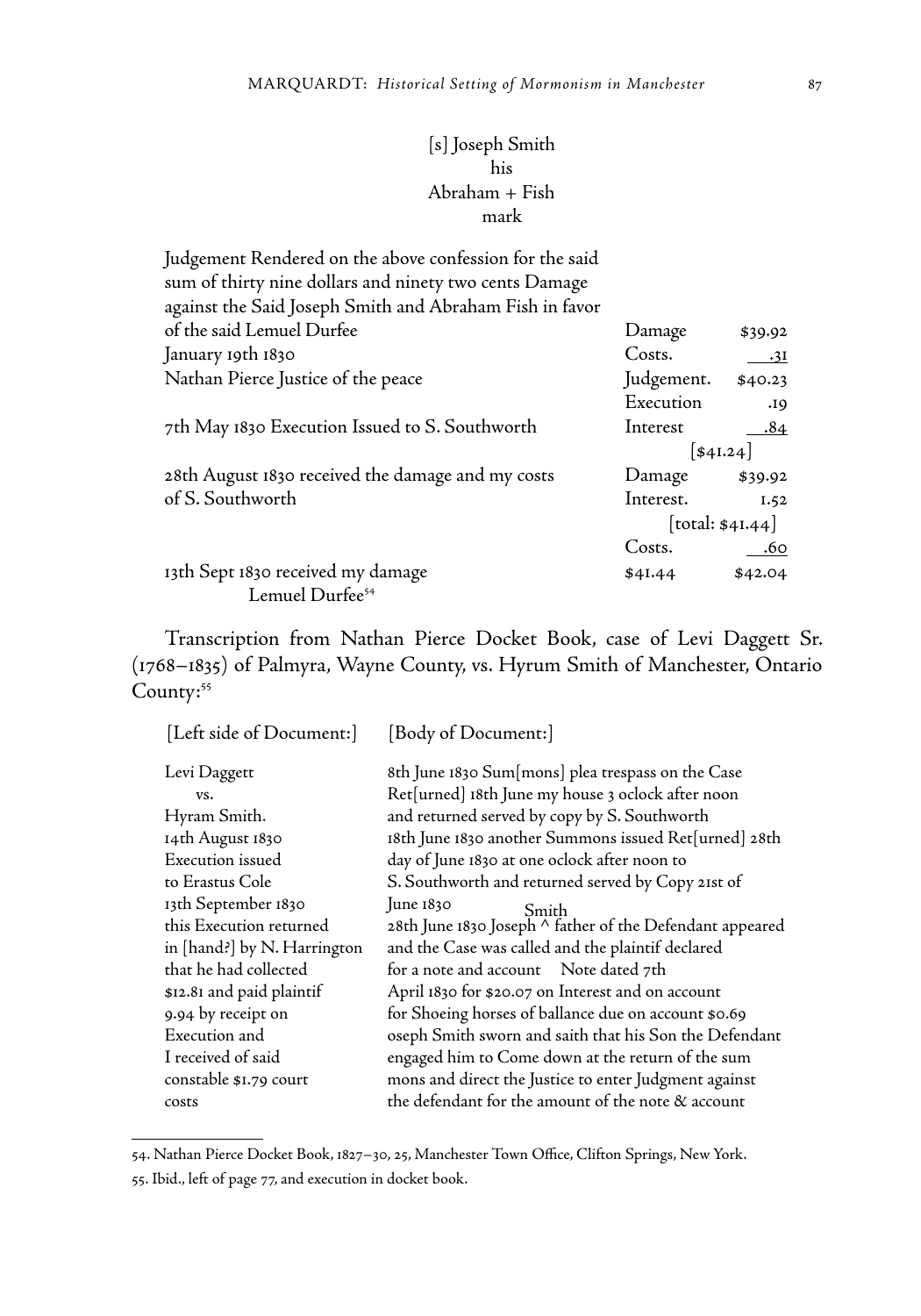| The above Execution     | Judgment for the plaintif for twenty one dollars seven cents |                 |                     |       |
|-------------------------|--------------------------------------------------------------|-----------------|---------------------|-------|
|                         | \$21.07                                                      |                 |                     |       |
| received and returned   | Costs S. Southworth Court fees \$0.80                        |                 | Paid by Justice     |       |
| to plaintif this        | Witness fees                                                 |                 | 12½ 4th April 1831. | 1.60  |
| 27th Sept 1830          | Lamar [Pick?] served sub[poena]                              | $12\frac{1}{2}$ |                     | 22.67 |
| for to collect this     | Justice costs                                                | .55             |                     |       |
| amount due-             |                                                              | 1.60            |                     |       |
| 26th October 1830       |                                                              |                 |                     |       |
| Execution returned      |                                                              |                 |                     |       |
| no property nor body    |                                                              |                 |                     |       |
| to be found by          |                                                              |                 |                     |       |
| N. Harrington Constable |                                                              |                 |                     |       |

Printed form of Execution Order in regular type with handwriting in bold concerning the case of Levi Daggett Sr. vs Hyrum Smith, August 14, 1830:

Execution

County, ss.—The People of the State of New York, by the Grace of God Free and Independent:

To any Constable of the said County, Greeting:

WHEREAS Judgment was rendered before me **Nathan Pierce** Esq. one of the Justices of the Peace of the said county, on the **28th** day of **June 1830** against **Hyrum Smith** in favor of **Levi Daggett** for **twenty one** Dollars **Seven** Cents, the damages, and **one** Dollars **Seventy nine** Cents, the costs:--THESE are therefore to command you to levy on the goods and chattels of the said defendant (except such as are by law exempted from execution) the amount of the said judgment, and bring the money before me, on the **13th** day of **September** 183**0** at my office in the town of **Manchester** in the said county, to render to the said plaintiff. And if no goods or chattels can be found, or not sufficient to satisfy this execution, then you are hereby commanded to take the body of the said defendant and convey **him** to the common Jail of the county aforesaid, there to remain until this execution shall be satisfied and paid. Hereof fail not at your peril. Given under my hand, at **Manchester** this **14th** day of **August** in the year of our Lord, 183**0**

| Damages   | \$2I.07 |
|-----------|---------|
| Costs.    | I.79    |
| Interest. | 18      |
|           | \$23.04 |

This Execution renewed for to Collect this amount due thereon this 27th September 1830

#### **fees 19 cents**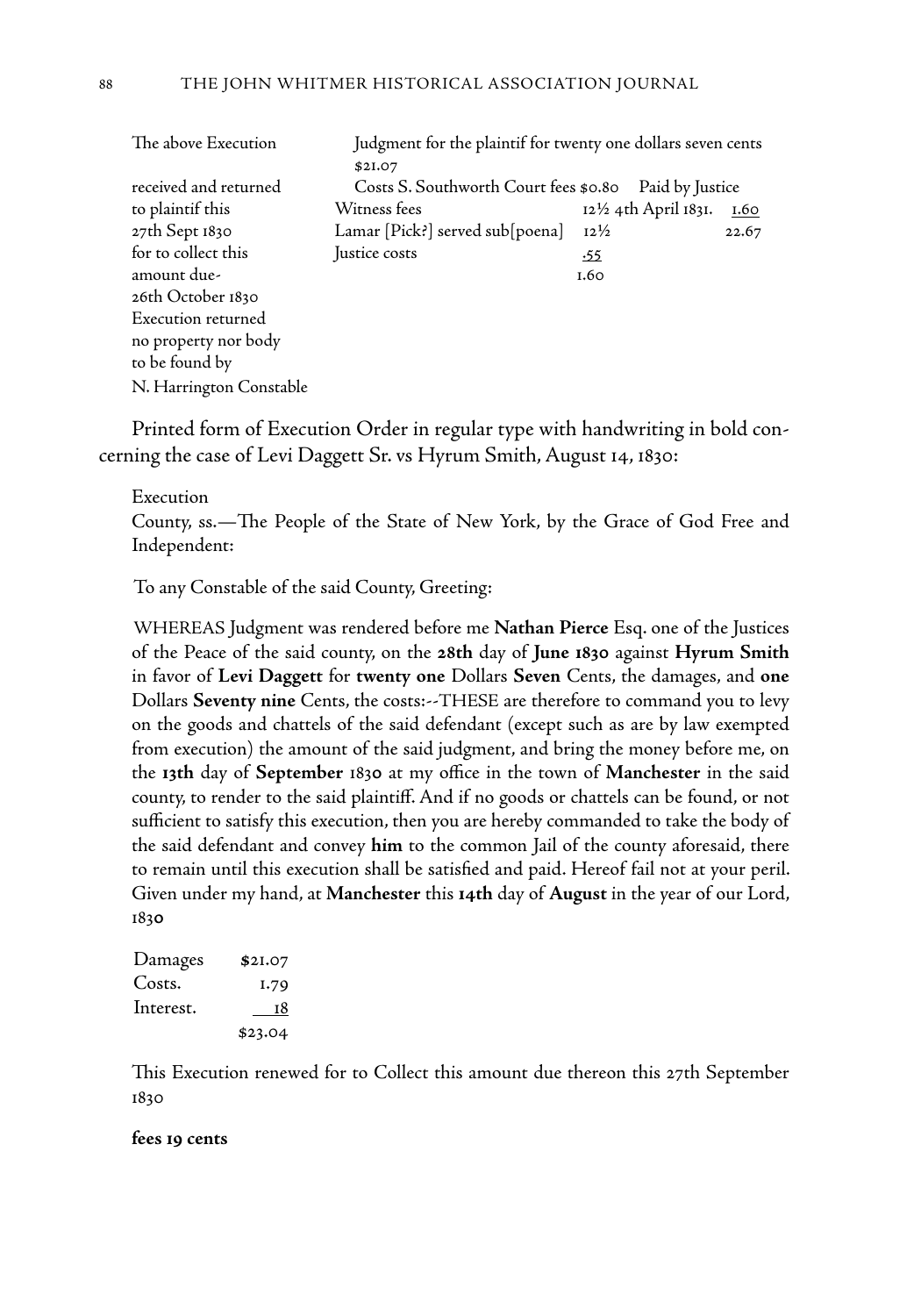[s] **Nathan Pierce** Justice of the Peace. Sold by Bemis & Ward, Canandaigua.

#### [End of Execution form]

[Reverse of Execution form]

Received of Nathan Harrington \$9.94 Cents for Levi dgget [Daggett] Septtember the 13th 1830

 **Levi Daggett By [s] A K Daggett**

**Received on this execution \$12.81 this 13th day of September 1830**

 **[s] Nathan Harrington Constable** 

**No property to be found Nor Boddy and I return this Execution October the 26— 1830**

> **[s] N Harrington Constable**

 **\$23.04 1.59 \$24.63 12 \$24.75** [End of handwriting]

Only part of what was due had been paid with interest and court cost accruing. Hyrum Smith departed Manchester and went to Colesville, Broome County, New York. About October 1830 Joseph Smith Sr. was arrested for a supposed debt and spent time in the county jail in Canandaigua.

## **Idea of Selling Book of Mormon Copyright in Canada**

One incident that occurred about January 1830, while the Book of Mormon was at the printer's, throws light on the importance Joseph Smith Jr. placed on his copyright to the book. The revelations Smith received at Manchester were evidently written down inside the log home of Joseph Smith Sr. and Hyrum Smith. The first one was the Canadian copyright revelation. Hiram Page (1800–1852), in an 1848 letter, explains that the revelation originated at father Smith's. This may explain why the original Book of Mormon manuscript was brought to the printer and used to set the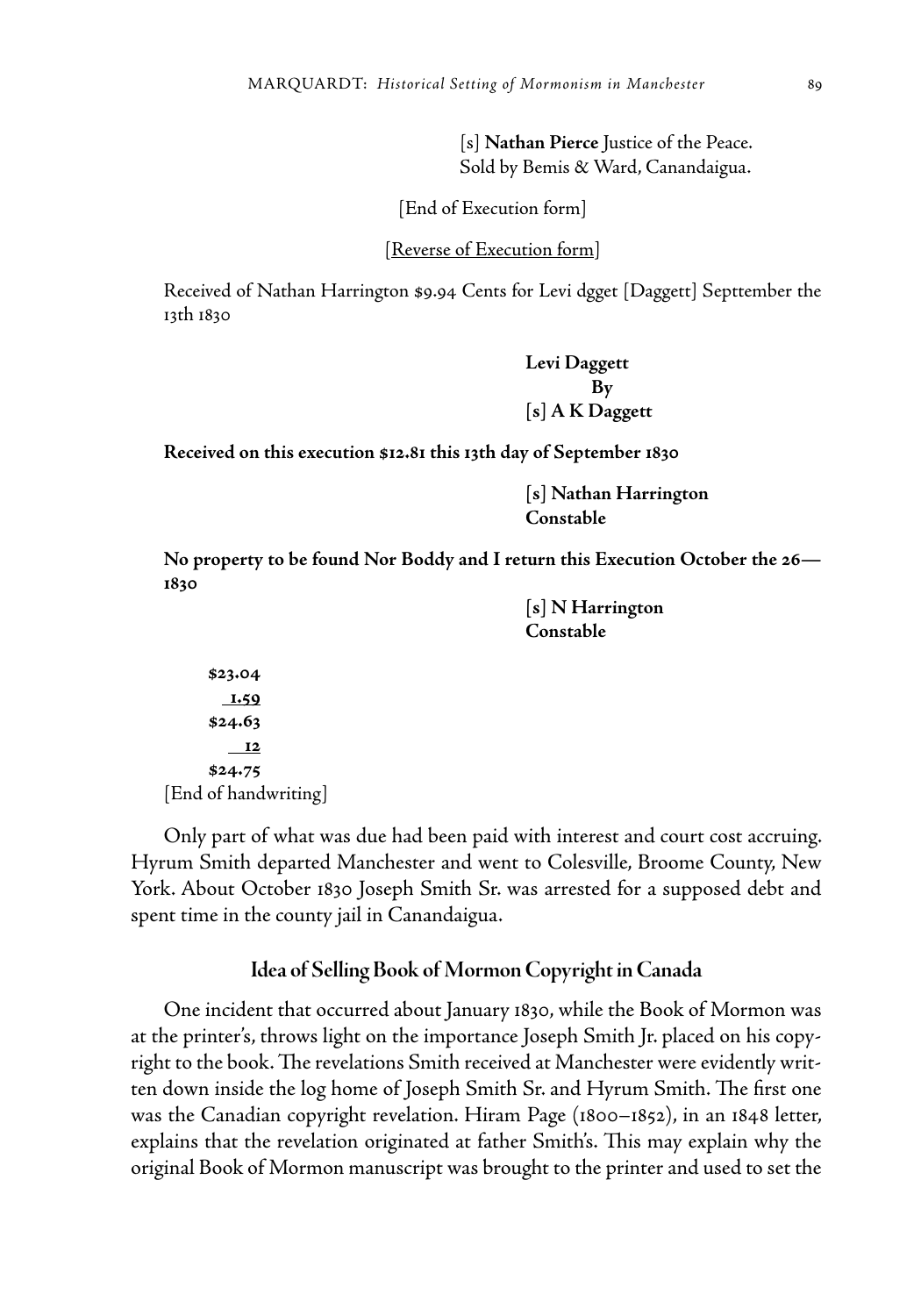type rather than the printer's manuscript. The text suggests displeasure at Martin Harris.

 A Revelation given to Joseph [Smith Jr.] Oliver [Cowdery] Hyram [Hiram Page] Josiah [Stowell] & Joseph Knight [Sr.] given at Manchester Ontario C[ounty] New York

 Behold I the Lord am God I Created the Heavens & the Earth & all things that in them is wherefore they are mine & I sway my scepter over all the Earth & ye are in my hands to will & to do that I can deliver you out of ev[e]ry difficulty & affliction according to your faith & dilligence & uprightness Before me & I have covenanted with my Servent [ Joseph Smith Jr.] that earth nor Hell combined againsts him shall not take the Blessing out of his hands which I have prepared for him if he walketh uprightly before me neither the spiritual nor the temporal Blessing & Behold I also covenanted with those who have assisted him in my work that I will do unto them even the same Because they have done that which is pleasing in my sight yea even all save M[ar]tin [Harris] only it be one only

 Wherefore be dilligent in Securing the Copy right of my work upon all the face of the Earth of which is known by you unto my Servent Joseph & unto him whom he willeth accordinng as I shall command him that the faithful & the righteous may retain the temperal [temporal] Blessing as well as the Spirit[u]al  $\alpha$  also that my work be not destroyed by the workers of iniquity to their own distruction [destruction] & damnation when they are fully ripe

 & now Behold I say unto you that I have covenanted & it Pleaseth me that Oliver Cowderey Joseph Knight Hyram Page & Josiah Stowel shall do my work in this thing yea even in securing the Copy right & they shall do it with an eye single to my Glory that it may be the means of bringing souls unto Salvation through mine only Begotten Behold I am God I have spoken it & it is expedient in me

 Wherefor[e] I say unto you that ye shall go to Kingston seeking me continually through mine only Begotten & if ye do this ye shall have my spirit to go with you & ye shall have an addition of all things which is expedient in me & I grant unto my servent a privelige [privilege] that he may sell a copyright through you speaking after the manner of men for the four Provinces if the People harden not their hearts against the enticeings of my spirit & my word for Behold it lieth in themselves to their condemnation or to their salvation

 Behold my way is before you & the means I will prepare & the Blessing I hold in mine own hand & if ye are faithful I will pour out upon you even as much as ye are able to Bear & thus it shall be Behold I am the father & it is through mine only begotten which is Jesus Christ your Redeemer amen<sup>56</sup>

<sup>56.</sup> Robin Scott Jensen, Robert J. Woodford, and Steven C. Harper, eds., *Revelations and Translations: Manuscript Revelation Books, Facsimile Edition* (Salt Lake City: Church Historian's Press, 2009), 30–33. Joseph Knight Sr. does not mention the copyright revelation in his recollection. This revelation was not included in the Book of Commandments, the 1835 Doctrine and Covenants or current printings of the Doctrine and Covenants.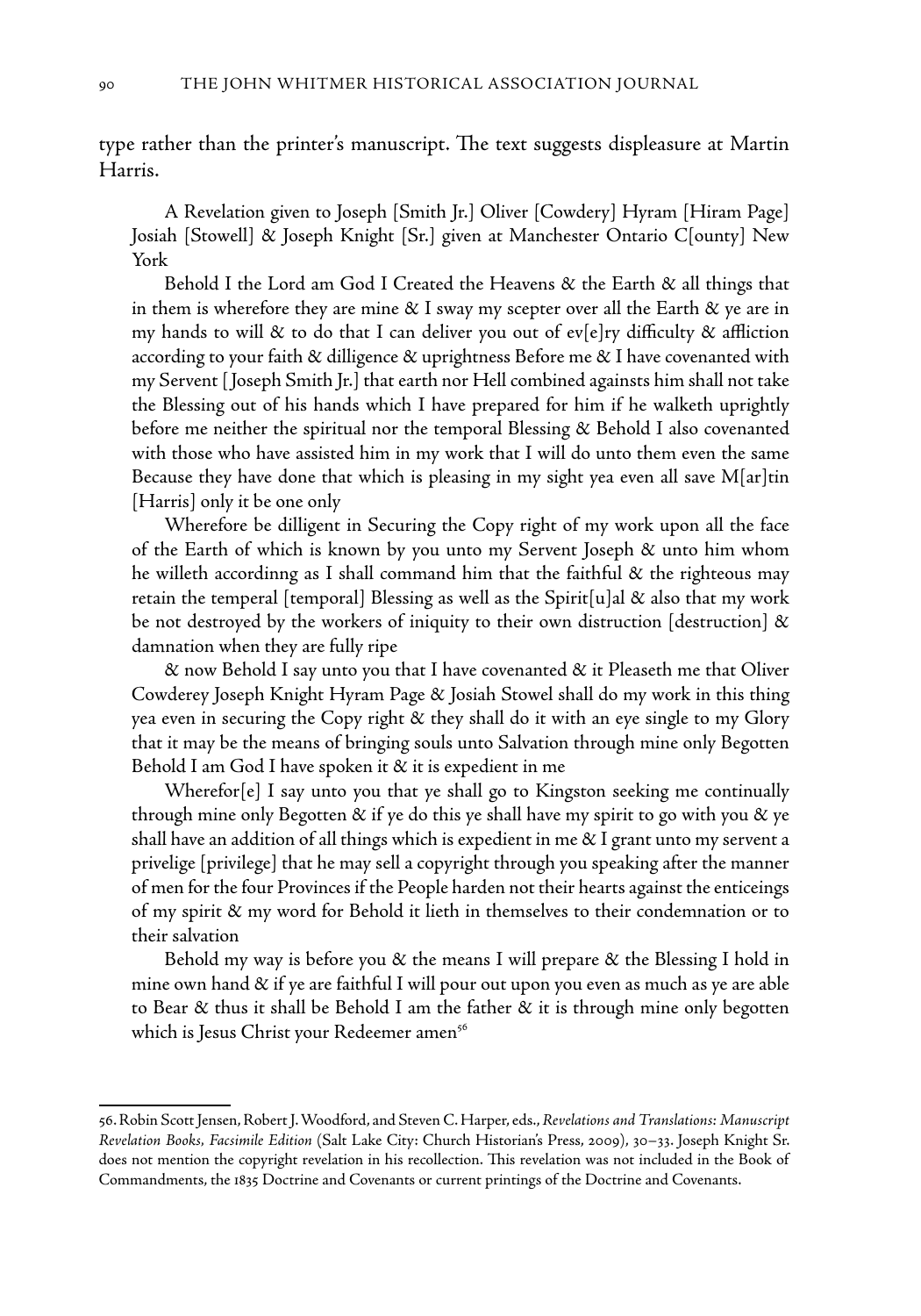Hiram Page related his experience about the trip to Canada to William E. McLellin (1806–83) eighteen years later. In his letter Page criticized Joseph Smith because the expected outcome of their trip was unfulfilled. Page wrote:

Joseph heard that there was a chance to sell a copyright in Canada for any useful book that was used in the states. Joseph thought this would be a good opportunity to get a handsom[e] sum of money which was to be (after the expenses were taken out) for th[e] exclusive benefit of the Smith family and was to be at the disposal of Joseph accordingly Oliver Cowdrey. Joseph Knights. Hiram Page and Joseah Stoel [ Josiah Stowell] were chosen ([as I understoo]d by revelation) to do the business; we were [living from] 30 to 100 miles apart the necessary preparation was  $[{\rm made}]$  (by them) in a sly manor  $[{\rm manner}]$ So as to keep Martin Harris from dra[w]ing a s[hare] of the money, it was told me we were to go by revelation but when we had assembled at father Smiths; the[re was] no revelation for us to go but we were all anxious to get a revelation to go; and when it came we were to go to Kingston where we were to sell if they would not harden their hearts; but when [we] got their; there was n[o] purchaser neither were they authorized at Kingston to buy rights for the province; but Little York was the place where such business had to be done; we were to get 8000 dollars [we] were treated with the best of respects by all we met with in Kingston — by the above we may learn how a revelation may be received and the person receiving it not be benefitted<sup>57</sup>

Eight thousand dollars was a great deal of money in Smith's time. It is unlikely that anyone would have invested such a large amount of money for a copyright. Page said they went to Kingston, Ontario, Canada, and "were treated with the best of respects." He indicated, however, that Smith was "not benefited," meaning they obtained no money so they returned empty handed.

Page did not see anything wrong with Smith wanting to sell the copyright. David Whitmer (1805–88), who recounted the event many years later, did not seem concerned either, but was disturbed because Smith allegedly received a revelation through the seer stone that did not come to pass.<sup>58</sup> The revelation to sell the copyright in Canada was written down and recorded but not published until recently.

The idea of obtaining money by securing a copyright in Canada appears to be a way to bypass Martin Harris, since the revelation says that Smith's associates have done what was pleasing in God's sight "all save M[ar]tin." David Whitmer said that Hyrum Smith "was vexed with Brother Martin and thought they should get the money by some means outside of him and not let him have anything to do with the publication of the Book or receiving any of the profits thereof if any profits should

<sup>57.</sup> Hiram Page to William E. McLellin, February 2, 1848, Fishing River, Missouri, photocopy of retained copy, Community of Christ Library-Archives, Independence, Missouri. The above is from my standardized version.

<sup>58.</sup> David Whitmer in an interview published in the *Des Moines Daily News*, October 16, 1886, and David Whitmer, *An Address to All Believers in Christ* (Richmond, MO: author, 1887), 30–31.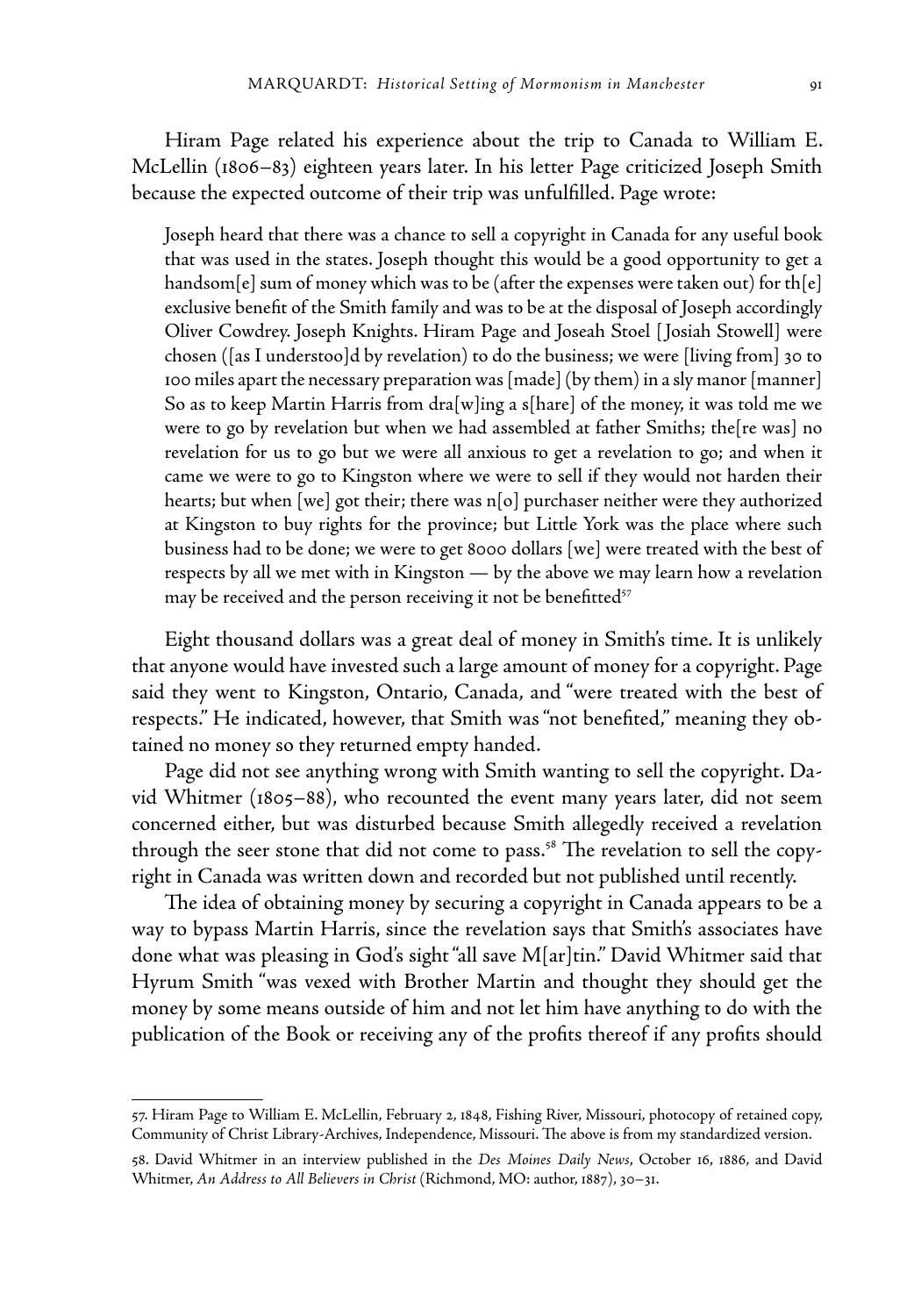accrue."59 Hiram Page's understanding was that part of the trip to Canada was to keep Martin Harris from having a share of the large amount of the money that was going to be realized.

Why all this emphasis relating to temporal money is an interesting question. As far as Egbert B. Grandin was concerned, he held the mortgage to a portion of Martin Harris's property that was executed in August 1829. The agreed amount for publishing the Book of Mormon was \$3,000.

Since about September 1828, Lucy as well as Hyrum and Samuel Harrison stopped attending the Palmyra Presbyterian Church, and in March 1830 the church suspended them from participating in the sacrament of the Lord's Supper.<sup>60</sup> They had been attending the church in Palmyra from about March 1825 to September 1828.

# **Church of Christ Organized at Manchester, New York**

During the last week in March 1830, Martin Harris made it to the Smith home and complained that copies of the Book of Mormon were not selling. He was still told to pay the printer's debt. Joseph Knight Sr.'s recollection tells of his experience with Harris (original spelling retained):

 Now in the Spring of 1830 I went with my Team and took Joseph [ Jr.] out to Manchester to his Fathers when we was on our way he told me that there must be a Church formed But Did not tell when. Now when we got near to his fathers we Saw a man Some Eighty Rods Before us run acros the Street with a Bundle in his hand. there Says Joseph there is martin going a Cros [across] the road with Some thing in his hand Says I how Could you know him So far[?] Says he I Believe it is him and when we Came up it was Martin with a Bunch of morman [mormon] Books he Came to us and after Compliments he Says the Books will not Sell for no Body wants them Joseph Says I think they will Sell

 well Says he [Martin] I want a Commandment Why[?] Says Joseph fullfill what you have got But says he [Martin] I must have a Commandment Joseph put him off But he insisted three or four times he must have a Commandment

 we went home to his Fathers and Martin with us Martin Stayed at his Fathers and Slept in a bed on the flore [floor] with me Martin awoke me in the nite [night] and asked me if I felt any thing on the Bed I told him no Says I Did you[?] yes I felt Some thing as Big as a gr[e]at Dog Sprang upon my Bre[a]st Says I was you not mistekened [mistaken] [?] no Says he it was So I Sprang up and felt But I Could see nor feal [feel] no thing.

<sup>59.</sup> Ibid., 31.

<sup>60. &</sup>quot;Records of the Session of the Presbyterian Church in Palmyra," 2:11–13, March 3, 10, 24, 29, 1830. Original at the Western Presbyterian Church of Palmyra, Palmyra, New York.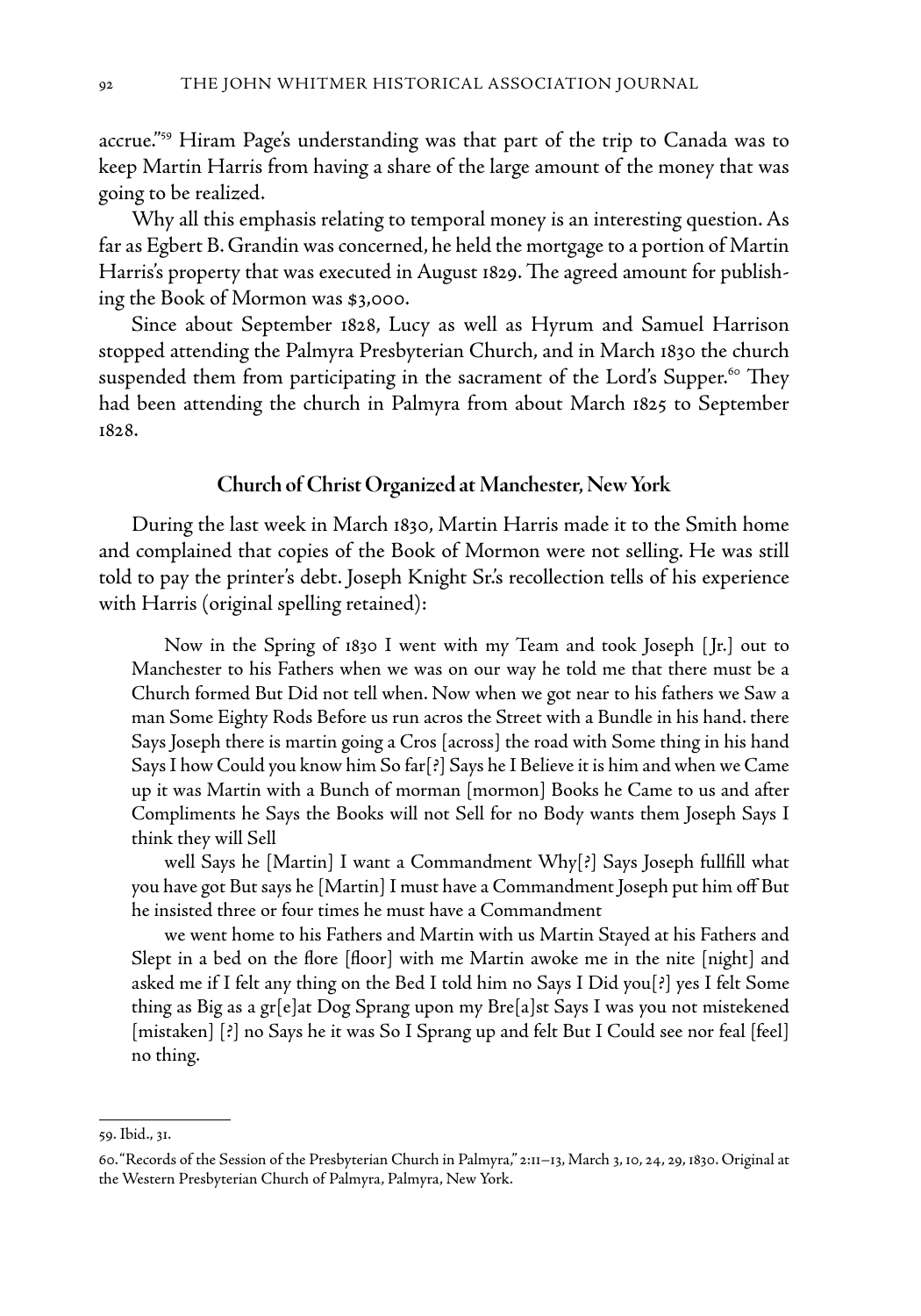in the morning he got up and Said he must have a Commandment to Joseph and went home. and along in the after part of the Day Joseph and Oliver Received a Commandment whi $[c]$ h is in Book of Covenants Page. 174  $61$ 

It is of interest that although the writings in the Book of Mormon explain that the wicked would expect a hell that had no end and was therefore endless, this commandment to Harris indicates that God's name and nature are endless, but the duration of his individual punishments is not. $62$ 

# **Commandment for Martin Harris<sup>63</sup>**

*A commandment of God and not of man to you, Martin, given (Manchester, New-York, March, 1830,) by him who is eternal:*

 Yea, even I, I am he, the beginning and the end: Yea, Alpha and Omega, Christ the Lord, the Redeemer of the world: I having accomplished and finished the will of him whose I am, even the Father: Having done this, that I might subdue all things unto myself: Retaining all power, even to the destroying of satan and his works at the end of the world, and the last great day of judgment, which I shall pass upon the inhabitants thereof, judging every man according to his works, and the deeds which he hath done.

 And surely every man must repent or suffer, for I God am endless: Wherefore, I revoke not the judgments which I shall pass, but woes shall go forth, weeping, wailing and gnashing of teeth: Yea, to those who are found on my left hand, nevertheless, it is not written, that there shall be no end to this torment; but it is written endless torment. Again, it is written eternal damnation: wherefore it is more express than other scriptures, that it might work upon the hearts of the children of men, altogether for my name's glory:

 Wherefore, I will explain unto you, this mystery, for it is mete unto you, to know even as mine apostles. I speak unto you that are chosen in this thing, even as one, that you may enter into my rest. For behold, the mystery of Godliness how great is it? for behold I am endless, and the punishment which is given from my hand, is endless punishment, for endless is my name:

Wherefore—

Eternal punishment } Endless punishment is God's punishment: } is God's punishment:

<sup>61.</sup> Joseph Knight "Reminiscences," circa 1835–1847, LDS Church History Library. The commandment that Knight refers to was first published in A Book of Commandments, for the Government of the Church of Christ (Zion [Independence, MO]: Published by W. W. Phelps & Co., 1833), chapter 16, and includes the date March 1830.

<sup>62. 1830</sup> Book of Mormon, 32, 37, 80–81, 114, 140, 339, 582. Oliver Cowdery's November 9, 1829, letter includes, "he has redeemed my Soul from endless torment."

<sup>63.</sup> Book of Commandments, chapter 16. The Book of Mormon was advertized as being available for purchase on March 26, 1830, in the *Wayne Sentinel*. Shortly afterward, Martin Harris was at the Smith home in Manchester and insisted on having a commandment. The revelation would have been given between March 26 and 31, 1830.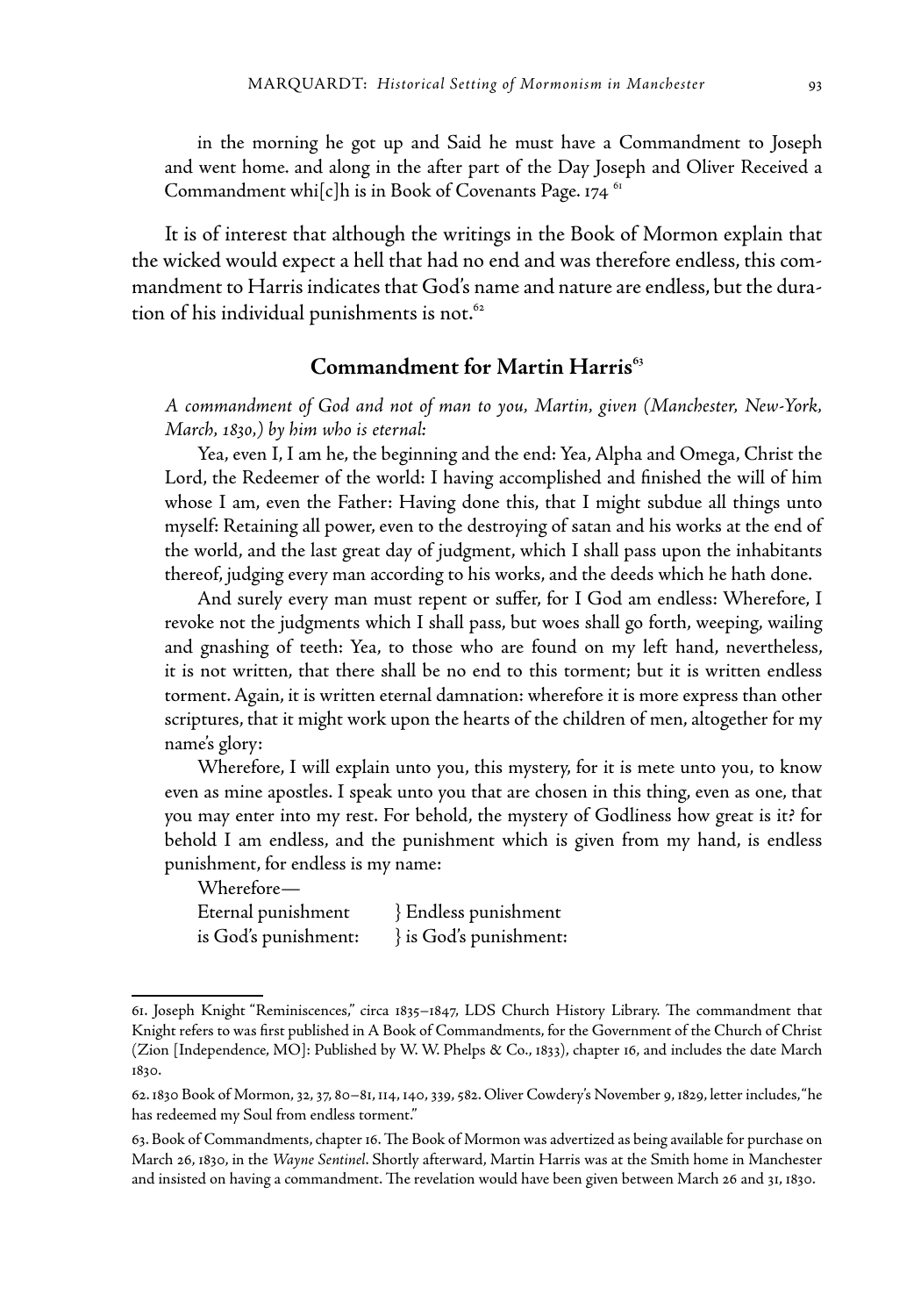Wherefore, I command you by my name, and by my Almighty power, that you repent: repent, lest I smite you by the rod of my mouth, and by my wrath, and by my anger, and your sufferings be sore: How sore you know not! How exquisite you know not! Yea, how hard to bear you know not!

 For behold, I God have suffered these things for all, that they might not suffer, if they would repent, but if they would not repent, they must suffer even as I: Which suffering caused myself, even God, the greatest of all, to tremble because of pain, and to bleed at every pore, both body and spirit: And would that I might not drink the bitter cup and shrink: Nevertheless, glory be to the Father, and I partook and finished my preparations unto the children of men:

 Wherefore, I command you again by my Almighty power, that you confess your sins, lest you suffer these punishments of which I have spoken, of which in the smallest, yea, even in the least degree you have tasted at the time I withdrew my Spirit. And I command you, that you preach nought but repentance; and show not these things, neither speak these things unto the world, for they can not bear meat, but milk they must receive: Wherefore, they must not know these things lest they perish:

 Wherefore, learn of me, and listen to my words; walk in the meekness of my Spirit and you shall have peace in me, Jesus Christ by the will of the Father. And again: I command you, that thou shalt not covet thy neighbor's wife. Nor seek thy neighbor's life. And again: I command you, that thou shalt not covet thine own property, but impart it freely to the printing of the book of Mormon, which contains the truth and the word of God, which is my word to Gentile, that soon it may go to the Jew, of which the Lamanites are a remnant; that they may believe the gospel, and look not for a Messiah to come which has already come.

 And again: I command you, that thou shalt pray vocally as well as to thyself: Yea, before the world as well as in secret; in public as well as in private. And thou shalt declare glad tidings; yea, publish it upon the mountains, and upon every high place, and among every people which thou shalt be permitted to see. And thou shalt do it with all humility, trusting in me, reviling not against revilers. And of tenets thou shalt not talk, but thou shalt declare repentance and faith on the Savior and remission of sins by baptism and by fire; yea, even the Holy Ghost.

 Behold this is a great and the last commandment which I shall give unto you: For this shall suffice for thy daily walk even unto the end of thy life. And misery thou shalt receive, if thou wilt slight these counsels; Yea, even destruction of thyself and property. Impart a portion of thy property; Yea, even a part of thy lands and all save the support of thy family. Pay the printer's debt. Release thyself from bondage. Leave thy house and home, except when thou shalt desire to see them. And speak freely to all: Yea, preach, exhort, declare the truth, even with a loud voice; with a sound of rejoicing, crying hosanna! hosanna! blessed be the name of the Lord God.

 Pray always and I will pour out my Spirit upon you, and great shall be your blessing: Yea, even more than if you should obtain treasures of earth, and corruptibleness to the extent thereof. Behold, canst thou read this without rejoicing, and lifting up thy heart for gladness; or canst thou run about longer as a blind guide; or canst thou be humble and meek and conduct thyself wisely before me: Yea, come unto me thy Savior. Amen.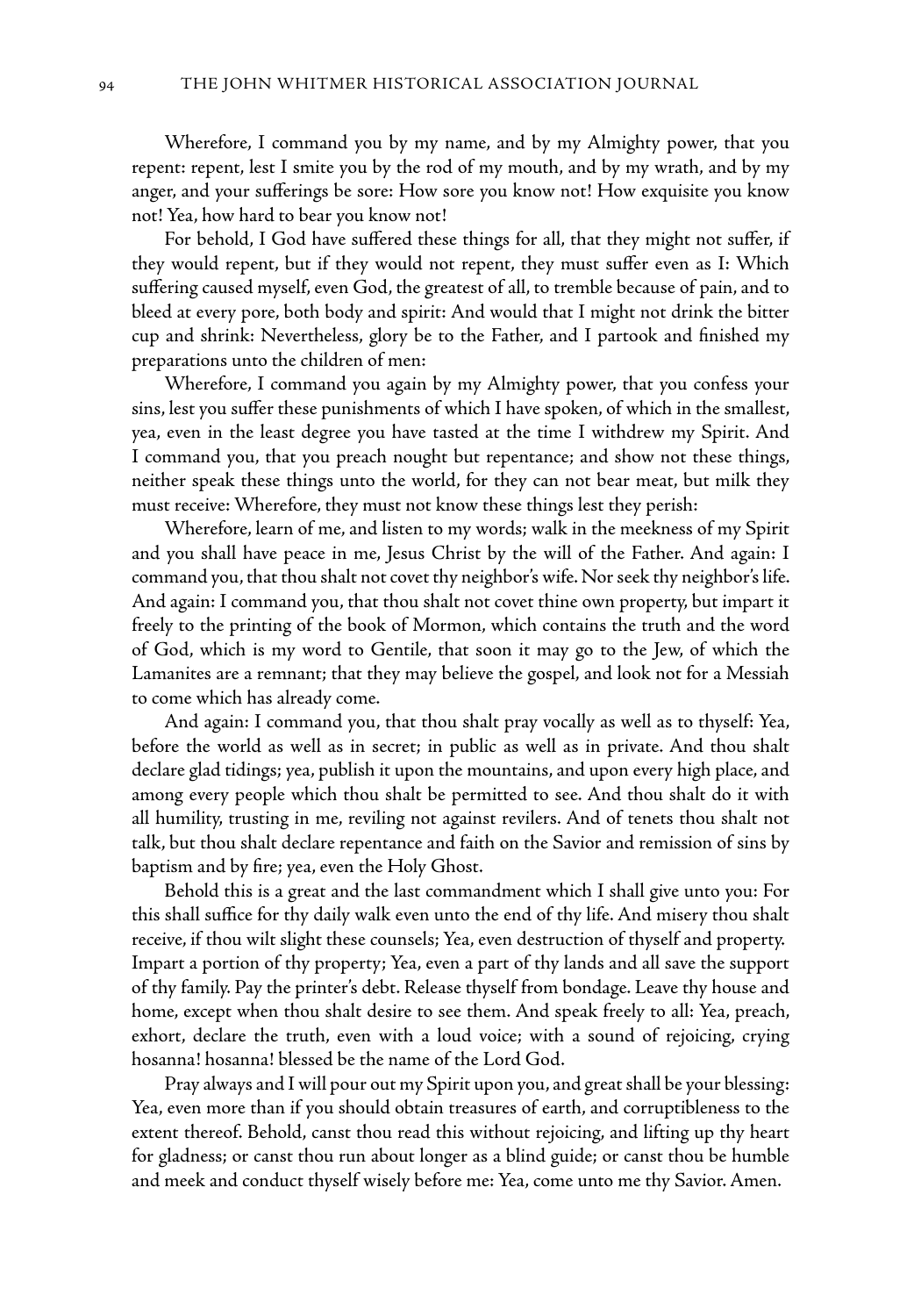The text includes the commandment, "thou shalt not covet thine own property, but impart it freely to the printing of the book of Mormon" and "Pay the printer's debt." Harris had already mortgaged his farm for \$3,000 to printer Egbert B. Grandin in August 1829. The amount was to be paid by February 25, 1831 eighteen months after the signing. It was not until April 1831 that Martin Harris sold about 150 acres, twenty dollars an acre, to long time Palmyra resident Thomas Lakey.

#### **Minutes of the Town of Manchester on Tuesday, April 6, 1830**

Annual town meetings including the election of local officials were held in the state of New York on the first Tuesday in April. It is therefore of interest that in 1830 the date was April 6 the same day that the Church of Christ was established.

We the undersighners [under signers] certify that the following persons were duly Elected at the annual town meeting held at Jacob Vanderhoofs  $\mathsf{z}^{\mathsf{d}}$  Inn in Manchester on the 6<sup>th</sup> day of April 1830 (to wit) Nicholas Howland Supervisor Nathaniel Bement town Clerk Jacob Cost James Harland William L. Drum assessors Sylvestor Southworth Collector Jedediah Dewey and Stephen Alling overseers of the Poor Job Howland Sands MCamly and Stephen Aling Comissioners of highways Azel Throop Jedediah Dewey Junr and Carlos Harmon Com= of Schools Alonzo Plat and Sands M°Camly and Oliver L. Cooper Inspectors of Schools Sylvestor Southworth Joseph Adams and Nathan Harrington Constables and Peter Mitchel Justice of the peace

| Dated $7^{\text{th}}$ April 1830 | David Howland    | 1. P.        |
|----------------------------------|------------------|--------------|
| Gahazi Granger Clerk of          | Nathan Pierce    | J.P.         |
| the meeting                      | John Schut       | I.P.         |
| Recorded Ist May 1830            |                  |              |
|                                  | Nathaniel Bement | $Clerk^{64}$ |

#### **No Minutes of Church of Christ Organization**

There are no known minutes that have surfaced for the organizational meeting on Tuesday, April 6, 1830. Therefore we have to depend upon other revelatory records and recollections. Oliver Cowdery, the second church elder, kept a record, but its location is unknown. John Whitmer recorded in 1831 six revelations pronounced by Joseph Smith Jr. These revelations were printed in the Book of Commandments (which went to press in 1833). In May 1834 in Ohio, the name of the Church of Christ was changed to The Church of the Latter Day Saints, and the place of organization to Fayette, Seneca County.<sup>65</sup> It is also possible that image-consciousness played a role. It may have seemed impressive to advertise the church's founding at a distant location, away from the Smiths' humble log cabin and critics of the family. More than

<sup>64.</sup> Manchester Town Records, April 6, 1830, Manchester Town Office.

<sup>65. &</sup>quot;Communicated," *The Evening and the Morning Star* (Kirtland, Ohio) 2, no. 20 (May 1834): 160.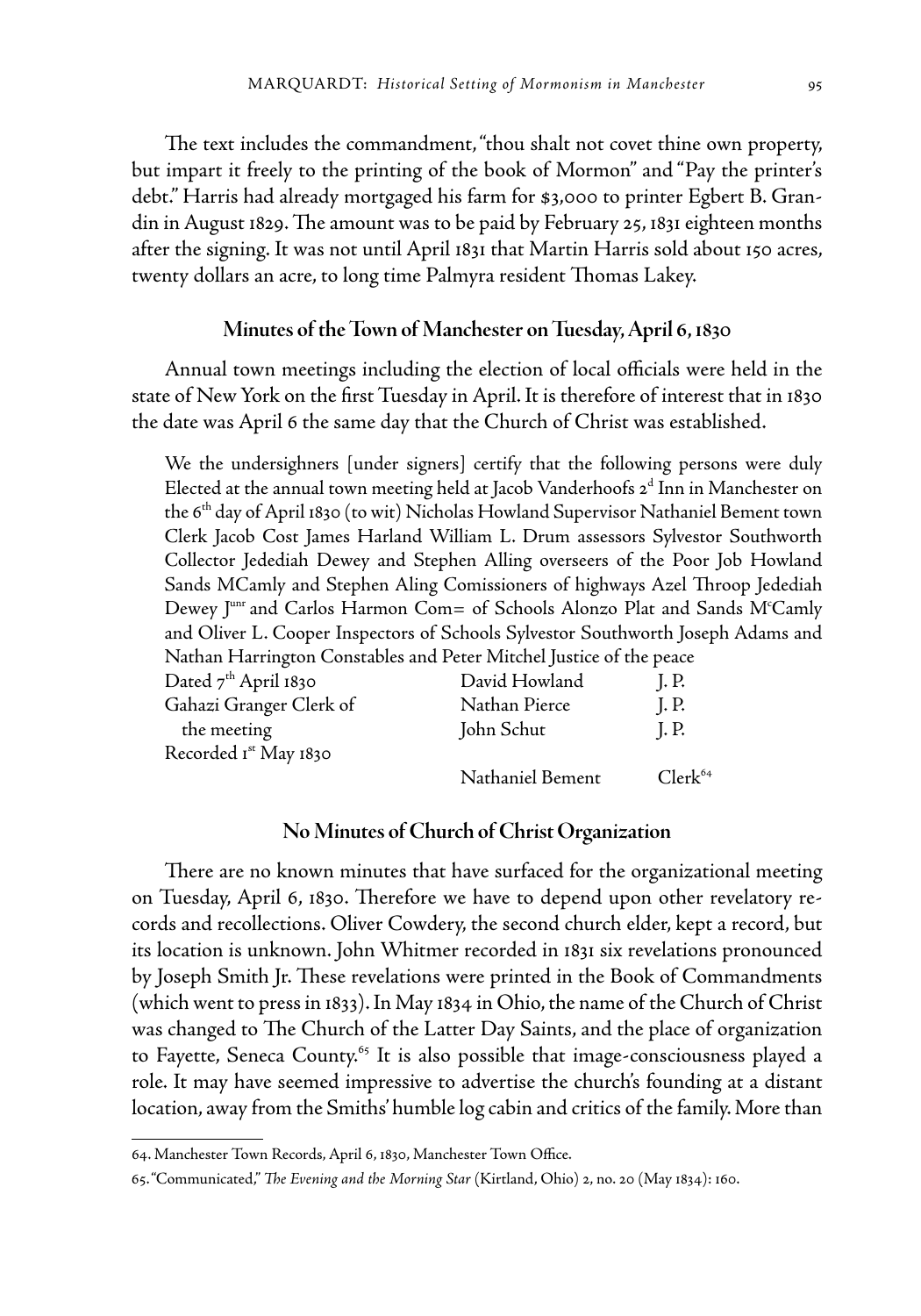likely, this was a motivation to render ambiguous the church's legal history at a time when creditors were demanding satisfaction, a rationale which might also explain why the church's name was changed in  $1834.^{66}$ 

# **Revelations of April 6, 1830**

The earliest copies of revelations pronounced in Manchester were recorded in 1831 by John Whitmer (1802-78).<sup>67</sup> The texts were first printed in the Book of Commandments. They included five revelations for individuals and one for the church. These revelations were said to have been "given in Manchester, New-York." In 1835 they were combined into one revelation with the location and day of the month being dropped in a new publication called the Doctrine and Covenants.

Only one revelation retained the same date when published in 1835. This was 1835 Doctrine and Covenants, section 46, which mentions that a record should be kept and that Smith should be ordained by Cowdery.68 While the Book of Commandments and Revelations (BCR) manuscript book has the revelation as "given at Fayette Seneca County State of New York," the location was corrected in the Book of Commandments, chapter 22, to "given in Manchester, New York." Oliver Cowdery, who was present on April 6, assisted in the printing of the Book of Commandments. All indications confirm that Smith and Cowdery were present at the Smith residence at the time of this historic meeting.<sup>69</sup>

Below is the text from the manuscript volume. For comparison purposes, after the manuscript heading, listed as BCR, the heading as printed in the Book of Commandments follows, and then is cited the text from the BCR. While the headings have changed the text is the same.

## *Revelation for Oliver Cowdery*

BCR: A Revelation to Oliver given at Manchester Ontario Co[unty] State of New York Soon after his calling to the Ministry

Book of Commandments, chapter 17:

<sup>66.</sup> For a possible reason to change for legal protection see H. Michael Marquardt, "Manchester as the Site of the Organization of the Church on April 6, 1830," *John Whitmer Historical Association Journal* 33, no. 1 (Spring/ Summer 2013): 148–52.

<sup>67.</sup> Robin Scott Jensen, et al., *Revelations and Translations: Manuscript Revelation Books, Facsimile Edition*, 26–31. The revelations were copied into the Book of Commandments and Revelations manuscript book. The text of the six revelations cited come from this manuscript volume. They were included in Book of Commandments, chapters 22 and 17–21.

<sup>68.</sup> *Doctrine and Covenants of the Church of the Latter Day Saints* (Kirtland, OH: Printed by F. G. Williams & co., 1835), 177–78.

<sup>69.</sup> H. Michael Marquardt, "An Appraisal of Manchester as Location for the Organization of the Church," *Sunstone* 16 (February 1992): 49–57.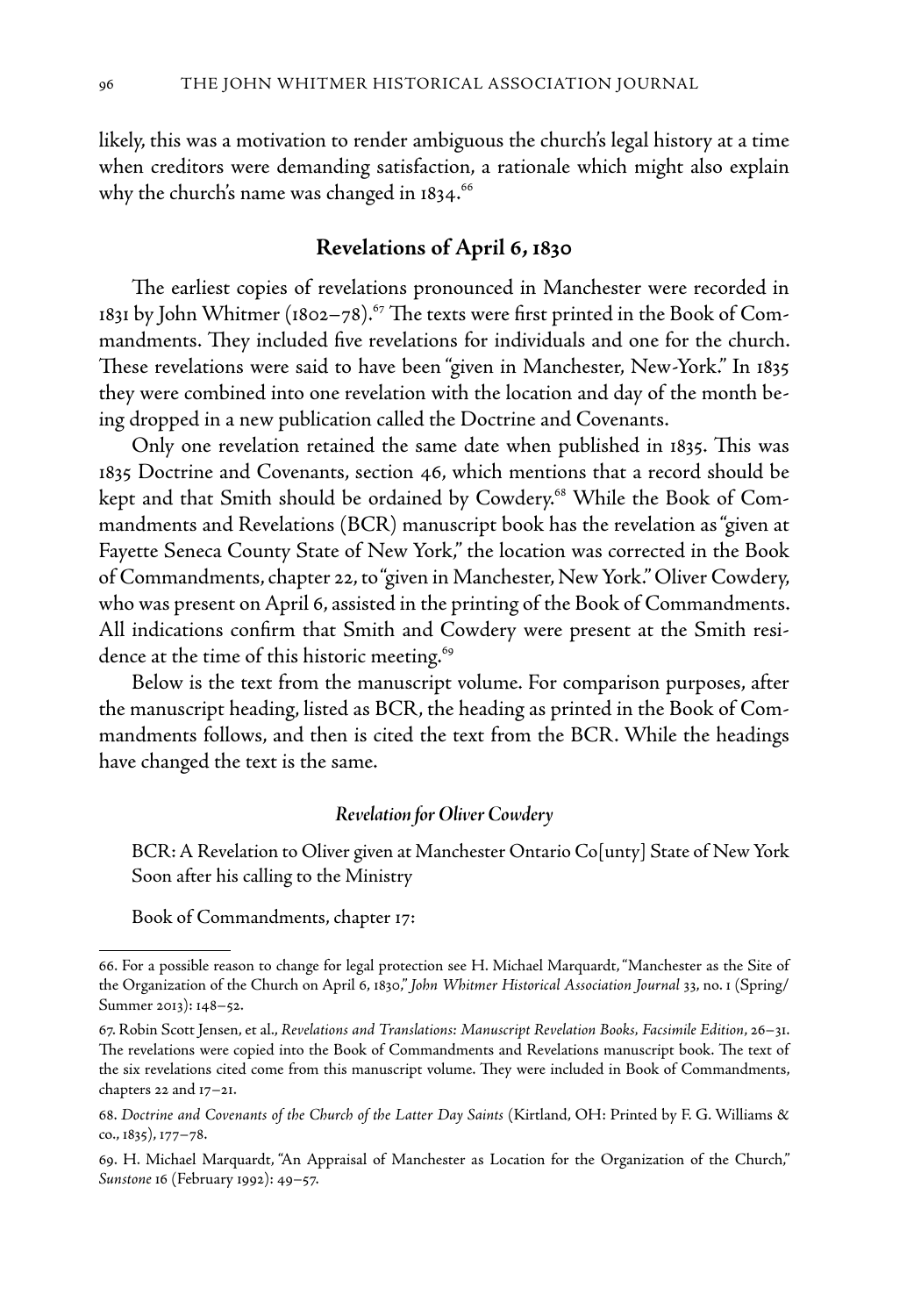A Revelation to Oliver, given in Manchester, New-York, April 6, 1830.

BCR: Behold I speak unto you, Oliver, a few words Behold thou art Blessed & art under no condemnation but beware of pride lest thou shouldest enter into temptation make known thy Calling unto the Church  $\alpha$  also before the World  $\alpha$  thy heart shall be opened to Preach the truth from henceforth & for ever amen

#### *Revelation for Hyrum Smith*

BCR: A Commandment to Hyram given at Manchester Ontario County State of New York

Book of Commandments, chapter 18: *A Revelation to Hyrum, given in Manchester, New-York, April 6, 1830.* 

BCR: Behold I speak unto you, Hyram, a few words: for thou also art under no condemnation,  $\&$  thy heart is opened,  $\&$  thy tongue loosed;  $\&$  thy Calling is to exhortation, & to strengthen the Church continually. wherefore thy duty is unto the Church forever; & this because of thy family. amen

#### *Revelation for Samuel Harrison Smith*

BCR: A Revelation to Samuel given at Manchester Ontario Co[unty] N. Y.

Book of Commandments, chapter 19: *A Revelation to Samuel, given in Manchester, New-York, April 6, 1830.* 

BCR: Behold I speak a few words unto you, Samuel. for thou also art under no condemnation, & thy calling is to Exhortation, and to strengthen the Church. & thou art not as yet called to prea[c]h before the world. Amen.

#### *Revelation for Joseph Smith Sr.*

BCR: A Commandment to given to Joseph at Manchester Ontario County State of New York

Book of Commandments, chapter 20: *A Revelation to Joseph, the father of Joseph, given in Manchester, New-York, April 6, 1830.* 

BCR: Behold I speak a few words unto you, Joseph: for thou art under no condemnation,  $\&$  thy calling also is to Exhortation,  $\&$  to strengthen the Church.  $\&$  this is thy duty from henceforth & forever. amen.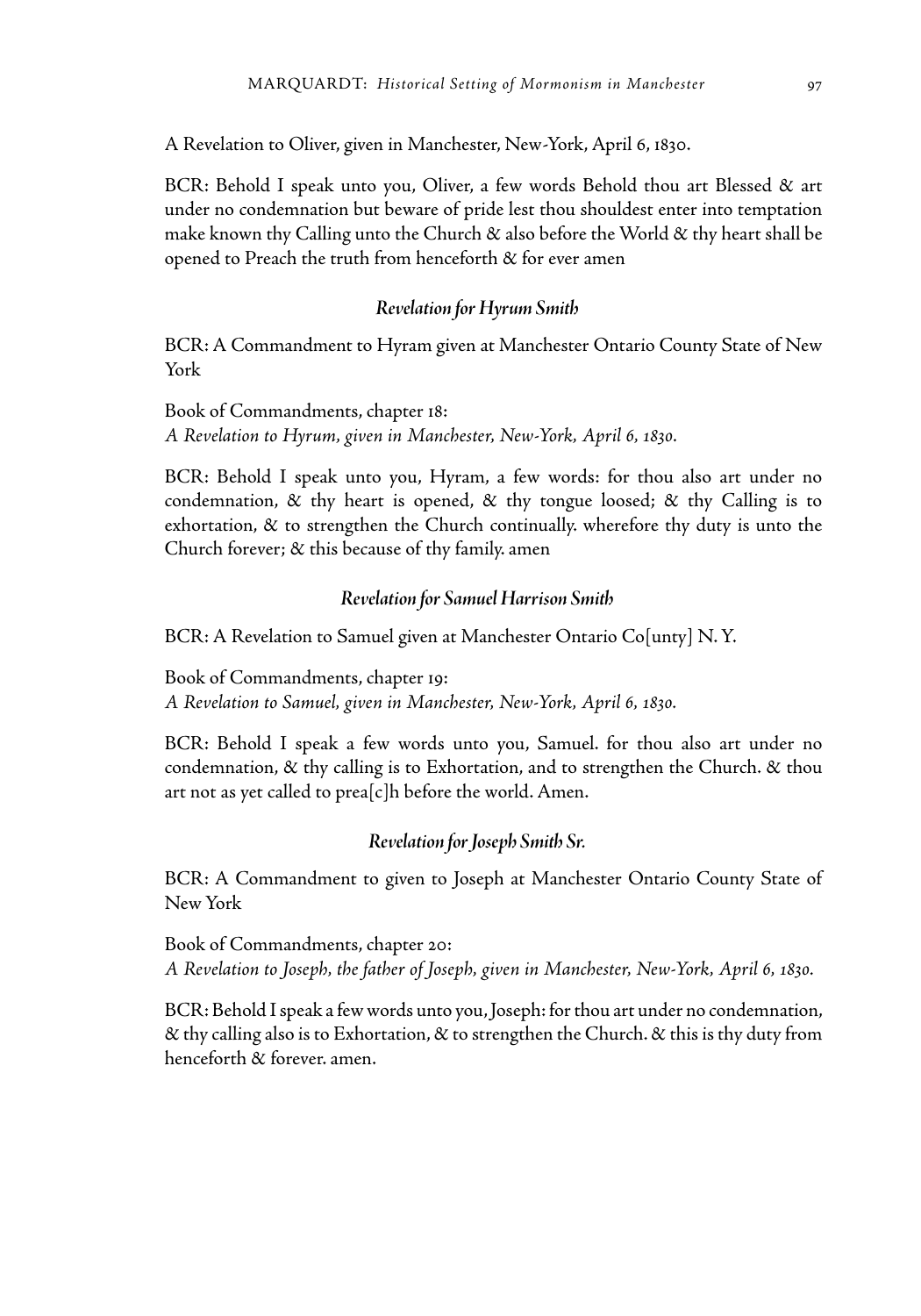#### *Revelation for Joseph Knight Sr.*<sup>70</sup>

BCR: A Commandment to Joseph Knight given at Manchester Ontario County State of New York

Book of Commandments, chapter 21: *A Revelation to Joseph (K.,) given in Manchester, New-York, April 6, 1830.* 

BCR: Behold I manifest unto you by these words, that thou must take up thy Cross, in the which thou must pray vocally, before the World, as well as in Seecret [Secret], & in thy family & among thy friends, & in all Places. & Behold it is thy duty to unite with the true Church, & give thy Language to Exhortation continually, that thou mayest Receive the reward of the Labourer [Laborer]. amen.

#### *Revelation for Joseph Smith Jr. and the Church of Christ*<sup>71</sup>

BCR: A Revelation to Joseph the Seer by way of commandment to the Church given at Fayette Seneca County State of New York<sup>72</sup>

Book of Commandments, chapter 22: *A Revelation to Joseph, given in Manchester, New-York, April 6, 1830.* 

BCR: A Revelation to me Joseph by way of commandment to the church Behold there Shall be a Record kept among you & in it thou shalt be called a seer a Translater [Translator] A Prop[h]et an Apostle of Jesus Christ an Elder of the Church through the will of God the Father & the grace of our Lord Jesus Christ being inspired of the Holy Ghost to lay the foundation thereof  $\&$  to build it up unto the most holy faith which Church was Organized & established in the year of our Lord one thousand Eight Hundred  $\&$  Thirty in the fo[u]rth Month on the Sixth day of the month which is called April

 Wherefore meaning the Church thou shalt give heed unto all his words & commandments which he Shall give unto you as he receiveth them wa[l]king in all holyness [holiness] before me for his word ye shall receive as if from mine own mouth in all Patience & faith for by doing these things the gaits [gates] of Hell shall not prevail against you yea & the Lord God will disperse the Powers of darkness from before you & cause the Heavens to shake for your Good & his name[']s glory

 for thus saith the Lord God him have I inspired to move the cause of Zion in Mighty power for good & his dilligence [diligence] I know & his prayers I have heard yea his weeping for Zion I have seen & I will cause that He shall mourn for her no longer for his days of rejoicing are come unto the remission of his Sins & the manifestations of

<sup>70.</sup> Joseph Knight Sr. was not baptized at this time. He had not read the Book of Mormon and wanted to examine it more closely.

<sup>71.</sup> This revelation gives instructions for Oliver Cowdery to proceed with ordaining Joseph Smith as a prophet and seer over the church.

<sup>72.</sup> Book of Commandments 22:1 corrects the location to "given in Manchester, New-York."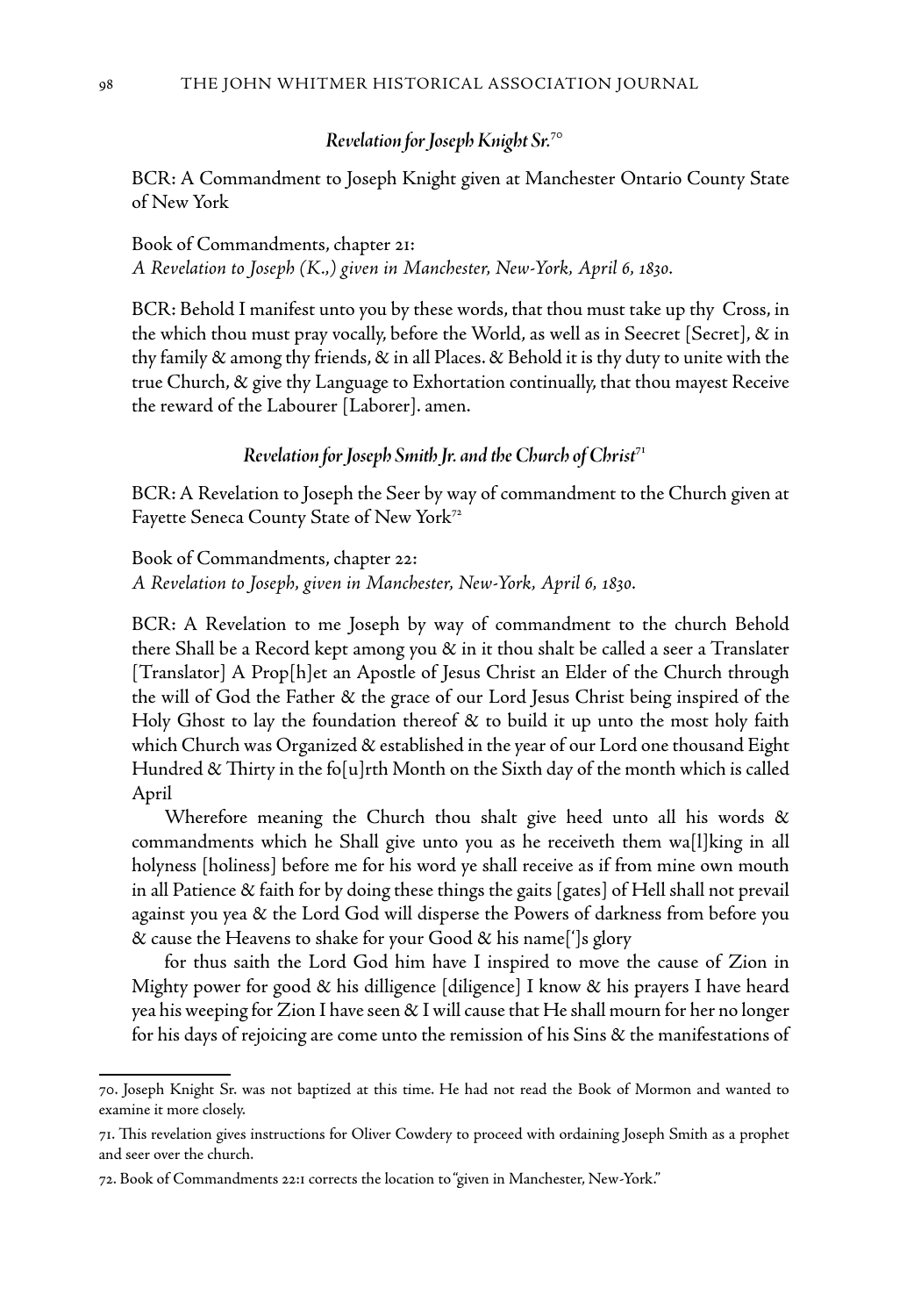my blessings upon his works for behold, I will bless all those who Labour [Labor] in my Vin[e]yard with a mighty blessing & they shall believe on his words which are given him through me by the comforter which manifesteth that Jesus was Crusified [Crucified] by sinfull men for the Sins of the world yea for the remission of sins unto the contrite heart

 Wherefore it behooveth me that he should be ordained by you Oliver [Cowdery] mine Apostle this being an Ordinance unto you that ye are an Elder under his hand he being the first unto you that thou mightest be an Elder unto this Church of Christ bearing my name & the first Preacher of this Church unto the Church & before the world yea before the gentiles yea & thus saith the Lord God Lo. Lo. to the Jews also Amen

During preparations for publishing Joseph Smith's revelations, locations were provided where each revelation was spoken and systematically included. We find in the first church periodical, *The Evening and the Morning Star*, the earliest brief history dealing with the month of April.

Soon after the book of Mormon came forth, containing the fulness of the gospel of Jesus Christ, the church was organized on the sixth of April, in Manchester; soon after, a branch was established in Fayette, and the June following, another in Colesville, New York.<sup>73</sup>

# **Baptisms on April 6, 1830**

The baptisms of Joseph Smith parents, their neighbor Mrs. Sarah Rockwell  $(1785-\text{--})$  and friend Martin Harris were part of the activities associated with the organization of the church. The draft of the church manuscript history follows an 1834 change in location to Fayette, New York. James Mulholland (1804–39) included in his draft the following:

Several persons who attended this meeting, but who had <not> as yet been baptized, came forward shortly after, and were received into the church having on that occasion got entirely convinced of the truth of the work. <Among th[e] rest Father Smith, Martin Harris & Mother Smith>74

The final manuscript reads:

<sup>73. &</sup>quot;Rise and Progress of the Church of Christ," *The Evening and the Morning Star* 1, no. 11 (April 1833): 84. Oliver Cowdery, present at the April 6 meeting, where he received his ordination as second elder, assisted in the printing of the *Star*.

<sup>74.</sup> Joseph Smith History, circa June–October 1839, draft by James Mulholland, LDS Church History Library. A notation: "Mother Smith & Sister Rockwell 2 or 3 days afterward" was not used for the above history draft as Lucy Smith was baptized on the same day as her husband.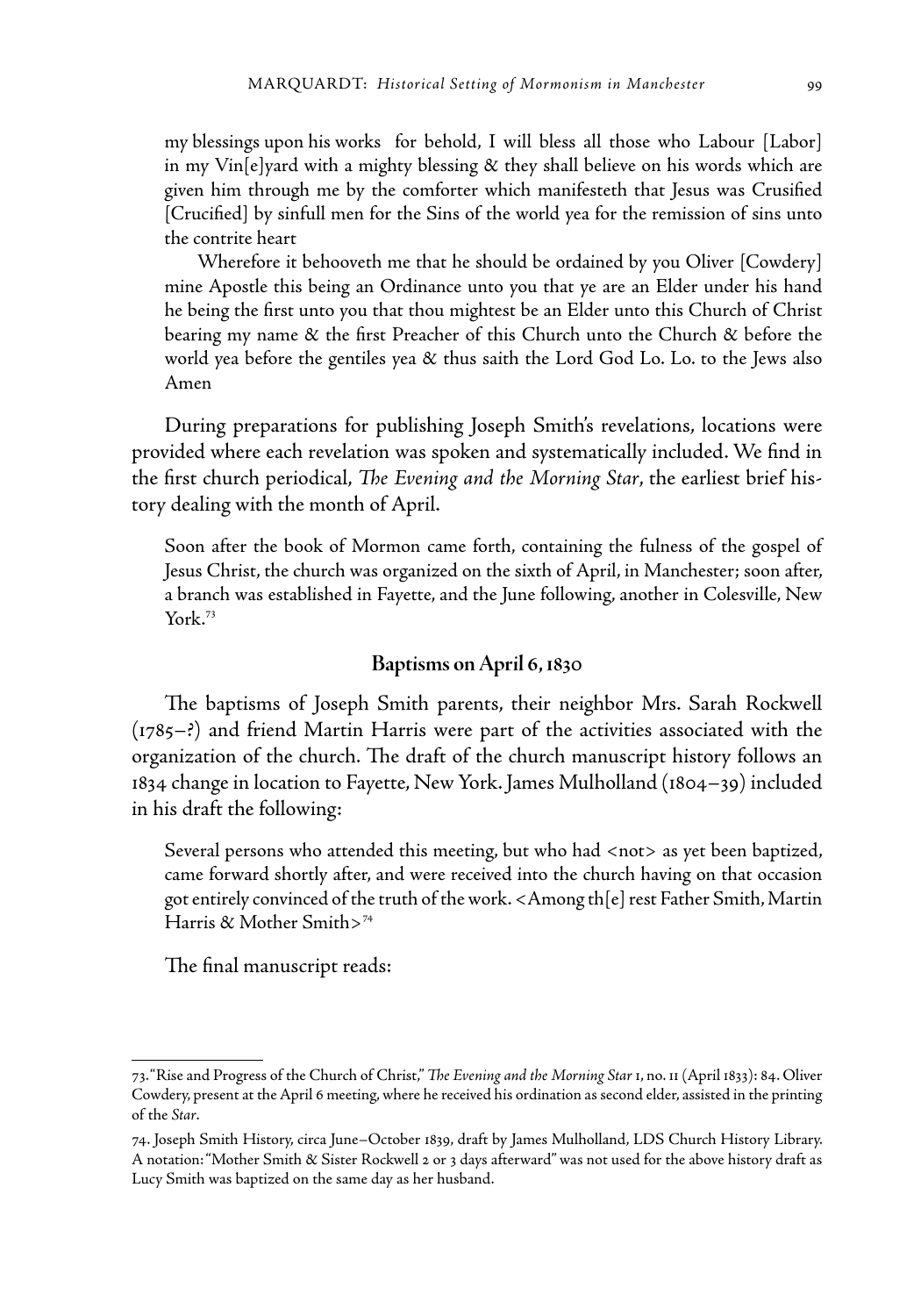Several persons who had attended the above meeting, and got convinced of the truth, came forward shortly after, and were received into the church, among the rest My own Father and Mother were baptized to my great joy and consolation, and about the same time, Martin Harris and a [blank space] Rockwell.<sup>75</sup>

Lucy Smith's narrative mentions the baptism of her husband and the joy her son Joseph experienced:

in the spring Joseph came up <and preached to us> after the books were <Oliver got throu $[g]$ h> with the Book and <My Husband and> Martin H $[a]$ rris was ba $[p]$ tized Joseph stood on the shore when his father came out of the water and as he took him by the hand he cried out Oh! my God I have lived to see my father baptized into the true church of Jesus christ and <he> covered his face with and wept like and infant sobbed upon his father's bosom like an infant <in his father[']s bosom and wept aloud like for joy as did> Joseph of old when he beheld his father coming up into the land of Egypt this took place on the sixth of April 1830, the d[a]y on which the church was organized<sup>76</sup>

Joseph Knight Sr. wrote his account concerning obtaining bound copies of the Book of Mormon and also some of the events held on April 6 (original spelling retained):

 I Stay[e]d a few Days wa[i]ting for some Books [of Mormon] to Be Bound. Joseph Said there must Be a Church B[u]iltup I had Be[e]n there Several Days old Mr Smith and Martin Harris Come forrod [forward] to Be Baptise[d] for the first they found a place in a Lot a Small Stream ran thro[ugh] and they ware Babtized in the Evening Because of persecution they went forward and was Babtized Being the first I Saw Babtized in the new and everlasting Covenant ...

 there was one thing I will mention that evening that old Brother Smith and Martin Harris was Babtised Joseph was fild [filled] with the Spirrit to a grate Degree to See his Father and Mr Harris that he had Bin [Been] with So much he Bast [Burst] out with greaf and Joy and Seamed as tho[ugh] the world Could not hold him he went out into the Lot and appear[e]d to want to git [get] out of site of every Body and would Sob and Crie and Seamed to Be so full that he Could not Live oliver and I went after him and Came to him and after a while he Came in

 But he was the most wrot [wrought] upon that I ever Saw any man But his Joy Seemed to Be full I think he Saw the grate [great] work he had Begun and was Desirus [Desirous] to Carry it out.

 on the Sixth Day of April 1830 he Begun the Church with Six members and received the following Revelation Book of Covenants Page 177 they all kneel[e]d Down

<sup>75.</sup> Manuscript History, Book A-1:38, LDS Church History Library. The history was printed as the "History of Joseph Smith," ending, "about the same time Martin Harris and A. [*sic*] Rockwell." *Times and Seasons* 4, no. 1 (November 15, 1842): 12, Nauvoo, Illinois.

<sup>76.</sup> Lucy Mack Smith History, 1844–1845, LDS Church History Library; also in Anderson, *Lucy's Book*, 477.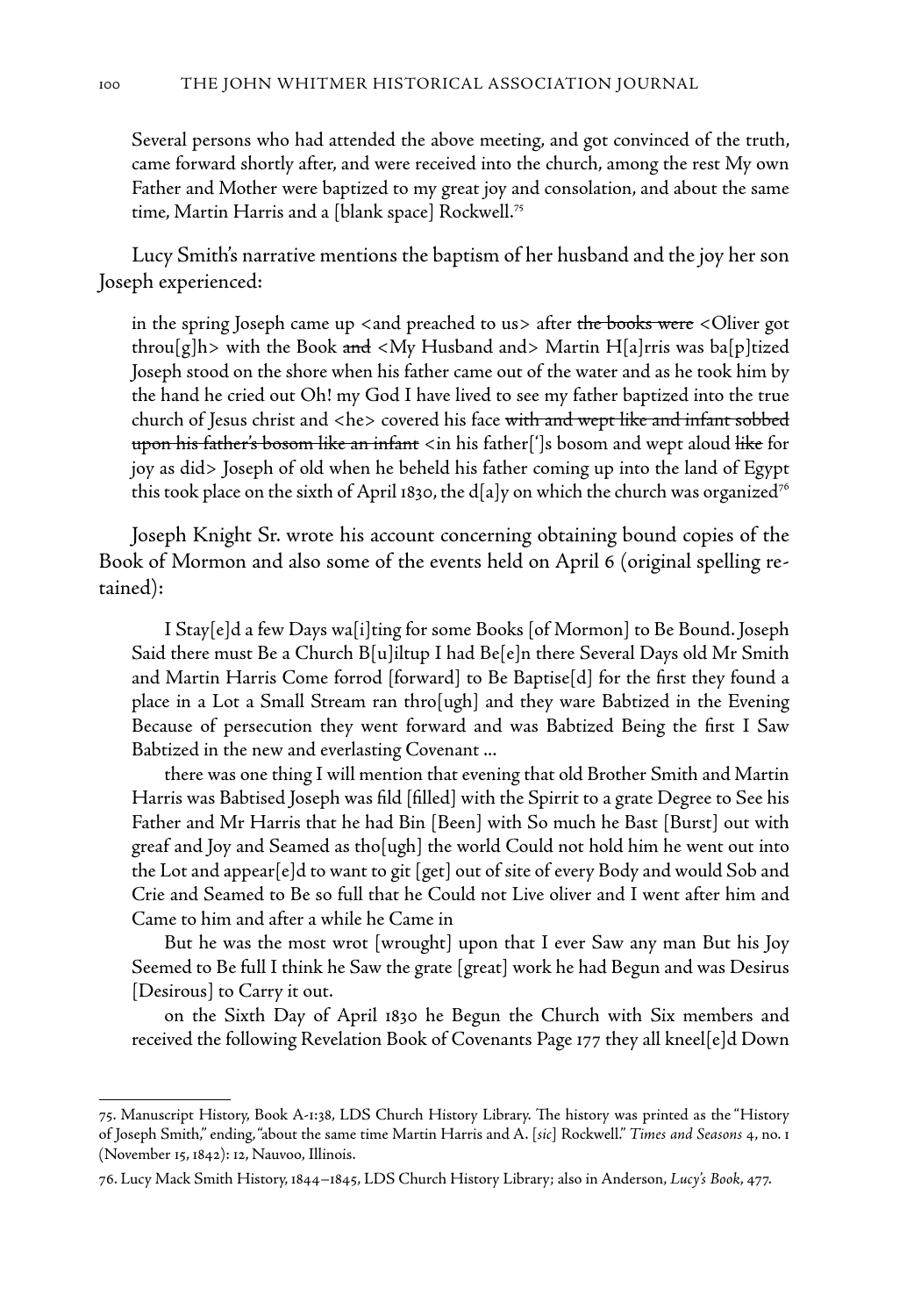and prayed and Joseph gave them instructions how to Bild [Build] up the Church and ex[h]orted them to Be faithfull in all things for this is the work of  $God^{77}$ 

In her history Lucy does not mention her own baptism. But a neighbor, Cornelius R. Stafford (1813–?), recalled that as a young man he "saw old Jo Smith, his wife and Mrs. [Sarah W.] Rockwell baptized by prophet Jo Smith."78 Stafford says the baptisms were performed by Joseph Jr. other sources have Oliver Cowdery. It is possible that both did baptisms that day. Benjamin Saunders (1814–93), fifteen years old at the time, recollected: "I was there when they first baptized. Oliver Cowdery did the baptizing. Old brother <Smith> was baptized at that time and I think old Mrs. Rockwell."79 Martin Harris recalled that he was not baptized "untill the church Was organised by Joseph Smith the Prophet then I Was Babtised by the Hands of Oliver Cowdery."80

The place of these baptisms was no doubt Crooked Brook (now Hathaway Creek), a stream in the northwest corner of the township of Manchester. Crooked Brook ran north past the Smith residence toward Palmyra. Joseph Knight described it as a "Small Stream," which it still is.<sup>81</sup> According to a later newspaper account, the stream,

not more than  $si[x]$ ty feet from the highway, is the first Mormon Jordan, a little creek which the Smith boys dammed at Joe's request and made a pool in which the first converts to Mormonism were baptized. It is a sing[i]n[g] meandering little brooklet about ten or fifte[e]n feet wide, with two or three feet of water standing in pools in the bends of the stream, but ordinarily the water is but a few inches deep.<sup>82</sup>

A history of Ontario County describes the stream in terms congruent with the accounts of those who claimed to be present at the church's organization: "Crooked brook, of Mormon fame, runs through the northwest part of the town[ship of Manchester], and it was in the waters of this stream that the Mormons baptized their early saints. Dr. [ John] Stafford, an old resident of the village of Manchester, was

<sup>77.</sup> Joseph Knight "Reminiscences," circa 1835–1847, LDS Church History Library. The revelation Knight refers to became chapter 22 in the Book of Commandments, and includes the date April 6, 1830.

<sup>78.</sup> Statement by C. R. Stafford, March 1885, in *Naked Truths About Mormonism* (Oakland, California) 1, no. 1 ( January 1888): 3, original publication in the Yale University Library, New Haven, Connecticut. Mrs. Rockwell's daughter Caroline Rockwell Smith (1812–87), baptized June 9, 1830, said, "My mother was one of the first Mormon converts." "Mrs. M. C. R. Smith's Statement," March 25, 1885, Ibid., 1, no. 2 (April 1888): 1.

<sup>79.</sup> Benjamin Saunders, interview by William H. Kelley, circa September 1884, Community of Christ Library-Archives.

<sup>80.</sup> Testimony of Martin Harris in the Salt Lake Tabernacle, September 4, 1870, Edward Stevenson Collection, LDS Church History Library. Harris was baptized on April 6, 1830.

<sup>81.</sup> Joseph Knight "Reminiscences," circa 1835–1847, LDS Church History Library.

<sup>82. &</sup>quot;Mormon Leaders at Their Mecca," *New York Herald*, June 25, 1893.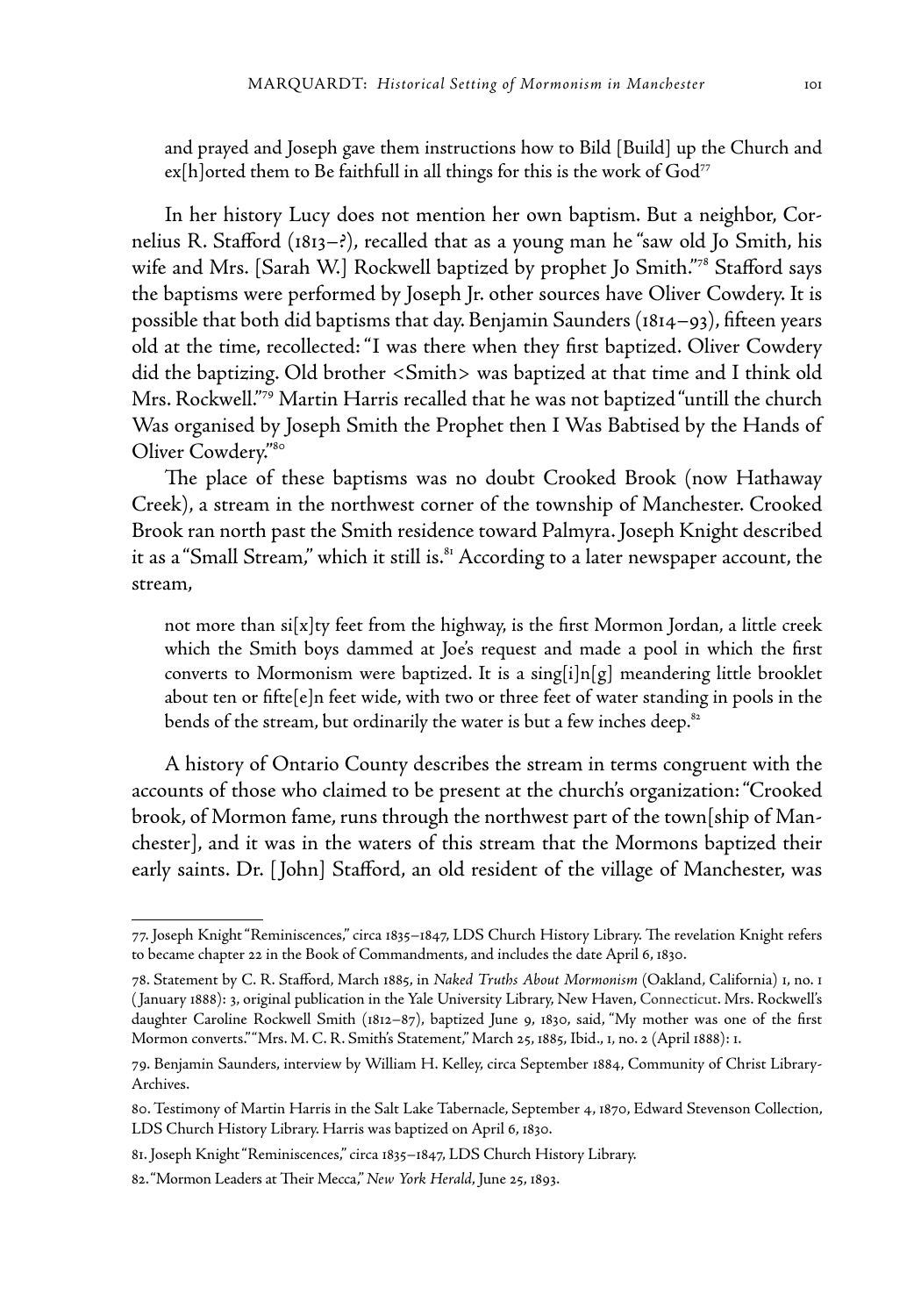present at the first baptism."83 John Stafford (1805–1905), oldest son of William Stafford, "knew the Smith family well, and was present at the first baptism, when old Granny Smith and Sally Rockwell" were baptized.<sup>84</sup>

#### **July 5, 1830 Manchester Assessment Record and August 1830 US Census**

The Assessment Record for the purpose of taxes to be paid on land for lot no. 1 included Roswell Nichols, 100 acres; Joseph Capron, 5 acres; Hiram Smith, 15 acres; Edmund Chase, 29 acres; Amos Risley, 28 acres and Thomas Phillips, 60 acres. South of this lot was lot no. 3 with Squire Stoddard being taxed for land totaling 101 acres, which included land to the east on lot no. 2; James Kinley taxed for 75 acres also on lot no. 3 and for the next lot south on lot no. 5 David Stafford was taxed for 20 acres.<sup>85</sup>

The name "Joseph Smith" is listed twice under "Names of Heads of Families" in the 1830 US Census for Ontario County, enumerated in August 1830. One man was enumerated as residing in Farmington and the other in Manchester. Checking the ages, the Manchester one is our Joseph Smith being two families living together. The names of the Smith family members are included in parenthesis in the appropriate age brackets printed on the census page.

The male members were: 10–15, one (Don Carlos); 15–20, one (William); 20–30, two (Hyrum and Samuel Harrison); and 50–60, one ( Joseph Sr., husband of Lucy). Female members were: under 5, two (Lovina and Mary, daughters of Jerusha and Hyrum); 5–10, one (Lucy, daughter of Lucy and Joseph Sr.); 20–30, one ( Jerusha, wife of Hyrum); 30-40, one (female visitor not identified); and 50-60, one (Lucy, wife of Joseph Sr.).

The Smith household was living among known Manchester neighbors such as Pardon Butts, Abraham Fish, Orren [Orin] Rockwell, Roswell Nichols, Russel[l] Stoddard, David Stafford, Squire Stoddard, Joseph Caperin [Capron], James Kinley, Phebe Chase, Amos Risley, Thomas Phillips, and other members of the Stafford family.<sup>86</sup>

### **Visitors to Smith's Manchester Log Home**

As the message spread, Almira Mack (1805–86), daughter of Lucy Mack Smith's brother Stephen Mack, came from Pontiac, Michigan, in June 1830, and arrived at

<sup>83.</sup> John H. Pratt, in Charles F. Milliken's *A History of Ontario County, New York and Its People* (New York: Lewis Historical Publishing Co., 1911), 1:418.

<sup>84. &</sup>quot;Celebrated His Ninety-ninth Birthday," *Shortsville Enterprise* (Shortsville, New York) 22, no. 12 (March 18, 1904): 2.

<sup>85. &</sup>quot;Assessment Roll, of the Real and Personal Estate in the Town of Manchester in the County of Ontario," July 5, 1830, Ontario County Historical Society Museum and Research Library, Canandaigua.

<sup>86. 1830</sup> US Census, Manchester, Ontario County, New York, 169–70.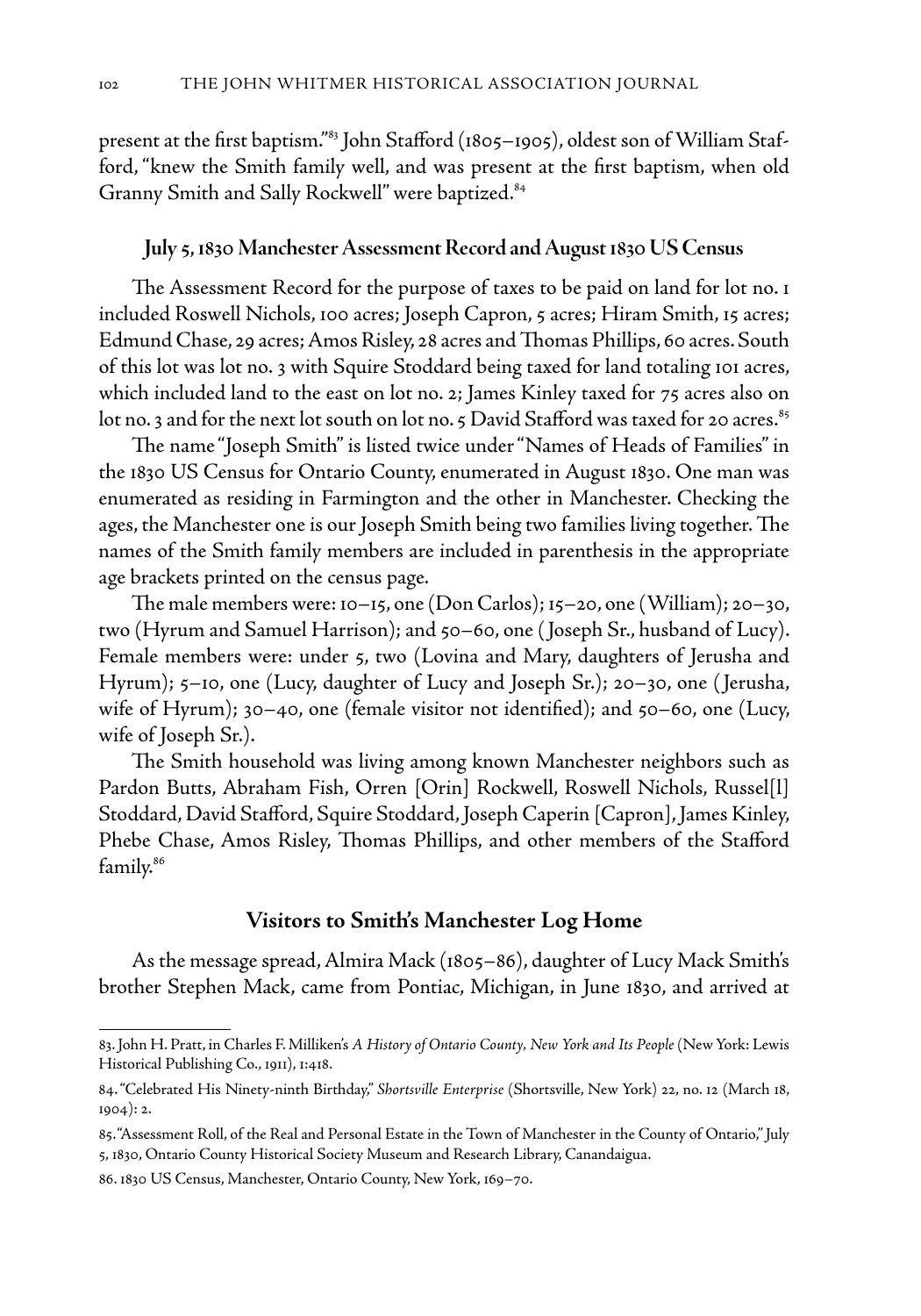the Smith home in Manchester. Lucy said Almira "received the Gospel" and was baptized.87 In August 1830, Hyrum was visited by Parley P. Pratt (1807–57), who recalled:

I accordingly visited the village of Palmyra, and inquired for the residence of Mr. Joseph Smith. I found it some two or three miles from the village. As I approached the house at the close of the day I overtook a man who was driving some cows, and inquired of him for Mr. Joseph Smith, the translator of the "Book of Mormon." He informed me that he now resided in Pennsylvania; some one hundred miles distant. I inquired for his father, or for any of the family. He told me that his father had gone [on] a journey; but that his residence was a small house just before me; and, said he, I am his brother. It was Mr. Hyrum Smith.... He welcomed me to his house. $88$ 

That month Pratt returned and visited the branch in Fayette and was baptized about September 1 by Oliver Cowdery. The next month Parley Pratt again visited Manchester. He wrote:

Returning to western New York the same autumn, I saw for the first time Joseph Smith, the Prophet, at his father's house, in Manchester; heard him preach, and preached in his house, at the close of which meeting we baptized seven persons. After this he [ Joseph Jr.] enquired of the Lord and received a revelation appointing me a mission to the west, in company with Oliver Cowdery, Peter Whitmer, jun., and Ziba Peterson. We started this mission in October, 1830.<sup>89</sup>

Ezra Thayer (1791–1862) visited the Smith home and also heard the preaching of Hyrum Smith. What follows are excerpts from his account:

 I had a half brother living with me and a nephew, and they took my horses and went to meeting, to hear Hyrum [Smith] preach while I was gone. . . . My half brother said that Hyrum said that Joseph had seen an angel. My nephew said that there was something in it, and that I had better go and hear him…. The next Sunday I went and there was a large concourse of people around his father's house, so that they extended to the road, filling up the large lot. I rushed in and got close to the stand, so as to be particular to hear what was said. When Hyrum began to speak, every word touched me to the inmost soul.

 Joseph was then in Harmony, Pa., and the next Sunday he came to his father's house, and we assembled to see him…. He then asked me what hindered me from going

89. "History of Parley P. Pratt," *Deseret News* 8 (May 19, 1858): 53.

<sup>87.</sup> Anderson, *Lucy's Book*, 478, 840.

<sup>88.</sup> Parley P. Pratt [ Jr.], ed., *The Autobiography of Parley Parker Pratt* (New York: Published for the Editor and Proprietor by Russell Brothers, 1874), 38–39; (1994 ed.), 20, emphasis omitted.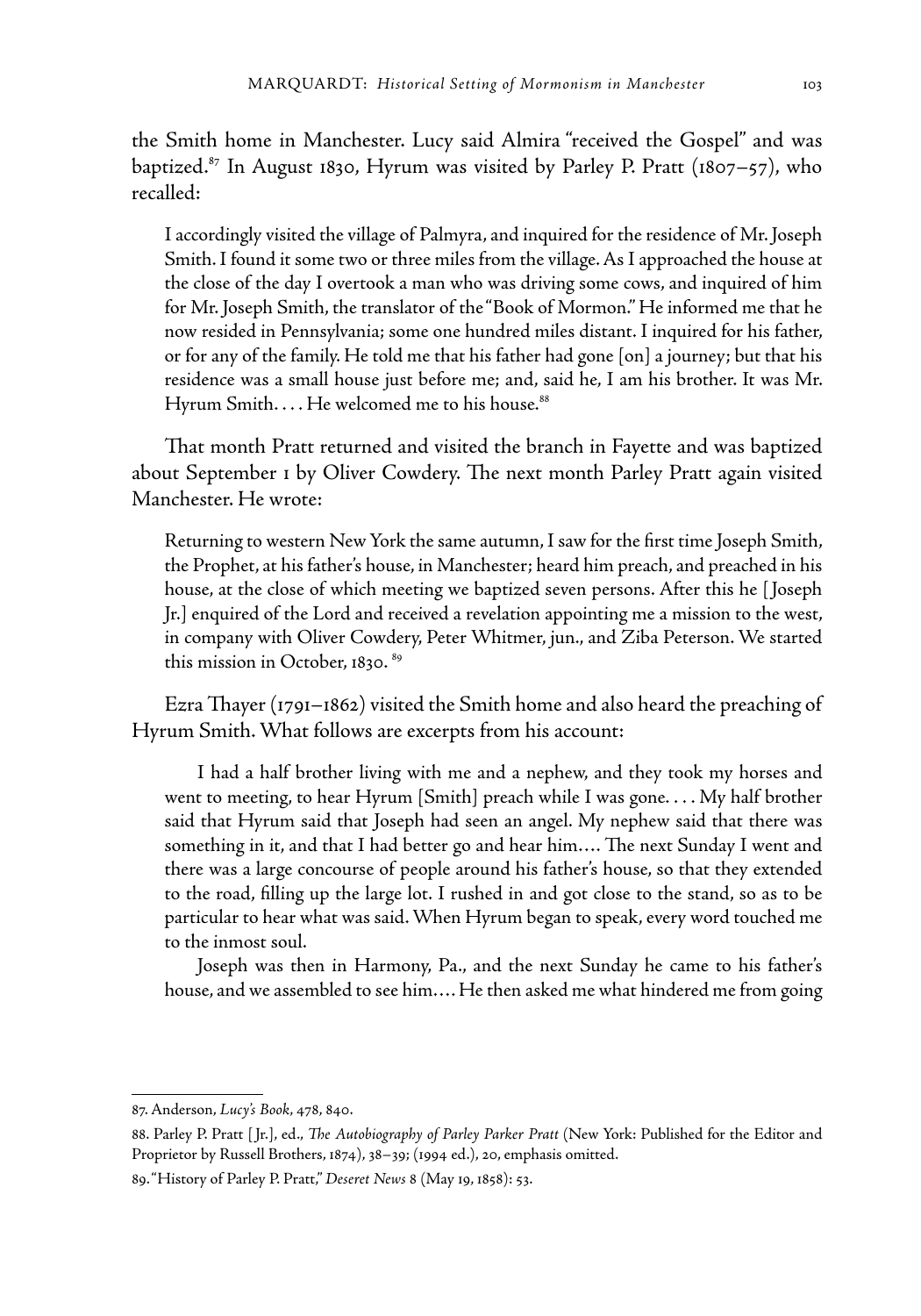into the water, as Oliver Cowdery's mother was going to be baptized…. Then we started to the water.... We were baptized just below the mill.  $\ldots$  Parley P. Pratt baptized us<sup>90</sup>

Those baptized at this time included Ezra Thayer, Northrop Sweet and Oliver Cowdery's step mother Keziah Cowdery. Apparently they were baptized on Sunday, October 17, 1830.

# Revelation for Parley P. Pratt and Ziba Peterson<sup>91</sup>

Two additional missionaries, Parley P. Pratt and Ziba Peterson (circa 1810–49) were called to preach to the Native Americans, Book of Mormon "Lamanites." They traveled to Kirtland, Ohio, being there on October 29, 1830, and arrived at their destination at Independence, Jackson County, Missouri in January 1831.

Revelation to Parley Pratt to go to th[e] wilderness

 And now concerning my servant Parley [P. Pratt] behold I say unto him that as I live I will that he shall declare my gospel and Learn of me and be meek and lowly of heart and that which I have appointed unto him is that he shall go with my servant Oliver [Cowdery] and Peter [Whitmer Jr.] into the wilderness among the Lamanites and Ziba [Peterson] also shall go with them and I myself will go with them and be in their midst and I am their advocate with the Father and nothing shall prevail and they shall give heed to that which is writ[t]en and pretend to no other revelation and they shall pray always that I may unfold them to their understanding and they shall give heed unto these words and trifle not and I will bless them amen

Manchester Oct 1830

#### **Missionary Covenant**

MANCHESTER, Oct. 17, 1830.

 I, Oliver, being commanded of the Lord God, to go forth unto the Lamanites, to proclaim glad tidings of great joy unto them, by presenting unto them the fullness of the Gospel, of the only begotten son of God; and also, to rear up a pillar as a witness where the Temple of God shall be built, in the glorious New-Jerusalem; and having certain brothers with me, who are called of God to assist me, whose names are Parley, Peter and Ziba, do therefore most solemnly covenant with God, that I will walk humbly before him, and do this business, and this glorious work according as he shall direct me by the Holy Ghost; ever praying for mine and their prosperity, and deliverance from bonds, and from imprisonment, and whatsoever may befal us, with all patience and faith.-- Amen.

<sup>90. &</sup>quot;Testimony of Brother E. Thayre," *True Latter Day Saints' Herald* (Cincinnati, Ohio) 3, no. 4 (October 1862): 79–83.

<sup>91.</sup> Robin Scott Jensen, et al., *Revelations and Translations: Manuscript Revelation Books, Facsimile Edition*, 582–85. This revelation was copied into the manuscript Kirtland Revelations Book. It is included in LDS D&C 32; RLDS D&C 31. The revelation was not copied into the BCR and therefore not printed in the Book of Commandments.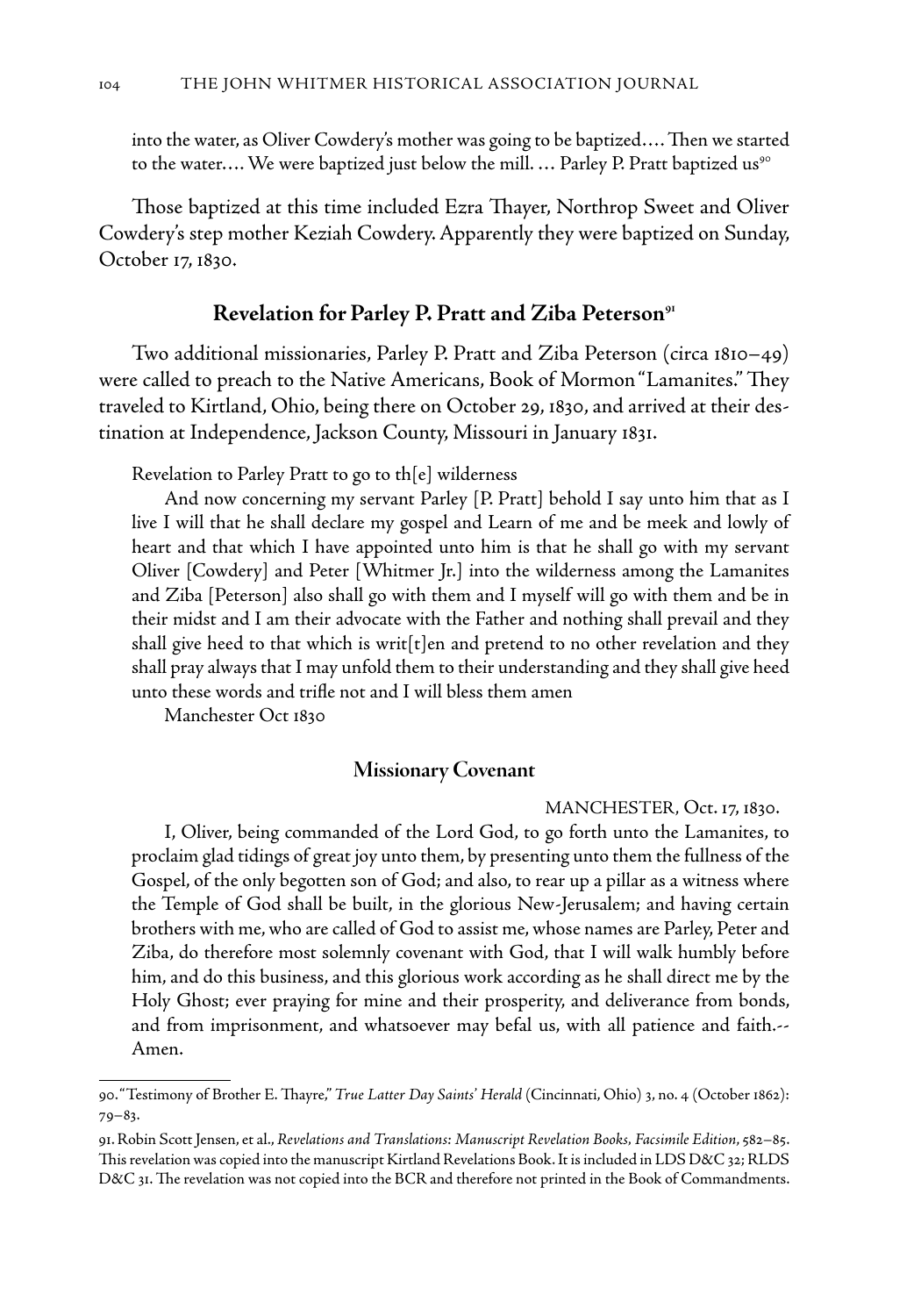#### OLIVER COWDERY.

We, the undersigned, being called and commanded of the Lord God, to accompany our Brother Oliver Cowdery, to go to the Lamanites, and to assist in the above mentioned glorious work and business. We do, therefore, most solemnly covenant before God, that we will assist him faithfully in this thing, by giving heed unto all his words and advice, which is, or shall be given him by the spirit of truth, ever praying with all prayer and supplication, for our and his prosperity, and our deliverance from bonds, and imprisonments, and whatsoever may come upon us, with all patience and faith.--Amen.

 Signed in presence of JOSEPH SMITH, Jun. DAVID WHITMER. P. P. PRATT. ZIBA PETERSON. PETER WHITMER.<sup>92</sup>

The ending of the covenant was evidently signed by the three missionaries in the presence of Joseph Smith Jr. and David Whitmer.

## **Fayette Happenings**

David Marks (1805–45), a Free-will Baptist evangelist, visited the Peter Whitmer Sr. (1773–1854) home on March 29, 1830. He wrote shortly after his visit, "we went to Fayette & held one meeting."<sup>93</sup> Marks expanded his journal entry in an account of his life:

Sabbath, March 28, I preached twice to a small assembly in Geneva. Next day, we attended a meeting in Fayette, and tarried at the house of Mr. Whitmer. Here we saw two or three of his sons, and others to the number of eight, who said they were witnesses of a certain book just published, called the "*Golden Bible,*" or "*Book of Mormon*."94

Two years later he also explained his visit:

On the 25th [sic] of March, 1830, I preached in Fayette and tarried the night at Mr Whitmer's, where I had an interview with eight of the witnesses. Among the number were a brother of Joseph Smith and Oliver Powdery [sic; Cowdery], the scribe. They had just received a few copies of the book of Mormon from the press. I inquired for the original plates, but they said they were "hid up unto the Lord." 95

<sup>92.</sup> Ezra Booth to Rev. Ira Eddy, November 29, 1831, Letter No. 8, in "Mormonism," *Ohio Star* (Ravenna, Ohio) 2 (December 8, 1831): 1; reprinted in Howe, *Mormonism Unvailed*, 213–14.

<sup>93. &</sup>quot;Journal of D. Marks, Jun. No. 12," *Morning Star* (Limerick, Maine) 4, no. 52 (April 28, 1830): 1.

<sup>94.</sup> *The Life of David Marks* (Limerick, ME: Printed at the Office of the Morning Star, 1831), 340, emphasis retained.

<sup>95.</sup> D[avid]. Marks, "For the Morning Star," *Morning Star* 7, no. 45 (March 7, 1833): 177.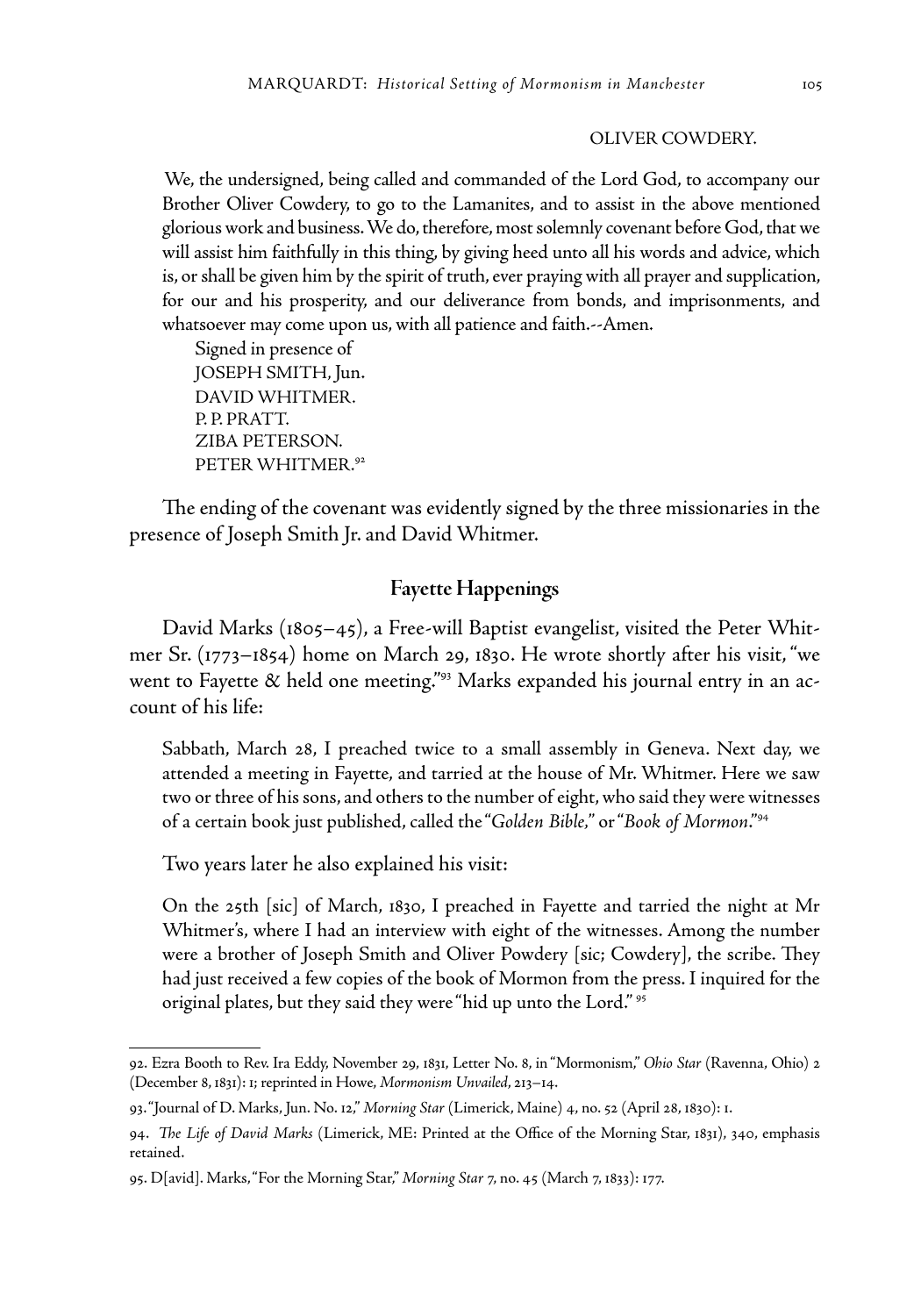## **David Whitmer's** *Address to All Believers in Christ*

In 1887 David Whitmer published his current beliefs regarding if a church organization was needed in 1830. He said there were three branches of the church at the time:

Now, when April 6, 1830, had come, we had then established three branches of the "Church of Christ," in which three branches were about seventy members: One branch was at Fayette, N.Y.; one at Manchester, N.Y., and one at Colesville, Pa. [New York] … we met at my father's house in Fayette, N.Y., on April 6, 1830, to attend to this matter of organizing according to the laws of the land<sup>96</sup>

The idea that the Church of Christ (known in its various sects as Mormonism) was established in Fayette has the problem of travel between Fayette and Manchester (a twenty-five-mile one-way trip). The revelation about ordaining Joseph Smith Jr. in this case would be received in Fayette. If this were the case then individuals would have to travel to Manchester for baptism. If the baptisms occurred in Manchester then the group would travel to Fayette for the organization meeting. Since the baptisms were performed in Manchester there was no need to travel to Fayette on April 6, 1830.97

# **Church at Fayette, Seneca County, New York and the First Church Conference, June 9, 1830**

The 1839 manuscript history includes a list of those who were baptized in the months of April and May 1830. The dates of Sunday, April 11, April 18 and the last week in May contain the names of individuals who received the rite of baptism.

The first conference held by the newly formed church was at the Peter Whitmer Sr. home in Fayette, on Wednesday, June 9. The extant licenses certifying ordination, issued at the conference, mention the church organization and date, but include no location.

There were four individuals from the Fayette area and seven believers who traveled to the conference from Manchester that were baptized. Those from Manchester came from the two Smith families: Jerusha (wife of Hyrum); Catherine, William, and Don Carlos (daughter and sons of Lucy and Joseph Sr.) and from the Rockwell

<sup>96.</sup> David Whitmer, *An Address to All Believers in Christ* (Richmond, MO: David Whitmer, 1887), 33. For additional information see H. Michael Marquardt, "David Whitmer: His Evolving Beliefs and Recollections," in Newell G. Bringhurst and John C. Hamer, eds. *Scattering of the Saints: Schism within Mormonism* (Independence, MO: John Whitmer Books, 2007), 70–72.

<sup>97.</sup> Mark A. Scherer has concluded Manchester as the organization location. *The Journey of a People: The Era of Restoration, 1820 to 1844* (Independence, MO: Community of Christ Seminary Press, 2013), 124–37.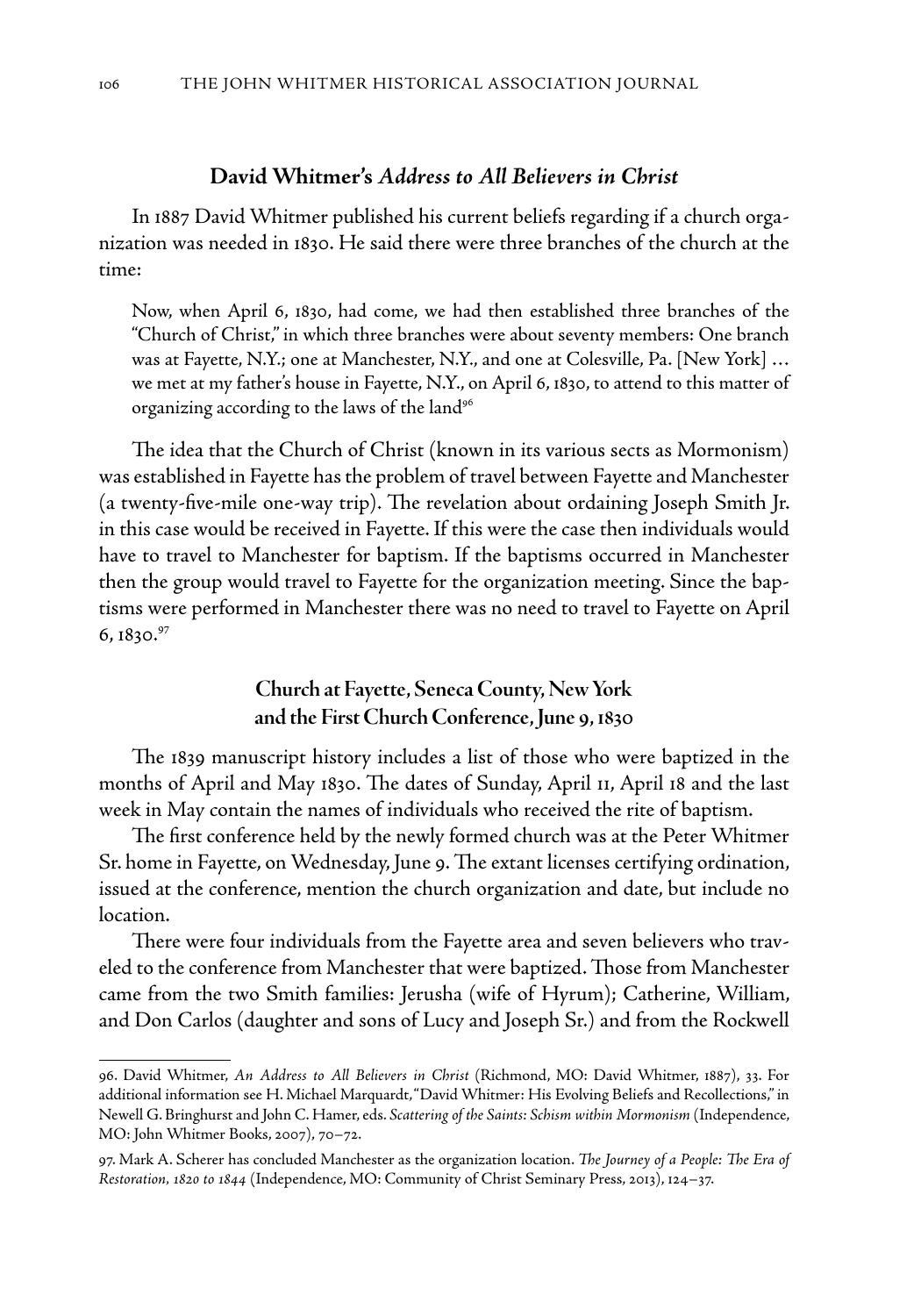family: Porter, Caroline, and Electa (son and daughters of Sarah and Orin). The names may have come from a membership list.<sup>98</sup> The officiators of early baptisms included Joseph Smith Jr., Oliver Cowdery and David Whitmer.

#### **Church at Colesville, Broome County, New York**

At the end of June about 13 or 14 individuals, including Emma Smith, were baptized. They were not confirmed until a later date. When Joseph Smith was planning on administering the Lord's Supper he said he received a message from an angel:

BCR: A Revelation to the Church given at Harmony susquehannh [Susquehanna] County State of Pennsylvania given to Joseph the Seer at a time that he went to purchase wine for Sacrament & he was stop[p]ed by an Angel & he spok[e] to him as follows Saying

Book of Commandments, chapter 28:

*A Commandment to the church of Christ, given in Harmony, Pennsylvania, September 4, 1830.*

BCR: Listen to the voice of Jesus Christ your Lord your God & your Redeemer whose word is quick & powerful for Behold I say unto you that it mattereth not what ye shall eat or what ye shall drink when ye partake of the sacrament if it so be that ye do it with an eye single to my glory Remembering unto the father my Body which was laid down for you & my blood which was shed for the Remission of your sins

 Wherefore a commandment I give unto you that ye shall not Purchase Wine neither strong drink of your enemies Wherefore ye shall partake of none except it is made new among you yea in this my Father[']s Kingdom which shall be built up on the earth Behold this is wisdom in me Wherefore marvel not for the hour cometh that I will drink of the fruit of the Vine with you on the Earth & with all those whom my father hath given me out of the world Wherefore lift up your hearts & rejoice & Gird up your loins  $\&$  be faithful untill I come even so amen<sup>99</sup>

Soon after this commandment was given, Joseph Smith returned to Colesville to confirm those baptized in June who had not yet received confirmation. Afterwards he and Emma Smith went to Fayette to live with the Whitmer family.

<sup>98.</sup> The names of those baptized are in Manuscript History Book A-1:39, 42, LDS Church History Library. The history has the date of the first conference as "the first day of June 1830" rather than the correct date of June 9.

<sup>99.</sup> Robin Scott Jensen, et al., *Revelations and Translations: Manuscript Revelation Books, Facsimile Edition*, 40–43, compare with LDS D&C 27; RLDS D&C 26.